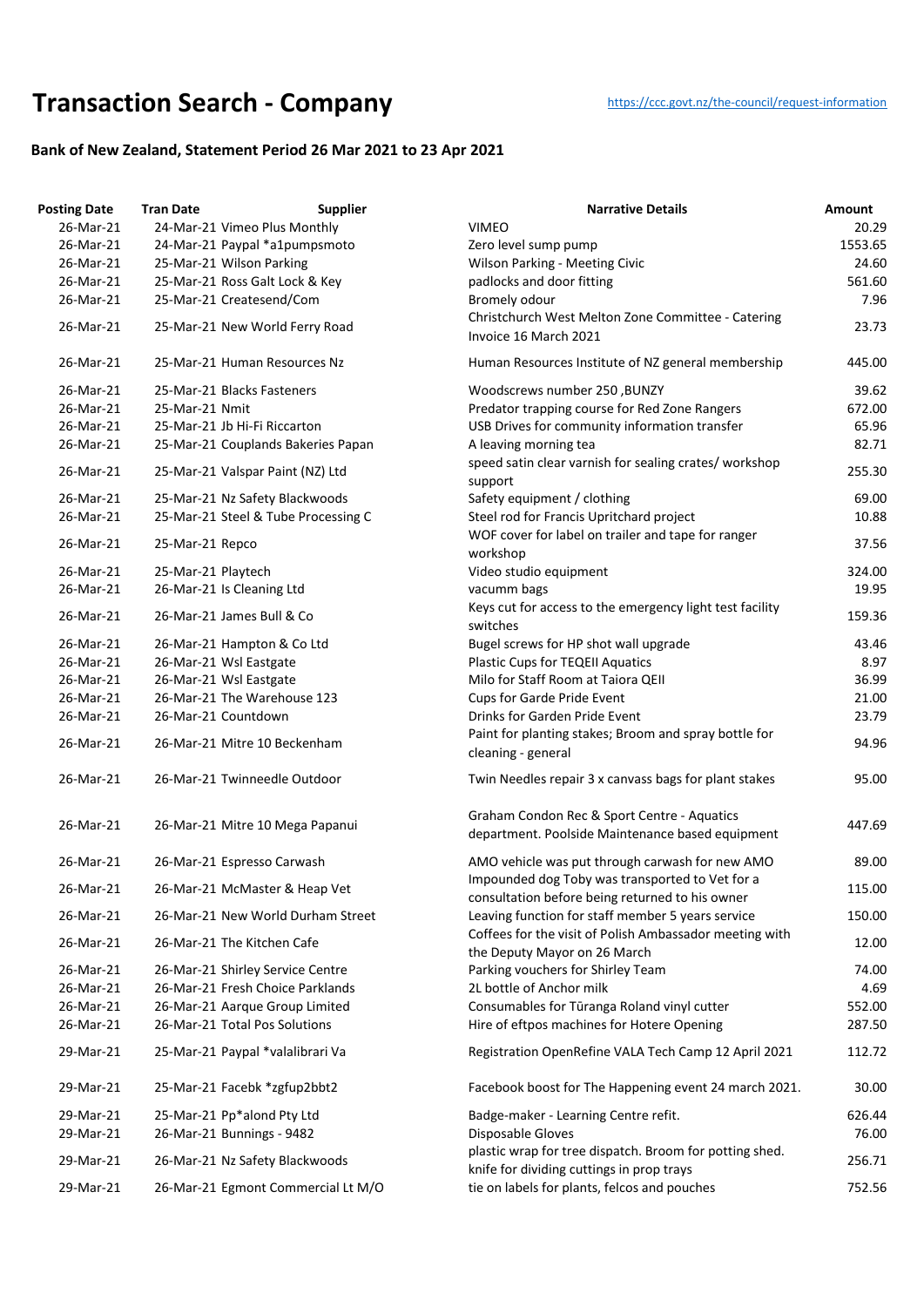| osting Date | <b>Tran Date</b>     | <b>Supplier</b>                     | <b>Narrative Details</b>                                                                                 |
|-------------|----------------------|-------------------------------------|----------------------------------------------------------------------------------------------------------|
| 29-Mar-21   |                      | 26-Mar-21 Amazonita                 | Leaving function for 3 staff (2 staff 14 years service and                                               |
|             |                      |                                     | staff 3 years service)                                                                                   |
| 29-Mar-21   |                      | 26-Mar-21 Bunnings - 9476           | Braid for net at HP throwing                                                                             |
| 29-Mar-21   |                      | 26-Mar-21 Ross Galt Lock & Key      | Tumblers for digilock                                                                                    |
| 29-Mar-21   |                      | 26-Mar-21 Ross Galt Lock & Key      | Replacement digilock                                                                                     |
| 29-Mar-21   |                      | 26-Mar-21 Createsend/Com            | Payment for Art Gallery's March enewsletter                                                              |
| 29-Mar-21   |                      | 26-Mar-21 Pay My Park               | Pay My Park - meeting Civic                                                                              |
| 29-Mar-21   |                      | 26-Mar-21 Pay My Park               | Pay My Park - Meeting Civic                                                                              |
| 29-Mar-21   |                      | 26-Mar-21 Fabric Vision             | Drape Hooks - Avice Hill                                                                                 |
| 29-Mar-21   |                      | 26-Mar-21 Opposite Lock Nz          | 3 x pulleys for vehicle recovery response teams                                                          |
| 29-Mar-21   |                      | 26-Mar-21 South Pacific Hydraulics  | In House Maintenance - WO                                                                                |
| 29-Mar-21   |                      | 26-Mar-21 Ideal Electrical          | extention lead, powerboard for gallery functions                                                         |
| 29-Mar-21   |                      | 26-Mar-21 Jagbe Industrial Supplies | class 8 cabinet for chem lab                                                                             |
| 29-Mar-21   |                      | 26-Mar-21 Smc Pneumatics (NZ)       | Pioneer teach pool - new fittings to fix leaking line plus<br>new tube to re-route chlorine line away    |
| 29-Mar-21   |                      | 26-Mar-21 Freshchoice City Mkt      | Catering for Summit Road Protection Authority                                                            |
| 29-Mar-21   |                      | 26-Mar-21 Bunnings - 9482           | Bitumen patch                                                                                            |
| 29-Mar-21   |                      | 26-Mar-21 Nz Safety Blackwoods      | boots                                                                                                    |
| 29-Mar-21   |                      | 26-Mar-21 Nz Safety Blackwoods      | <b>Boots</b>                                                                                             |
| 29-Mar-21   |                      | 26-Mar-21 Christchurch City Cncl    | Parking coupons for staff parking                                                                        |
| 29-Mar-21   |                      | 26-Mar-21 Blacks Fasteners          | fixings for s1 wop drawers                                                                               |
| 29-Mar-21   |                      | 26-Mar-21 Pb Tech Online 09 5269200 | Wireless mouse and keyboard task 3067726 cc5271                                                          |
| 29-Mar-21   |                      | 26-Mar-21 Pb Tech Online 09 5269200 | Wireless mouse and keyboard                                                                              |
| 29-Mar-21   |                      | 26-Mar-21 Super Cheap Auto          | Wire brushes (small) for 3D printers to maintain nozzle                                                  |
| 29-Mar-21   |                      | 26-Mar-21 Rc Hobbies                | 2 x spare nozzles for Prusa 3D printers                                                                  |
| 29-Mar-21   |                      | 26-Mar-21 Presto Music              | Library book                                                                                             |
| 29-Mar-21   |                      | 26-Mar-21 Bunnings - 9482           | Spray paint Hi-Vis                                                                                       |
| 29-Mar-21   |                      | 26-Mar-21 Oderings Nurseries        | <b>Oderings Nurseries - Original Weeder tools</b>                                                        |
| 29-Mar-21   |                      | 27-Mar-21 99 Bikes Homebase         | Hand ball pump                                                                                           |
| 29-Mar-21   |                      | 27-Mar-21 Bunnings - 9482           | paint brushes masking tape                                                                               |
| 29-Mar-21   |                      | 27-Mar-21 Fulcrumapp.Com            | <b>Fulcrum Subscription</b>                                                                              |
| 29-Mar-21   |                      | 27-Mar-21 Onesignal Pushno          | <b>ITDPCX OneSignal mthly sub</b>                                                                        |
| 29-Mar-21   |                      | 27-Mar-21 Adobe Stock               | Subscription fee for Adobe stock licence                                                                 |
| 29-Mar-21   |                      | 27-Mar-21 Pak N Save Wainoni        | Cleaning - spray and wipe                                                                                |
| 29-Mar-21   |                      | 27-Mar-21 Noel Leeming 3q - Nort    | new mobile phone case                                                                                    |
| 29-Mar-21   |                      | 27-Mar-21 The Warehouse 178         | <b>HDMI Cables for Projector</b>                                                                         |
| 29-Mar-21   |                      | 27-Mar-21 Freshchoice Barrington    | Fresh Choice Barrington - Doileys for table decorations<br>2021 S-C Edible and Sustainable Garden Awards |
| 29-Mar-21   |                      | 29-Mar-21 Wsl South City            | White Boards Banks Peninsula                                                                             |
|             |                      |                                     | 360 degree camera to capture images of sites to be link                                                  |
| 29-Mar-21   |                      | 29-Mar-21 Rubber Monkey Sales       | into SAP or ESRI                                                                                         |
| 29-Mar-21   |                      | 29-Mar-21 Aerofast Tiedowns Ltd     | Ratchet / Tie-down for Ute or trailer                                                                    |
| 29-Mar-21   |                      | 29-Mar-21 Mrc Global (NZ) Ltd       | In House Maintenance - WO                                                                                |
| 29-Mar-21   |                      | 29-Mar-21 Hampton & Co Ltd          | Forstner bit set for workshop                                                                            |
| 29-Mar-21   |                      | 29-Mar-21 Hampton & Co Ltd          | MDF for shop storage shelving                                                                            |
| 29-Mar-21   |                      | 29-Mar-21 Ccc Parking               | Meeting civic                                                                                            |
| 29-Mar-21   |                      | 29-Mar-21 Mitre 10 Beckenham        | Concrete for signs install                                                                               |
| 29-Mar-21   |                      | 29-Mar-21 Mitre 10 Beckenham        | Replacement tools                                                                                        |
| 29-Mar-21   |                      | 29-Mar-21 The Warehouse 220         | SD card reader for track counters                                                                        |
| 29-Mar-21   |                      | 29-Mar-21 New World Prestons        | Milk for re sale in the shop                                                                             |
| 29-Mar-21   |                      | 29-Mar-21 New World Prestons        | milk for staff                                                                                           |
| 29-Mar-21   |                      | 29-Mar-21 Mitre 10 Mega Hornby      | NPW CV1 changeroom 1&2 maintenance                                                                       |
| 29-Mar-21   |                      | 29-Mar-21 Mitre 10 Mega Hornby      | NPW CV1 changeroom 1&2 maintenance                                                                       |
| 30-Mar-21   | 28-Mar-21 Officevibe |                                     | ITDA Officevibe mthly sub                                                                                |
| 30-Mar-21   | 28-Mar-21 Spot       |                                     | SPOT locator subscription fee                                                                            |
| 30-Mar-21   |                      | 28-Mar-21 Hoo*hootsuite Inc         | Monthly Hootsuite support. Original invoice in US\$.                                                     |
| 30-Mar-21   |                      | 29-Mar-21 Munch Me                  | <b>Shit Engineer Leaving Function</b>                                                                    |
| 30-Mar-21   |                      | 29-Mar-21 Bunnings - 9476           | Pioneer cafe basin                                                                                       |
| 30-Mar-21   |                      | 29-Mar-21 Gardenmakers              | Soil for Jellie garden                                                                                   |

| <b>Posting Date</b> | <b>Tran Date</b>     | <b>Supplier</b>                     | <b>Narrative Details</b>                                                                                    | <b>Amount</b> |
|---------------------|----------------------|-------------------------------------|-------------------------------------------------------------------------------------------------------------|---------------|
| 29-Mar-21           |                      | 26-Mar-21 Amazonita                 | Leaving function for 3 staff (2 staff 14 years service and 1<br>staff 3 years service)                      | 425.00        |
| 29-Mar-21           |                      | 26-Mar-21 Bunnings - 9476           | Braid for net at HP throwing                                                                                | 19.69         |
| 29-Mar-21           |                      | 26-Mar-21 Ross Galt Lock & Key      | Tumblers for digilock                                                                                       | 25.00         |
| 29-Mar-21           |                      | 26-Mar-21 Ross Galt Lock & Key      | Replacement digilock                                                                                        | 535.50        |
| 29-Mar-21           |                      | 26-Mar-21 Createsend/Com            | Payment for Art Gallery's March enewsletter                                                                 | 164.35        |
| 29-Mar-21           |                      | 26-Mar-21 Pay My Park               | Pay My Park - meeting Civic                                                                                 | 10.92         |
| 29-Mar-21           |                      | 26-Mar-21 Pay My Park               | Pay My Park - Meeting Civic                                                                                 | 10.92         |
| 29-Mar-21           |                      | 26-Mar-21 Fabric Vision             | Drape Hooks - Avice Hill                                                                                    | 7.80          |
| 29-Mar-21           |                      | 26-Mar-21 Opposite Lock Nz          | 3 x pulleys for vehicle recovery response teams                                                             | 240.00        |
| 29-Mar-21           |                      | 26-Mar-21 South Pacific Hydraulics  | In House Maintenance - WO                                                                                   | 626.41        |
| 29-Mar-21           |                      | 26-Mar-21 Ideal Electrical          | extention lead, powerboard for gallery functions                                                            | 161.64        |
| 29-Mar-21           |                      | 26-Mar-21 Jagbe Industrial Supplies | class 8 cabinet for chem lab                                                                                | 565.80        |
| 29-Mar-21           |                      | 26-Mar-21 Smc Pneumatics (NZ)       | Pioneer teach pool - new fittings to fix leaking line plus<br>new tube to re-route chlorine line away       | 245.42        |
| 29-Mar-21           |                      | 26-Mar-21 Freshchoice City Mkt      | Catering for Summit Road Protection Authority                                                               | 202.00        |
| 29-Mar-21           |                      | 26-Mar-21 Bunnings - 9482           | Bitumen patch                                                                                               | 80.00         |
| 29-Mar-21           |                      | 26-Mar-21 Nz Safety Blackwoods      | boots                                                                                                       | 100.00        |
| 29-Mar-21           |                      | 26-Mar-21 Nz Safety Blackwoods      | <b>Boots</b>                                                                                                | 106.89        |
| 29-Mar-21           |                      | 26-Mar-21 Christchurch City Cncl    | Parking coupons for staff parking                                                                           | 55.50         |
| 29-Mar-21           |                      | 26-Mar-21 Blacks Fasteners          | fixings for s1 wop drawers                                                                                  | 8.89          |
| 29-Mar-21           |                      | 26-Mar-21 Pb Tech Online 09 5269200 | Wireless mouse and keyboard task 3067726 cc5271                                                             | 55.34         |
| 29-Mar-21           |                      | 26-Mar-21 Pb Tech Online 09 5269200 | Wireless mouse and keyboard                                                                                 | 55.34         |
| 29-Mar-21           |                      | 26-Mar-21 Super Cheap Auto          | Wire brushes (small) for 3D printers to maintain nozzles                                                    | 22.93         |
| 29-Mar-21           |                      | 26-Mar-21 Rc Hobbies                | 2 x spare nozzles for Prusa 3D printers                                                                     | 66.90         |
| 29-Mar-21           |                      | 26-Mar-21 Presto Music              | Library book                                                                                                | 33.10         |
| 29-Mar-21           |                      | 26-Mar-21 Bunnings - 9482           | Spray paint Hi-Vis                                                                                          | 109.00        |
| 29-Mar-21           |                      | 26-Mar-21 Oderings Nurseries        | <b>Oderings Nurseries - Original Weeder tools</b>                                                           | 478.80        |
| 29-Mar-21           |                      | 27-Mar-21 99 Bikes Homebase         | Hand ball pump                                                                                              | 19.98         |
| 29-Mar-21           |                      | 27-Mar-21 Bunnings - 9482           | paint brushes masking tape                                                                                  | 77.02         |
| 29-Mar-21           |                      | 27-Mar-21 Fulcrumapp.Com            | <b>Fulcrum Subscription</b>                                                                                 | 223.78        |
| 29-Mar-21           |                      | 27-Mar-21 Onesignal Pushno          | <b>ITDPCX OneSignal mthly sub</b>                                                                           | 150.17        |
| 29-Mar-21           |                      | 27-Mar-21 Adobe Stock               | Subscription fee for Adobe stock licence                                                                    | 46.27         |
| 29-Mar-21           |                      | 27-Mar-21 Pak N Save Wainoni        | Cleaning - spray and wipe                                                                                   | 3.99          |
| 29-Mar-21           |                      | 27-Mar-21 Noel Leeming 3q - Nort    | new mobile phone case                                                                                       | 129.99        |
| 29-Mar-21           |                      | 27-Mar-21 The Warehouse 178         | <b>HDMI Cables for Projector</b>                                                                            | 64.00         |
| 29-Mar-21           |                      | 27-Mar-21 Freshchoice Barrington    | Fresh Choice Barrington - Doileys for table decorations at<br>2021 S-C Edible and Sustainable Garden Awards | 4.09          |
| 29-Mar-21           |                      | 29-Mar-21 Wsl South City            | White Boards Banks Peninsula<br>360 degree camera to capture images of sites to be linked                   | 251.98        |
| 29-Mar-21           |                      | 29-Mar-21 Rubber Monkey Sales       | into SAP or ESRI                                                                                            | 702.86        |
| 29-Mar-21           |                      | 29-Mar-21 Aerofast Tiedowns Ltd     | Ratchet / Tie-down for Ute or trailer                                                                       | 5.18          |
| 29-Mar-21           |                      | 29-Mar-21 Mrc Global (NZ) Ltd       | In House Maintenance - WO                                                                                   | 123.71        |
| 29-Mar-21           |                      | 29-Mar-21 Hampton & Co Ltd          | Forstner bit set for workshop                                                                               | 64.23         |
| 29-Mar-21           |                      | 29-Mar-21 Hampton & Co Ltd          | MDF for shop storage shelving                                                                               | 188.13        |
| 29-Mar-21           |                      | 29-Mar-21 Ccc Parking               | Meeting civic                                                                                               | 6.70          |
| 29-Mar-21           |                      | 29-Mar-21 Mitre 10 Beckenham        | Concrete for signs install                                                                                  | 108.46        |
| 29-Mar-21           |                      | 29-Mar-21 Mitre 10 Beckenham        | Replacement tools                                                                                           | 314.37        |
| 29-Mar-21           |                      | 29-Mar-21 The Warehouse 220         | SD card reader for track counters                                                                           | 49.99         |
| 29-Mar-21           |                      | 29-Mar-21 New World Prestons        | Milk for re sale in the shop                                                                                | 35.98         |
| 29-Mar-21           |                      | 29-Mar-21 New World Prestons        | milk for staff                                                                                              | 3.55          |
| 29-Mar-21           |                      | 29-Mar-21 Mitre 10 Mega Hornby      | NPW CV1 changeroom 1&2 maintenance                                                                          | 15.56         |
| 29-Mar-21           |                      | 29-Mar-21 Mitre 10 Mega Hornby      | NPW CV1 changeroom 1&2 maintenance                                                                          | 32.18         |
| 30-Mar-21           | 28-Mar-21 Officevibe |                                     | ITDA Officevibe mthly sub                                                                                   | 1036.49       |
| 30-Mar-21           | 28-Mar-21 Spot       |                                     | SPOT locator subscription fee                                                                               | 321.67        |
| 30-Mar-21           |                      | 28-Mar-21 Hoo*hootsuite Inc         | Monthly Hootsuite support. Original invoice in US\$.                                                        | 205.48        |
| 30-Mar-21           |                      | 29-Mar-21 Munch Me                  | <b>Shit Engineer Leaving Function</b>                                                                       | 140.00        |
| 30-Mar-21           |                      | 29-Mar-21 Bunnings - 9476           | Pioneer cafe basin                                                                                          | 28.88         |
| 30-Mar-21           |                      | 29-Mar-21 Gardenmakers              | Soil for Jellie garden                                                                                      | 48.00         |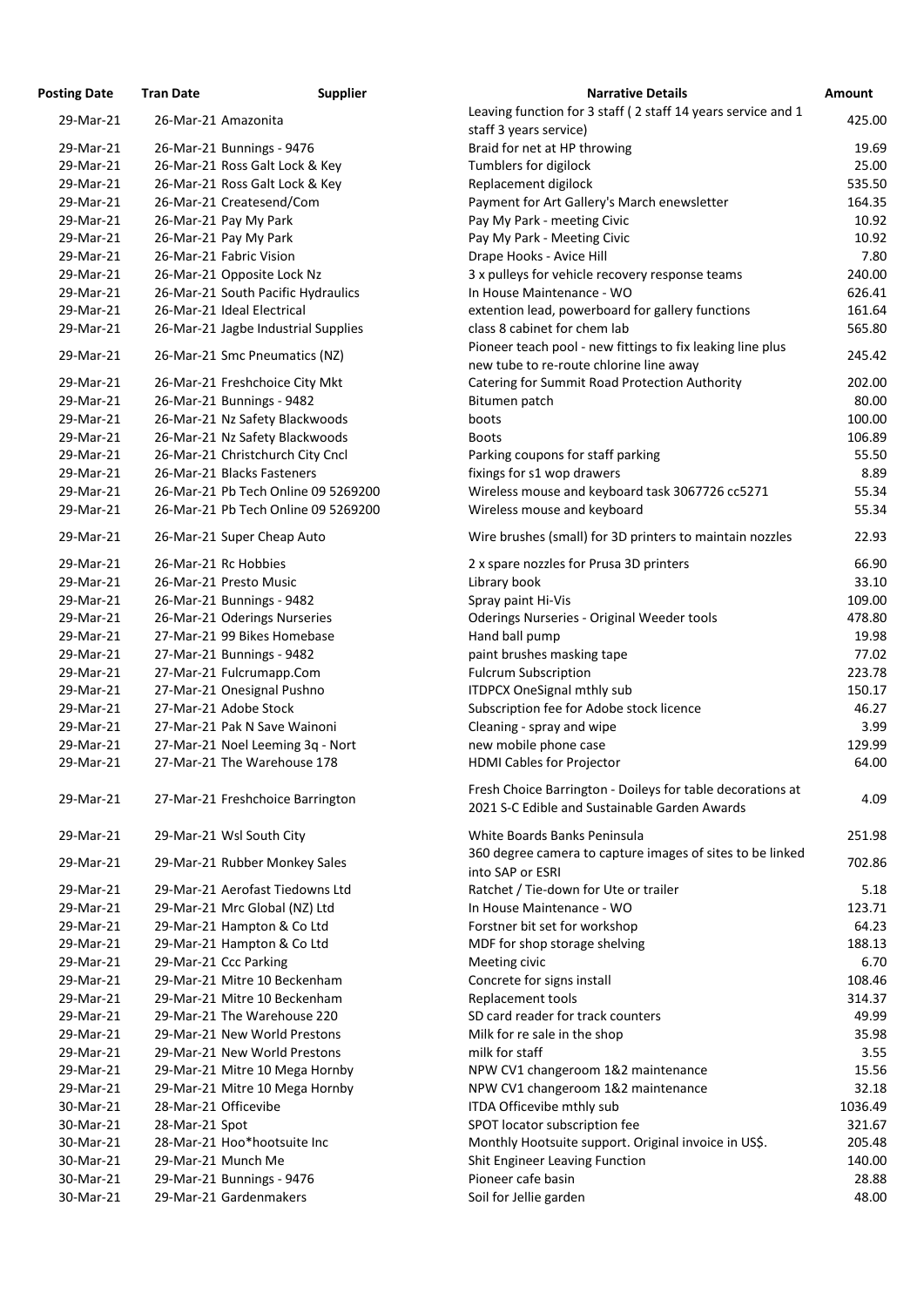| osting Date | <b>Tran Date</b>             | <b>Supplier</b>                     | <b>Narrative Details</b>                                                                |
|-------------|------------------------------|-------------------------------------|-----------------------------------------------------------------------------------------|
| 30-Mar-21   | 29-Mar-21 Oderings Nurseries |                                     | Plants for Jellie garden                                                                |
| 30-Mar-21   |                              | 29-Mar-21 Philip Moore & Co (S      | Cleaning supplies and Toilet paper for Okains Bay                                       |
|             |                              |                                     | <b>Camping Ground</b>                                                                   |
| 30-Mar-21   | 29-Mar-21 Countdown          |                                     | Milk for T&C at Garden Pride Event                                                      |
| 30-Mar-21   | 29-Mar-21 Countdown          |                                     | Ice for drinks at Garden Pride event                                                    |
| 30-Mar-21   | 29-Mar-21 Bunnings - 9476    |                                     | <b>Replacement O-rings</b>                                                              |
| 30-Mar-21   | 29-Mar-21 Createsend/Com     |                                     | <b>CMUA Update</b>                                                                      |
| 30-Mar-21   |                              | 29-Mar-21 The Warehouse 220         | Student Hi vis vests                                                                    |
| 30-Mar-21   |                              | 29-Mar-21 Terra Viva Home & Garden  | Award recognition for Garden Pride Awards                                               |
| 30-Mar-21   |                              | 29-Mar-21 Westfield Gift Voucher    | Volunteer reimbursement for photography for Garden<br><b>Pride Awards</b>               |
| 30-Mar-21   | 29-Mar-21 Fitnessgear4u      |                                     | Pioneer fitness bands                                                                   |
| 30-Mar-21   | 29-Mar-21 Fitnessgear4u      |                                     | Jellie Park replacement fitness accessories                                             |
| 30-Mar-21   |                              | 29-Mar-21 Fosters Outdoor Power     | Replacement chainsaw gear                                                               |
| 30-Mar-21   | 29-Mar-21 Rubber Stamps      |                                     | Rubber stamps order #3 for Otautahi Go Wild booklet                                     |
| 30-Mar-21   |                              | 29-Mar-21 Pb Tech Online 09 5269200 | Screen filter for glare                                                                 |
| 30-Mar-21   |                              | 29-Mar-21 Butler Auto Mart Ltd      | Replacement reflector for Turanga Square-side RFID ga                                   |
| 30-Mar-21   |                              | 29-Mar-21 Nz Safety Blackwoods      | work boots and 3pr of work socks for new AMO                                            |
| 30-Mar-21   |                              | 29-Mar-21 Century Yuasa Batteries   | battery for park motor bike to do habitat work                                          |
| 30-Mar-21   | 29-Mar-21 Pb Technologies    |                                     | External hard drive for static cameras (Hereford St)                                    |
| 30-Mar-21   | 29-Mar-21 Pay My Park        |                                     | Parking                                                                                 |
| 30-Mar-21   |                              | 30-Mar-21 Pest Control Research     | Items for pest control                                                                  |
| 30-Mar-21   |                              | 30-Mar-21 Mitre 10 Mega Hornby      | sunscreen for grounds staff                                                             |
| 30-Mar-21   |                              | 30-Mar-21 Nz Institute Of Landsc    | <b>NZILA Registration</b>                                                               |
| 30-Mar-21   | 30-Mar-21 Ainice Enterprise  |                                     | Christchurch West Melton Zone Committee - Catering 2<br><b>March 2021</b>               |
| 30-Mar-21   |                              | 30-Mar-21 Promax Engineered Plas    | new baffle balls                                                                        |
| 30-Mar-21   |                              | 30-Mar-21 Armstrong Locksmiths      | New keys for Ouruhia Hall                                                               |
| 30-Mar-21   |                              | 30-Mar-21 The Warehouse 122         | Non slip mats for forward command unit                                                  |
| 30-Mar-21   |                              | 30-Mar-21 The Warehouse 220         | 2 x packets of toilet individual rolls for cabins                                       |
| 30-Mar-21   |                              | 30-Mar-21 New World Halswell        | Fly spray for ant issue in the community rooms.                                         |
| 30-Mar-21   |                              | 30-Mar-21 New World Halswell        | Plant food for plants in foyer that have white fly                                      |
| 30-Mar-21   |                              | 30-Mar-21 The Warehouse 123         |                                                                                         |
|             |                              |                                     | potting mix for our indoor plants and one new tray                                      |
| 30-Mar-21   |                              | 30-Mar-21 Mitre 10 Mega Hornby      | Materials for posting signage to advise of Public Meetir<br>in Le Bons Bay RE: Landfill |
| 30-Mar-21   |                              | 30-Mar-21 The Warehouse 175         | replacement certificate frame for Aotearoa Bike                                         |
|             |                              |                                     | Challenge winner                                                                        |
| 31-Mar-21   | 29-Mar-21 Createsend/Com     |                                     | Te Pou toe toe Linwood Poll                                                             |
| 31-Mar-21   |                              | 29-Mar-21 Zoom.Us 888-799-9666      | Annual Subscription renewal (Standard Pro)                                              |
| 31-Mar-21   | 30-Mar-21 Site Safe          |                                     | Site Safe training                                                                      |
| 31-Mar-21   |                              | 30-Mar-21 Nz Safety Blackwoods      | Fluro sign for Jellie car park                                                          |
| 31-Mar-21   |                              | 30-Mar-21 Bridon New Zealand - Chch | Chain and fittings for Jellie summer car park                                           |
| 31-Mar-21   | 30-Mar-21 Createsend/Com     |                                     | <b>Woolston Village</b>                                                                 |
| 31-Mar-21   | 30-Mar-21 liconservation     |                                     | IIC fellowship membership                                                               |
| 31-Mar-21   |                              | 30-Mar-21 Employers & Manufacturers | Registration to web series, vaccinations in the workpla                                 |
| 31-Mar-21   |                              | 30-Mar-21 Human Resources Nz        | General membership renewal                                                              |
| 31-Mar-21   | 30-Mar-21 Wilson Parking     |                                     | <b>Wilson Parking - Meeting Civic</b>                                                   |
| 31-Mar-21   |                              | 30-Mar-21 The Warehouse 220         | Water & Wastewater Ops - Tools                                                          |
| 31-Mar-21   |                              | 30-Mar-21 Bp Connect Edgeware       | Fuel - BP card faulty                                                                   |
| 31-Mar-21   |                              | 30-Mar-21 Chch City Council Civic   | Application for a Special Alcohol License for Art About<br>21 April 2021.               |
| 31-Mar-21   |                              | 30-Mar-21 Chch City Council Civic   | Application for a Special Alcohol License for The Mix:                                  |
|             |                              |                                     | Fashionably Late event on 12 May 2021.                                                  |
| 31-Mar-21   |                              | 30-Mar-21 New World St Martins      | Afternoon for Broadcasting Students from ARA                                            |
| 31-Mar-21   | 30-Mar-21 Bunnings - 9476    |                                     | halogen bulbs                                                                           |
| 31-Mar-21   |                              | 30-Mar-21 Bridon New Zealand - Chch | In House Maintenance - WO                                                               |
| 31-Mar-21   |                              | 30-Mar-21 Parker Hannifin (N.Z.) Li | hose clips for workshop air line repair                                                 |
| 31-Mar-21   |                              | 30-Mar-21 The Service Company - Hea | medical grade cleaning gloves                                                           |

| <b>Posting Date</b> | <b>Tran Date</b>    | <b>Supplier</b>                     | <b>Narrative Details</b>                                   | <b>Amount</b> |
|---------------------|---------------------|-------------------------------------|------------------------------------------------------------|---------------|
| 30-Mar-21           |                     | 29-Mar-21 Oderings Nurseries        | Plants for Jellie garden                                   | 179.74        |
|                     |                     |                                     | Cleaning supplies and Toilet paper for Okains Bay          |               |
| 30-Mar-21           |                     | 29-Mar-21 Philip Moore & Co (S      | <b>Camping Ground</b>                                      | 1000.68       |
| 30-Mar-21           |                     | 29-Mar-21 Countdown                 | Milk for T&C at Garden Pride Event                         | 3.30          |
| 30-Mar-21           |                     | 29-Mar-21 Countdown                 | Ice for drinks at Garden Pride event                       | 8.57          |
| 30-Mar-21           |                     | 29-Mar-21 Bunnings - 9476           | <b>Replacement O-rings</b>                                 | 20.18         |
| 30-Mar-21           |                     | 29-Mar-21 Createsend/Com            | <b>CMUA Update</b>                                         | 16.51         |
| 30-Mar-21           |                     | 29-Mar-21 The Warehouse 220         | Student Hi vis vests                                       | 30.00         |
| 30-Mar-21           |                     | 29-Mar-21 Terra Viva Home & Garden  | Award recognition for Garden Pride Awards                  | 100.00        |
| 30-Mar-21           |                     | 29-Mar-21 Westfield Gift Voucher    | Volunteer reimbursement for photography for Garden         | 100.00        |
|                     |                     |                                     | Pride Awards                                               |               |
| 30-Mar-21           |                     | 29-Mar-21 Fitnessgear4u             | Pioneer fitness bands                                      | 95.00         |
| 30-Mar-21           |                     | 29-Mar-21 Fitnessgear4u             | Jellie Park replacement fitness accessories                | 163.00        |
| 30-Mar-21           |                     | 29-Mar-21 Fosters Outdoor Power     | Replacement chainsaw gear                                  | 170.49        |
| 30-Mar-21           |                     | 29-Mar-21 Rubber Stamps             | Rubber stamps order #3 for Otautahi Go Wild booklet        | 60.00         |
| 30-Mar-21           |                     | 29-Mar-21 Pb Tech Online 09 5269200 | Screen filter for glare                                    | 129.14        |
| 30-Mar-21           |                     | 29-Mar-21 Butler Auto Mart Ltd      | Replacement reflector for Turanga Square-side RFID gates   | 27.13         |
| 30-Mar-21           |                     | 29-Mar-21 Nz Safety Blackwoods      | work boots and 3pr of work socks for new AMO               | 194.23        |
| 30-Mar-21           |                     | 29-Mar-21 Century Yuasa Batteries   | battery for park motor bike to do habitat work             | 109.17        |
| 30-Mar-21           |                     | 29-Mar-21 Pb Technologies           | External hard drive for static cameras (Hereford St)       | 75.84         |
| 30-Mar-21           |                     | 29-Mar-21 Pay My Park               | Parking                                                    | 3.60          |
| 30-Mar-21           |                     | 30-Mar-21 Pest Control Research     | Items for pest control                                     | 82.48         |
| 30-Mar-21           |                     | 30-Mar-21 Mitre 10 Mega Hornby      | sunscreen for grounds staff                                | 167.40        |
| 30-Mar-21           |                     | 30-Mar-21 Nz Institute Of Landsc    | <b>NZILA Registration</b>                                  | 605.00        |
| 30-Mar-21           |                     |                                     | Christchurch West Melton Zone Committee - Catering 25      | 240.36        |
|                     |                     | 30-Mar-21 Ainice Enterprise         | <b>March 2021</b>                                          |               |
| 30-Mar-21           |                     | 30-Mar-21 Promax Engineered Plas    | new baffle balls                                           | 1015.00       |
| 30-Mar-21           |                     | 30-Mar-21 Armstrong Locksmiths      | New keys for Ouruhia Hall                                  | 48.60         |
| 30-Mar-21           |                     | 30-Mar-21 The Warehouse 122         | Non slip mats for forward command unit                     | 60.00         |
| 30-Mar-21           |                     | 30-Mar-21 The Warehouse 220         | 2 x packets of toilet individual rolls for cabins          | 10.00         |
| 30-Mar-21           |                     | 30-Mar-21 New World Halswell        | Fly spray for ant issue in the community rooms.            | 13.98         |
| 30-Mar-21           |                     | 30-Mar-21 New World Halswell        | Plant food for plants in foyer that have white fly         | 13.99         |
| 30-Mar-21           |                     | 30-Mar-21 The Warehouse 123         | potting mix for our indoor plants and one new tray         | 27.00         |
| 30-Mar-21           |                     | 30-Mar-21 Mitre 10 Mega Hornby      | Materials for posting signage to advise of Public Meeting  | 52.96         |
|                     |                     |                                     | in Le Bons Bay RE: Landfill                                |               |
| 30-Mar-21           |                     | 30-Mar-21 The Warehouse 175         | replacement certificate frame for Aotearoa Bike            | 3.00          |
|                     |                     |                                     | Challenge winner                                           |               |
| 31-Mar-21           |                     | 29-Mar-21 Createsend/Com            | Te Pou toe toe Linwood Poll                                | 17.35         |
| 31-Mar-21           |                     | 29-Mar-21 Zoom.Us 888-799-9666      | Annual Subscription renewal (Standard Pro)                 | 234.97        |
| 31-Mar-21           | 30-Mar-21 Site Safe |                                     | Site Safe training                                         | 120.75        |
| 31-Mar-21           |                     | 30-Mar-21 Nz Safety Blackwoods      | Fluro sign for Jellie car park                             | 65.65         |
| 31-Mar-21           |                     | 30-Mar-21 Bridon New Zealand - Chch | Chain and fittings for Jellie summer car park              | 321.89        |
| 31-Mar-21           |                     | 30-Mar-21 Createsend/Com            | <b>Woolston Village</b>                                    | 12.01         |
| 31-Mar-21           |                     | 30-Mar-21 liconservation            | IIC fellowship membership                                  | 185.42        |
| 31-Mar-21           |                     | 30-Mar-21 Employers & Manufacturers | Registration to web series, vaccinations in the workplace. | 22.94         |
| 31-Mar-21           |                     | 30-Mar-21 Human Resources Nz        | General membership renewal                                 | 445.00        |
| 31-Mar-21           |                     | 30-Mar-21 Wilson Parking            | <b>Wilson Parking - Meeting Civic</b>                      | 18.60         |
| 31-Mar-21           |                     | 30-Mar-21 The Warehouse 220         | Water & Wastewater Ops - Tools                             | 84.00         |
| 31-Mar-21           |                     | 30-Mar-21 Bp Connect Edgeware       | Fuel - BP card faulty                                      | 72.42         |
|                     |                     |                                     | Application for a Special Alcohol License for Art About on |               |
| 31-Mar-21           |                     | 30-Mar-21 Chch City Council Civic   | 21 April 2021.                                             | 63.25         |
| 31-Mar-21           |                     | 30-Mar-21 Chch City Council Civic   | Application for a Special Alcohol License for The Mix:     | 207.00        |
|                     |                     |                                     | Fashionably Late event on 12 May 2021.                     |               |
| 31-Mar-21           |                     | 30-Mar-21 New World St Martins      | Afternoon for Broadcasting Students from ARA               | 15.54         |
| 31-Mar-21           |                     | 30-Mar-21 Bunnings - 9476           | halogen bulbs                                              | 25.90         |
| 31-Mar-21           |                     | 30-Mar-21 Bridon New Zealand - Chch | In House Maintenance - WO                                  | 19.78         |
| 31-Mar-21           |                     | 30-Mar-21 Parker Hannifin (N.Z.) Li | hose clips for workshop air line repair                    | 20.29         |
| 31-Mar-21           |                     | 30-Mar-21 The Service Company - Hea | medical grade cleaning gloves                              | 746.93        |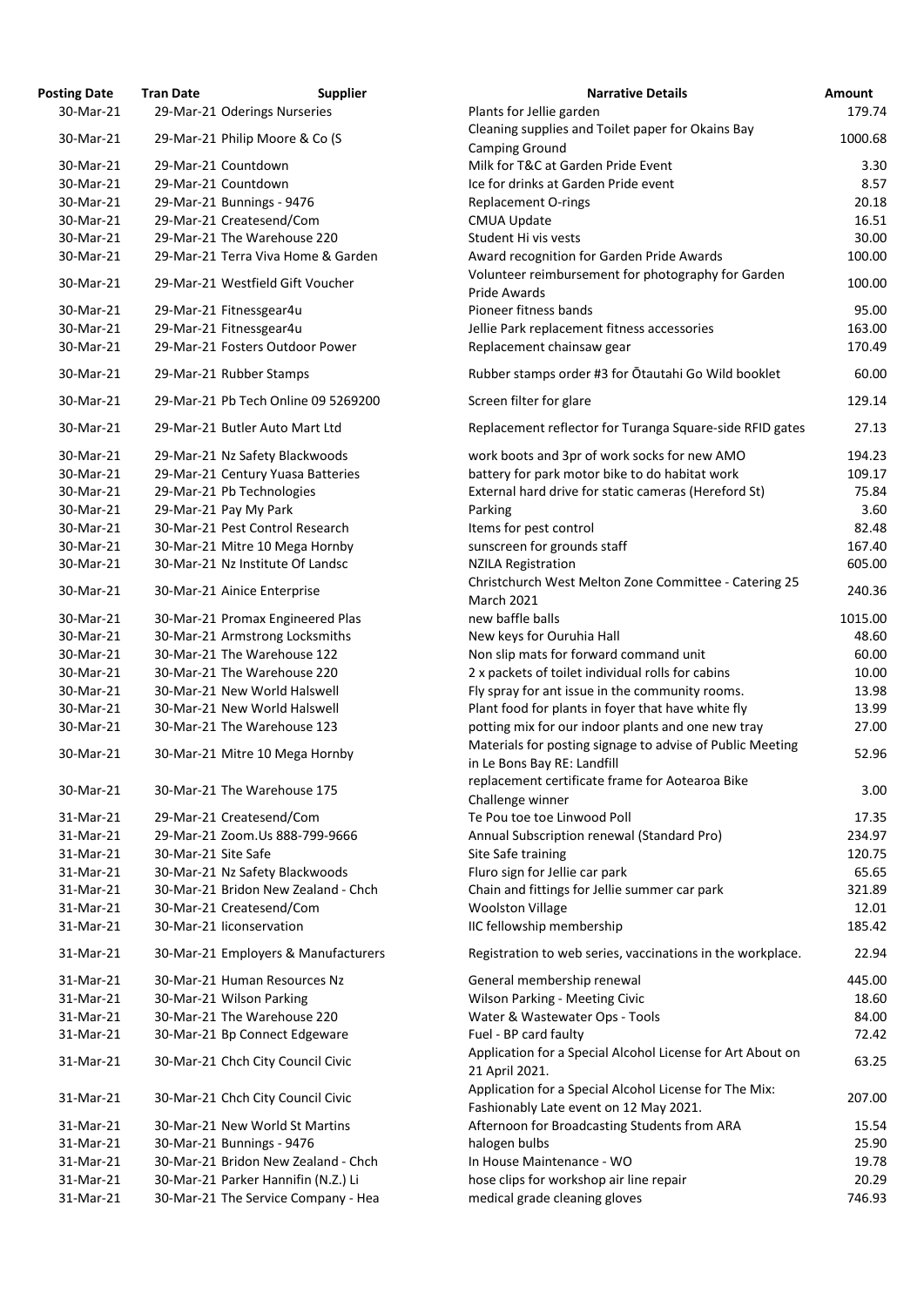| osting Date               | <b>Tran Date</b>                    | <b>Supplier</b> | <b>Narrative Details</b>                                                                                 |
|---------------------------|-------------------------------------|-----------------|----------------------------------------------------------------------------------------------------------|
| 31-Mar-21                 | 30-Mar-21 Cial Online Parking       |                 | Parking for Mrkusich and Hotere gift collection trip to                                                  |
|                           |                                     |                 | Auckland                                                                                                 |
| 31-Mar-21                 | 30-Mar-21 Pb Tech Online 09 5269200 |                 | Ergonomic mouse and keyboard<br>For opening ceremony of St Albans Community Centre                       |
| 31-Mar-21                 | 30-Mar-21 Kidds Cakes & Bakery      |                 | held on Saturday 20 April 2021.                                                                          |
| 31-Mar-21                 | 30-Mar-21 The Frontrunner Bushin    |                 | Shoes                                                                                                    |
| 31-Mar-21                 | 30-Mar-21 Bunnings - 9482           |                 | Multi crete for signs, masking tape                                                                      |
| 31-Mar-21                 | 31-Mar-21 Battery Masta Ltd         |                 | Chargers for rechargeable batteries                                                                      |
| 31-Mar-21                 | 31-Mar-21 Freshchoice City Mkt      |                 | Catering for HR                                                                                          |
| 31-Mar-21                 | 31-Mar-21 Q Variety Store Palm      |                 | Board Room supplies (milk jug)                                                                           |
| 31-Mar-21                 | 31-Mar-21 Spotlight Christchurch    |                 | Storytime Pack resources (extra budget)                                                                  |
| 31-Mar-21                 | 31-Mar-21 Knobs N Knockers Ltd      |                 | Fire Cupboard Keys x2 St Albans CC                                                                       |
| 31-Mar-21                 | 31-Mar-21 Mitre 10 Mega Papanui     |                 | Cabin Hooks                                                                                              |
| 31-Mar-21                 | 31-Mar-21 Little Big Tree Co        |                 | <b>Expenses for Garden Pride Awards</b>                                                                  |
| 31-Mar-21                 | 31-Mar-21 Central Innovation        |                 | <b>ITDPLB ArchiCAD mthly sub</b>                                                                         |
| 31-Mar-21                 | 31-Mar-21 Icons                     |                 | meal expenses to collect and pack Mrkusich and Hotere<br>gifts in Auckland                               |
| 31-Mar-21                 | 31-Mar-21 Kilmarnock Enterprises    |                 | Refurb of skype headsets                                                                                 |
|                           |                                     |                 | Catering of the Principals Breakfast meeting with Papan                                                  |
| 31-Mar-21                 | 31-Mar-21 Ainice Enterprise         |                 | Innes Community Board held on Friday 19/03                                                               |
| $1-Apr-21$                | 30-Mar-21 Paypal *electronict       |                 | Coin operated shower timer                                                                               |
| $1-Apr-21$                | 30-Mar-21 Jetstar                   |                 | extra baggage purchase for packing materials for<br>Mrkusich and Hotere gift collection trip to Auckland |
|                           | 31-Mar-21 Caltex Hornby             |                 | Milk for Hornby staff kitchen                                                                            |
| $1$ -Apr-21               | 31-Mar-21 Capes Medical             |                 | Specimen pots pest control project                                                                       |
| $1$ -Apr-21<br>$1-Apr-21$ | 31-Mar-21 Vtnz Lichfield St         |                 | WOF test for Trailer 2242S (plant 1416)                                                                  |
| $1-Apr-21$                | 31-Mar-21 Gardenmakers              |                 | pea straw for Curators House Vegetable garden                                                            |
| $1$ -Apr-21               | 31-Mar-21 Wilson Parking            |                 | Parking                                                                                                  |
| $1-Apr-21$                | 31-Mar-21 The Warehouse 178         |                 | Plasters scissors                                                                                        |
| $1-Apr-21$                | 31-Mar-21 Cotters Electrical Ltd    |                 | Fix Vacuum Hose - Aranui Wainoni CC                                                                      |
| $1-Apr-21$                | 31-Mar-21 Outsider Mountain Sprt    |                 | PPE boots                                                                                                |
| $1-Apr-21$                | 31-Mar-21 New World Bishopdale      |                 | tea, forks and milk from supermarket                                                                     |
| $1-Apr-21$                | 31-Mar-21 Untouched World Cafe      |                 | Award Recognition for Garden Pride Awards                                                                |
| $1-Apr-21$                | 31-Mar-21 Untouched World Cafe      |                 | Award Recognition for Garden Pride Awards                                                                |
| $1-Apr-21$                | 31-Mar-21 Untouched World Cafe      |                 | Award Recognition for Garden Pride Awards                                                                |
| $1-Apr-21$                | 31-Mar-21 Untouched World Cafe      |                 | Award Recognition for Garden Pride Awards                                                                |
| $1-Apr-21$                | 31-Mar-21 Untouched World Cafe      |                 | Award Recognition for Garden Pride Awards                                                                |
| $1-Apr-21$                | 31-Mar-21 Ibis Technology           |                 | IBIS conference in Queenstown - 3 attendees                                                              |
| $1$ -Apr-21               | 31-Mar-21 Sp * Meindl Nz            |                 | New work boots                                                                                           |
| $1-Apr-21$                | 31-Mar-21 Ferry Road Vet            |                 | indian ringneck parrot vet care                                                                          |
| $1$ -Apr-21               | 31-Mar-21 Bunnings - 9482           |                 | Liquid nails                                                                                             |
| $1-Apr-21$                | 31-Mar-21 Ecochem Limited           |                 | ethanol for pest samples storage.                                                                        |
| $1-Apr-21$                | 31-Mar-21 Mitre 10 Beckenham        |                 | Yard safety signage etc.                                                                                 |
| $1$ -Apr-21               | 31-Mar-21 Z Tom Pearce              |                 | Fuel for rental car to collect and pack Mrkusich and<br>Hotere gifts                                     |
| $1$ -Apr-21               | 31-Mar-21 Stowers Containment Solut |                 | Plastic wash tub for Francis Upritchard figure making                                                    |
| $1$ -Apr-21               | 31-Mar-21 Bunnings - 9482           |                 | Fastcrete concrete for bollard                                                                           |
| $1-Apr-21$                | 31-Mar-21 The Service Company Ltd C |                 | Liquid Hand Soap                                                                                         |
| $1$ -Apr-21               | 31-Mar-21 Smiths Hire               |                 | metal detector finding water line and valves beach loos<br>area                                          |
| $1$ -Apr-21               | 31-Mar-21 New World Prestons        |                 | Milk for re sale in the shop                                                                             |
| $1$ -Apr-21               | 31-Mar-21 Bunnings - 9482           |                 | Cleaning cloths                                                                                          |
| $1$ -Apr-21               | 31-Mar-21 Scorpio Books             |                 | Library book                                                                                             |
| $1-Apr-21$                | 31-Mar-21 Majestic Barrington       |                 | Majestic Barrington - Morning tea on 31 March 2021                                                       |
| $1$ -Apr-21               | 1-Apr-21 Freshchoice City Mkt       |                 | Catering for HR                                                                                          |
| $1-Apr-21$                | 1-Apr-21 Mitre 10 Beckenham         |                 | <b>Equipment for Migrant Quilters</b>                                                                    |
| $1-Apr-21$                | 1-Apr-21 Harding Consultants Ltd    |                 | Transportation Conference Auckland May 10 - 12                                                           |
| $1-Apr-21$                | 1-Apr-21 Rubber Monkey Sales        |                 | Photography equipment                                                                                    |
| $1-Apr-21$                | 1-Apr-21 Rubber Monkey Sales        |                 | Photography equipment                                                                                    |
|                           |                                     |                 |                                                                                                          |

| <b>Posting Date</b> | <b>Tran Date</b>  | <b>Supplier</b>                     | <b>Narrative Details</b>                                                                                 | <b>Amount</b> |
|---------------------|-------------------|-------------------------------------|----------------------------------------------------------------------------------------------------------|---------------|
| 31-Mar-21           |                   | 30-Mar-21 Cial Online Parking       | Parking for Mrkusich and Hotere gift collection trip to<br>Auckland                                      | 29.00         |
| 31-Mar-21           |                   | 30-Mar-21 Pb Tech Online 09 5269200 | Ergonomic mouse and keyboard                                                                             | 171.86        |
| 31-Mar-21           |                   | 30-Mar-21 Kidds Cakes & Bakery      | For opening ceremony of St Albans Community Centre<br>held on Saturday 20 April 2021.                    | 235.00        |
| 31-Mar-21           |                   | 30-Mar-21 The Frontrunner Bushin    | Shoes                                                                                                    | 180.00        |
| 31-Mar-21           |                   | 30-Mar-21 Bunnings - 9482           | Multi crete for signs, masking tape                                                                      | 91.09         |
| 31-Mar-21           |                   | 31-Mar-21 Battery Masta Ltd         | Chargers for rechargeable batteries                                                                      | 228.00        |
| 31-Mar-21           |                   | 31-Mar-21 Freshchoice City Mkt      | Catering for HR                                                                                          | 1.00          |
| 31-Mar-21           |                   | 31-Mar-21 Q Variety Store Palm      | Board Room supplies (milk jug)                                                                           | 3.99          |
| 31-Mar-21           |                   | 31-Mar-21 Spotlight Christchurch    | Storytime Pack resources (extra budget)                                                                  | 235.00        |
| 31-Mar-21           |                   | 31-Mar-21 Knobs N Knockers Ltd      | Fire Cupboard Keys x2 St Albans CC                                                                       | 32.20         |
| 31-Mar-21           |                   | 31-Mar-21 Mitre 10 Mega Papanui     | Cabin Hooks                                                                                              | 50.90         |
| 31-Mar-21           |                   | 31-Mar-21 Little Big Tree Co        | <b>Expenses for Garden Pride Awards</b>                                                                  | 100.00        |
| 31-Mar-21           |                   | 31-Mar-21 Central Innovation        | <b>ITDPLB ArchiCAD mthly sub</b>                                                                         | 379.50        |
| 31-Mar-21           | 31-Mar-21 Icons   |                                     | meal expenses to collect and pack Mrkusich and Hotere<br>gifts in Auckland                               | 14.50         |
| 31-Mar-21           |                   | 31-Mar-21 Kilmarnock Enterprises    | Refurb of skype headsets                                                                                 | 92.69         |
|                     |                   |                                     | Catering of the Principals Breakfast meeting with Papanui-                                               |               |
| 31-Mar-21           |                   | 31-Mar-21 Ainice Enterprise         | Innes Community Board held on Friday 19/03                                                               | 258.57        |
| $1$ -Apr-21         |                   | 30-Mar-21 Paypal *electronict       | Coin operated shower timer                                                                               | 778.78        |
| $1$ -Apr-21         | 30-Mar-21 Jetstar |                                     | extra baggage purchase for packing materials for<br>Mrkusich and Hotere gift collection trip to Auckland | 19.00         |
| $1$ -Apr-21         |                   | 31-Mar-21 Caltex Hornby             | Milk for Hornby staff kitchen                                                                            | 9.80          |
| $1$ -Apr-21         |                   | 31-Mar-21 Capes Medical             | Specimen pots pest control project                                                                       | 115.75        |
| $1$ -Apr-21         |                   | 31-Mar-21 Vtnz Lichfield St         | WOF test for Trailer 2242S (plant 1416)                                                                  | 51.00         |
| $1-Apr-21$          |                   | 31-Mar-21 Gardenmakers              | pea straw for Curators House Vegetable garden                                                            | 55.00         |
| $1-Apr-21$          |                   | 31-Mar-21 Wilson Parking            | Parking                                                                                                  | 12.60         |
| $1-Apr-21$          |                   | 31-Mar-21 The Warehouse 178         | Plasters scissors                                                                                        | 11.94         |
| $1-Apr-21$          |                   | 31-Mar-21 Cotters Electrical Ltd    | Fix Vacuum Hose - Aranui Wainoni CC                                                                      | 66.00         |
| $1-Apr-21$          |                   | 31-Mar-21 Outsider Mountain Sprt    | PPE boots                                                                                                | 385.25        |
| $1-Apr-21$          |                   | 31-Mar-21 New World Bishopdale      | tea, forks and milk from supermarket                                                                     | 18.47         |
| $1-Apr-21$          |                   | 31-Mar-21 Untouched World Cafe      | Award Recognition for Garden Pride Awards                                                                | 20.00         |
| $1-Apr-21$          |                   | 31-Mar-21 Untouched World Cafe      | Award Recognition for Garden Pride Awards                                                                | 20.00         |
| $1-Apr-21$          |                   | 31-Mar-21 Untouched World Cafe      | Award Recognition for Garden Pride Awards                                                                | 20.00         |
| $1$ -Apr-21         |                   | 31-Mar-21 Untouched World Cafe      | Award Recognition for Garden Pride Awards                                                                | 20.00         |
| $1-Apr-21$          |                   | 31-Mar-21 Untouched World Cafe      | Award Recognition for Garden Pride Awards                                                                | 20.00         |
| $1-Apr-21$          |                   | 31-Mar-21 Ibis Technology           | IBIS conference in Queenstown - 3 attendees                                                              | 298.00        |
| $1-Apr-21$          |                   | 31-Mar-21 Sp * Meindl Nz            | New work boots                                                                                           | 506.00        |
| $1-Apr-21$          |                   | 31-Mar-21 Ferry Road Vet            | indian ringneck parrot vet care                                                                          | 68.10         |
| $1-Apr-21$          |                   | 31-Mar-21 Bunnings - 9482           | Liquid nails                                                                                             | 34.96         |
| $1-Apr-21$          |                   | 31-Mar-21 Ecochem Limited           | ethanol for pest samples storage.                                                                        | 86.25         |
| $1-Apr-21$          |                   | 31-Mar-21 Mitre 10 Beckenham        | Yard safety signage etc.                                                                                 | 88.14         |
| $1-Apr-21$          |                   | 31-Mar-21 Z Tom Pearce              | Fuel for rental car to collect and pack Mrkusich and<br>Hotere gifts                                     | 27.49         |
| $1-Apr-21$          |                   | 31-Mar-21 Stowers Containment Solut | Plastic wash tub for Francis Upritchard figure making                                                    | 437.00        |
| $1-Apr-21$          |                   | 31-Mar-21 Bunnings - 9482           | Fastcrete concrete for bollard                                                                           | 17.50         |
| $1-Apr-21$          |                   | 31-Mar-21 The Service Company Ltd C | Liquid Hand Soap                                                                                         | 85.65         |
| $1-Apr-21$          |                   | 31-Mar-21 Smiths Hire               | metal detector finding water line and valves beach loos<br>area                                          | 35.00         |
| $1-Apr-21$          |                   | 31-Mar-21 New World Prestons        | Milk for re sale in the shop                                                                             | 15.94         |
| $1$ -Apr-21         |                   | 31-Mar-21 Bunnings - 9482           | Cleaning cloths                                                                                          | 50.00         |
| $1-Apr-21$          |                   | 31-Mar-21 Scorpio Books             | Library book                                                                                             | 27.00         |
| $1-Apr-21$          |                   | 31-Mar-21 Majestic Barrington       | Majestic Barrington - Morning tea on 31 March 2021                                                       | 264.65        |
| $1$ -Apr-21         |                   | 1-Apr-21 Freshchoice City Mkt       | Catering for HR                                                                                          | 142.00        |
| $1-Apr-21$          |                   | 1-Apr-21 Mitre 10 Beckenham         | <b>Equipment for Migrant Quilters</b>                                                                    | 153.50        |
| $1-Apr-21$          |                   | 1-Apr-21 Harding Consultants Ltd    | Transportation Conference Auckland May 10 - 12                                                           | 695.25        |
| $1-Apr-21$          |                   | 1-Apr-21 Rubber Monkey Sales        | Photography equipment                                                                                    | 31.85         |
| $1-Apr-21$          |                   | 1-Apr-21 Rubber Monkey Sales        | Photography equipment                                                                                    | 267.70        |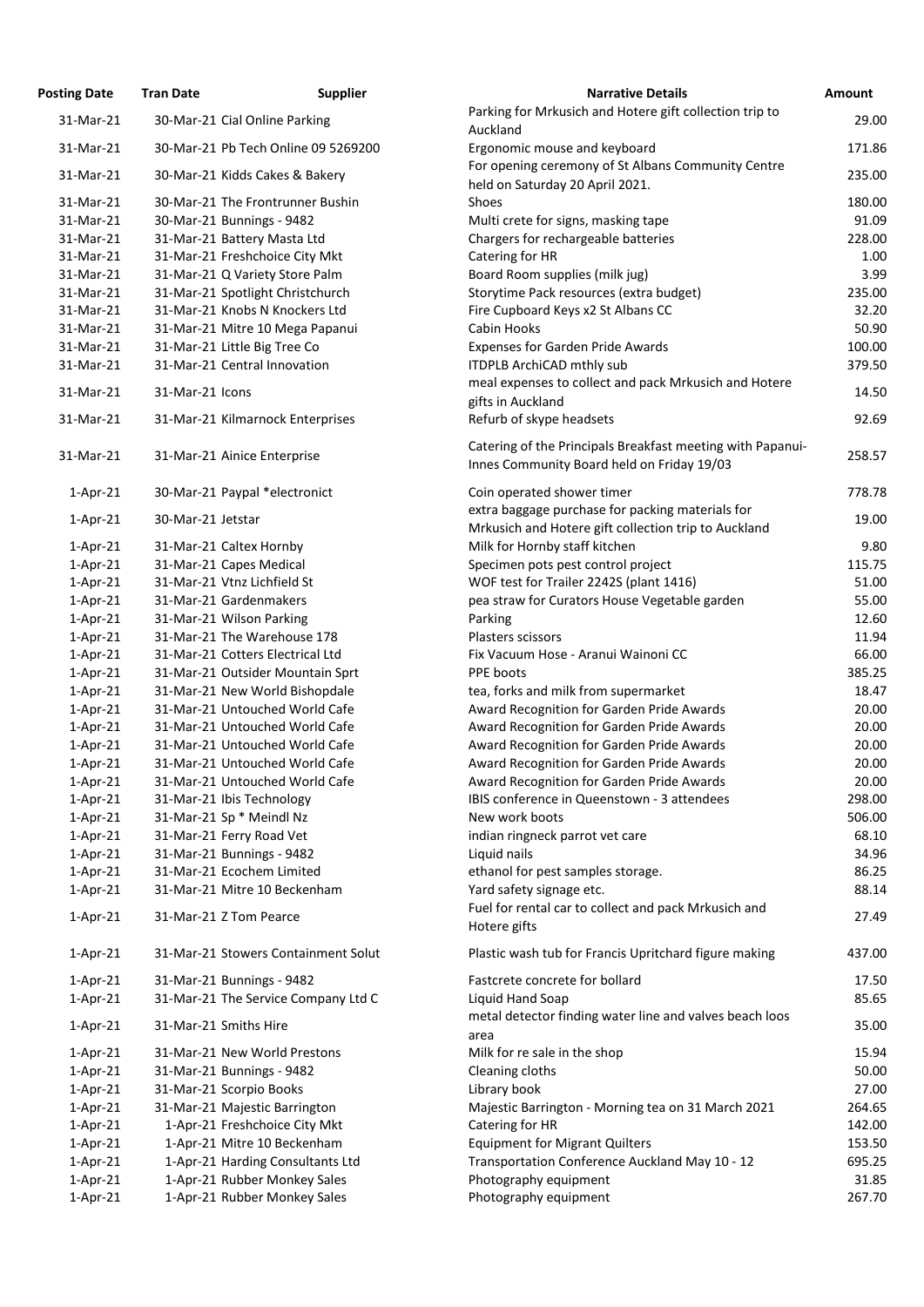| <b>osting Date</b> | <b>Tran Date</b>  | <b>Supplier</b>                             | <b>Narrative Details</b>                                                                               |
|--------------------|-------------------|---------------------------------------------|--------------------------------------------------------------------------------------------------------|
| $1-Apr-21$         |                   | 1-Apr-21 Mitre 10 Mega Papanui              | Graham Condon Rec & Sport Centre - Aquatics: Mats for                                                  |
|                    |                   |                                             | poolside for Lifeguards                                                                                |
| $1-Apr-21$         |                   | 1-Apr-21 Ccc Parking                        | Parking fee to attend planning meeting for Greening the                                                |
|                    |                   |                                             | East                                                                                                   |
| $1-Apr-21$         |                   | 1-Apr-21 Mitre 10 Mega Ferrymead            | <b>Grounds Maintenance</b>                                                                             |
| $1-Apr-21$         |                   | 1-Apr-21 Mitre 10 Mega Ferrymead            | Cut Keys for Laboratory                                                                                |
| $1-Apr-21$         |                   | 1-Apr-21 Mitre 10 Beckenham                 | <b>Grounds Maintenance</b>                                                                             |
| $1-Apr-21$         |                   | 1-Apr-21 Countdown                          | milk + dishwashing liquid & tablets. 2x easter eggs for                                                |
|                    |                   |                                             | 100k guest                                                                                             |
| $1-Apr-21$         |                   | 1-Apr-21 The Warehouse Online               | Towels for resale                                                                                      |
| $1-Apr-21$         |                   | 1-Apr-21 Mitre 10 Mega Hornby               | garden tools - rakes                                                                                   |
| $1-Apr-21$         |                   | 1-Apr-21 Mitre 10 Mega Papanui              | Border forks & spades                                                                                  |
| $1-Apr-21$         |                   | 1-Apr-21 Addressfinder By Ablet             | Monthly Address-finder subscription                                                                    |
| $1-Apr-21$         | $1-Apr-21$        | Payment - Personal - Payment - Thank<br>You | Payment - Personal Payment - Thank You                                                                 |
| $1-Apr-21$         |                   | 1-Apr-21 Mitre 10 Beckenham                 | <b>CHORUS BOX WORKS</b>                                                                                |
| $1-Apr-21$         |                   | 1-Apr-21 Countdown                          | <b>CHORUS BOX WORKS</b>                                                                                |
| $1-Apr-21$         |                   | 1-Apr-21 Resene - Hornby 043                | NPW CV1 Project / Paints Etc.                                                                          |
| $6$ -Apr-21        |                   | 30-Mar-21 Paypal *electronict               | Shower Timer for Okains Bay                                                                            |
| $6$ -Apr-21        | 30-Mar-21 Goformz |                                             | <b>ITDPLOB GoFormz Health Licensing</b>                                                                |
| $6$ -Apr-21        |                   | 31-Mar-21 The Rockpool                      | Leaving breakfast for team                                                                             |
| $6$ -Apr-21        |                   | 31-Mar-21 Facebk *mgpx73kdr2                | What's on facebook advertising                                                                         |
| $6$ -Apr-21        |                   | 31-Mar-21 Facebk *tzxdj2bt62                | Woolston Village Upgrade, National Rememberance<br>Service, Residents survey, Community Funding Forum, |
| $6$ -Apr-21        |                   | 31-Mar-21 Fulcrumapp.Com                    | Additional user for Fulcrum to collect heritage building<br>condition data                             |
| $6$ -Apr-21        |                   | 31-Mar-21 Microsoft*store                   | Microsoft Minecraft license                                                                            |
| $6$ -Apr-21        |                   | 31-Mar-21 Facebk *2sk4g2xys2                | Promotion of BookSale on FB                                                                            |
|                    |                   |                                             | Data collection software monthly account for District                                                  |
| $6$ -Apr-21        |                   | 1-Apr-21 Fulcrumapp.Com                     | Planning                                                                                               |
| $6$ -Apr-21        |                   | 1-Apr-21 Mico Montreal Street 7080          | New tap and basin for pioneer cafe                                                                     |
| $6$ -Apr-21        |                   | 1-Apr-21 The Warehouse Online               | Capex Purchase - TV for Okains Bay Pavilion refit                                                      |
| $6$ -Apr-21        |                   | 1-Apr-21 Kmart Online                       | Towels for resale at Graham Condon                                                                     |
| $6$ -Apr-21        |                   | 1-Apr-21 Kmart Online                       | Towels for Resale at TQEII                                                                             |
| $6$ -Apr-21        |                   | 1-Apr-21 New World St Martins               | cleaning                                                                                               |
| $6$ -Apr-21        |                   | 1-Apr-21 Paypal *cateringbel                | Metro Sports Advisory Group - Catering - Catering                                                      |
| $6$ -Apr-21        |                   | 1-Apr-21 Newlands Group Ltd                 | Graham Condon Rec & Sport Centre - Aquatics. Radios                                                    |
|                    |                   |                                             | (walkie talkies) for Poolside, for Lifeguards.                                                         |
| $6$ -Apr-21        |                   | 1-Apr-21 Fulcrumapp.Com                     | Supply of data capture tool CWW assets                                                                 |
| $6$ -Apr-21        |                   | 1-Apr-21 Mister Minit Merivale              | <b>Engraving for Garden Pride Awards Trophies</b>                                                      |
| $6$ -Apr-21        |                   | 1-Apr-21 Pegasus Arms                       | Farewell catering.                                                                                     |
| $6$ -Apr-21        |                   | 1-Apr-21 Bunnings - 9476                    | Disposable Gloves                                                                                      |
| $6$ -Apr-21        |                   | 1-Apr-21 Bunnings - 9476                    | garden spades                                                                                          |
| $6$ -Apr-21        |                   | 1-Apr-21 Bunnings - 9476                    | quickset concrete for installing signs                                                                 |
| $6$ -Apr-21        |                   | 1-Apr-21 Bunnings - 9476                    | broom, toilet brush                                                                                    |
| $6$ -Apr-21        |                   | 1-Apr-21 Google Gsuite_otautahili           | G-Suite - licensing.                                                                                   |
| $6$ -Apr-21        |                   | 1-Apr-21 Prusa Research                     | Maintenance - head sensor for PRUSA                                                                    |
| $6$ -Apr-21        |                   | 1-Apr-21 Google Gsuite otautahili           | G-Suite sub                                                                                            |
| $6$ -Apr-21        |                   | 1-Apr-21 Aarque Group Limited               | Vinyl printer vinyl. Tūranga                                                                           |
| $6$ -Apr-21        |                   | 1-Apr-21 Paypal *toveyd53                   | Library book                                                                                           |
| $6$ -Apr-21        |                   | 1-Apr-21 Wsl South City                     | Tags to label objects on pick-up trip for Te Puna Waiora.                                              |
| $6$ -Apr-21        |                   | 1-Apr-21 Uc Invoice App                     | Purchase of Kim Lowe and Barry Cleavin Prints                                                          |
| $6$ -Apr-21        | 1-Apr-21 Repco    |                                             | Trailer wheel lock                                                                                     |
| $6$ -Apr-21        |                   | 1-Apr-21 Bunnings - 9482                    | wheelbarrow, liquid nails                                                                              |
| $6$ -Apr-21        |                   | 2-Apr-21 Glo.Com                            | Yoga glo online training                                                                               |
| $6$ -Apr-21        |                   | 3-Apr-21 Super Cheap Auto                   | fuel can siphon hose                                                                                   |
| $6$ -Apr-21        |                   | 3-Apr-21 Bunnings - 9482                    | three leaf rakes for clearing around specimen trees                                                    |
| $6$ -Apr-21        |                   | 3-Apr-21 Surveymonkey                       | Annual subscription charge for Survey Monkey, used for<br>والقوار المرازم المرازمان ساريد              |

| <b>Posting Date</b> | <b>Tran Date</b>  | <b>Supplier</b>                             | <b>Narrative Details</b>                                                                               | <b>Amount</b> |
|---------------------|-------------------|---------------------------------------------|--------------------------------------------------------------------------------------------------------|---------------|
| $1-Apr-21$          |                   | 1-Apr-21 Mitre 10 Mega Papanui              | Graham Condon Rec & Sport Centre - Aquatics: Mats for<br>poolside for Lifeguards                       | 218.50        |
| $1-Apr-21$          |                   | 1-Apr-21 Ccc Parking                        | Parking fee to attend planning meeting for Greening the                                                | 6.70          |
|                     |                   |                                             | East                                                                                                   |               |
| $1-Apr-21$          |                   | 1-Apr-21 Mitre 10 Mega Ferrymead            | <b>Grounds Maintenance</b>                                                                             | 24.11         |
| $1-Apr-21$          |                   | 1-Apr-21 Mitre 10 Mega Ferrymead            | Cut Keys for Laboratory                                                                                | 35.00         |
| $1-Apr-21$          |                   | 1-Apr-21 Mitre 10 Beckenham                 | <b>Grounds Maintenance</b>                                                                             | 262.93        |
| $1-Apr-21$          |                   | 1-Apr-21 Countdown                          | milk + dishwashing liquid & tablets. 2x easter eggs for<br>100k guest                                  | 36.79         |
| $1-Apr-21$          |                   | 1-Apr-21 The Warehouse Online               | Towels for resale                                                                                      | 125.00        |
| $1-Apr-21$          |                   | 1-Apr-21 Mitre 10 Mega Hornby               | garden tools - rakes                                                                                   | 62.94         |
| $1-Apr-21$          |                   | 1-Apr-21 Mitre 10 Mega Papanui              | Border forks & spades                                                                                  | 389.88        |
| $1-Apr-21$          |                   | 1-Apr-21 Addressfinder By Ablet             | Monthly Address-finder subscription                                                                    | 79.35         |
| $1-Apr-21$          | $1-Apr-21$        | Payment - Personal - Payment - Thank<br>You | Payment - Personal Payment - Thank You                                                                 | $-64.96$      |
| $1-Apr-21$          |                   | 1-Apr-21 Mitre 10 Beckenham                 | <b>CHORUS BOX WORKS</b>                                                                                | 46.74         |
| $1-Apr-21$          |                   | 1-Apr-21 Countdown                          | <b>CHORUS BOX WORKS</b>                                                                                | 65.83         |
| $1-Apr-21$          |                   | 1-Apr-21 Resene - Hornby 043                | NPW CV1 Project / Paints Etc.                                                                          | 134.39        |
| $6$ -Apr-21         |                   | 30-Mar-21 Paypal *electronict               | Shower Timer for Okains Bay                                                                            | 738.78        |
| $6$ -Apr-21         | 30-Mar-21 Goformz |                                             | <b>ITDPLOB GoFormz Health Licensing</b>                                                                | 111.03        |
| $6$ -Apr-21         |                   | 31-Mar-21 The Rockpool                      | Leaving breakfast for team                                                                             | 155.00        |
| $6$ -Apr-21         |                   | 31-Mar-21 Facebk *mgpx73kdr2                | What's on facebook advertising                                                                         | 118.18        |
| $6$ -Apr-21         |                   | 31-Mar-21 Facebk *tzxdj2bt62                | Woolston Village Upgrade, National Rememberance<br>Service, Residents survey, Community Funding Forum, | 747.99        |
| $6$ -Apr-21         |                   | 31-Mar-21 Fulcrumapp.Com                    | Additional user for Fulcrum to collect heritage building<br>condition data                             | 9.02          |
| $6$ -Apr-21         |                   | 31-Mar-21 Microsoft*store                   | Microsoft Minecraft license                                                                            | 39.40         |
| $6$ -Apr-21         |                   | 31-Mar-21 Facebk *2sk4g2xys2                | Promotion of BookSale on FB                                                                            | 400.15        |
| $6$ -Apr-21         |                   | 1-Apr-21 Fulcrumapp.Com                     | Data collection software monthly account for District<br>Planning                                      | 55.95         |
| $6$ -Apr-21         |                   | 1-Apr-21 Mico Montreal Street 7080          | New tap and basin for pioneer cafe                                                                     | 727.98        |
| $6$ -Apr-21         |                   | 1-Apr-21 The Warehouse Online               | Capex Purchase - TV for Okains Bay Pavilion refit                                                      | 904.00        |
| $6$ -Apr-21         |                   | 1-Apr-21 Kmart Online                       | Towels for resale at Graham Condon                                                                     | 160.00        |
| $6$ -Apr-21         |                   | 1-Apr-21 Kmart Online                       | Towels for Resale at TQEII                                                                             | 240.00        |
| $6$ -Apr-21         |                   | 1-Apr-21 New World St Martins               | cleaning                                                                                               | 31.23         |
| $6$ -Apr-21         |                   | 1-Apr-21 Paypal *cateringbel                | Metro Sports Advisory Group - Catering - Catering                                                      | 269.70        |
| $6$ -Apr-21         |                   | 1-Apr-21 Newlands Group Ltd                 | Graham Condon Rec & Sport Centre - Aquatics. Radios                                                    | 99.00         |
|                     |                   |                                             | (walkie talkies) for Poolside, for Lifeguards.                                                         |               |
| $6$ -Apr-21         |                   | 1-Apr-21 Fulcrumapp.Com                     | Supply of data capture tool CWW assets                                                                 | 951.23        |
| $6$ -Apr-21         |                   | 1-Apr-21 Mister Minit Merivale              | <b>Engraving for Garden Pride Awards Trophies</b>                                                      | 192.50        |
| $6$ -Apr-21         |                   | 1-Apr-21 Pegasus Arms                       | Farewell catering.                                                                                     | 130.00        |
| $6$ -Apr-21         |                   | 1-Apr-21 Bunnings - 9476                    | Disposable Gloves                                                                                      | 38.00         |
| $6$ -Apr-21         |                   | 1-Apr-21 Bunnings - 9476                    | garden spades                                                                                          | 79.96         |
| $6$ -Apr-21         |                   | 1-Apr-21 Bunnings - 9476                    | quickset concrete for installing signs                                                                 | 52.50         |
| $6$ -Apr-21         |                   | 1-Apr-21 Bunnings - 9476                    | broom, toilet brush                                                                                    | 63.17         |
| $6$ -Apr-21         |                   | 1-Apr-21 Google Gsuite otautahili           | G-Suite - licensing.                                                                                   | 1.00          |
| $6$ -Apr-21         |                   | 1-Apr-21 Prusa Research                     | Maintenance - head sensor for PRUSA                                                                    | 33.68         |
| $6$ -Apr-21         |                   | 1-Apr-21 Google Gsuite_otautahili           | G-Suite sub                                                                                            | 56.44         |
| $6$ -Apr-21         |                   | 1-Apr-21 Aarque Group Limited               | Vinyl printer vinyl. Tūranga                                                                           | 653.14        |
| $6$ -Apr-21         |                   | 1-Apr-21 Paypal *toveyd53                   | Library book                                                                                           | 177.68        |
| $6$ -Apr-21         |                   | 1-Apr-21 Wsl South City                     | Tags to label objects on pick-up trip for Te Puna Waiora.                                              | 36.00         |
| $6$ -Apr-21         |                   | 1-Apr-21 Uc Invoice App                     | Purchase of Kim Lowe and Barry Cleavin Prints                                                          | 460.00        |
| $6$ -Apr-21         | 1-Apr-21 Repco    |                                             | Trailer wheel lock                                                                                     | 58.99         |
| $6$ -Apr-21         |                   | 1-Apr-21 Bunnings - 9482                    | wheelbarrow, liquid nails                                                                              | 120.94        |
| $6$ -Apr-21         |                   | 2-Apr-21 Glo.Com                            | Yoga glo online training                                                                               | 26.33         |
| $6$ -Apr-21         |                   | 3-Apr-21 Super Cheap Auto                   | fuel can siphon hose                                                                                   | 53.88         |
| $6 - Apr-21$        |                   | 3-Apr-21 Bunnings - 9482                    | three leaf rakes for clearing around specimen trees                                                    | 50.64         |
| $6$ -Apr-21         |                   | 3-Apr-21 Surveymonkey                       | Annual subscription charge for Survey Monkey, used for<br>HR surveys/evaluations.                      | 420.00        |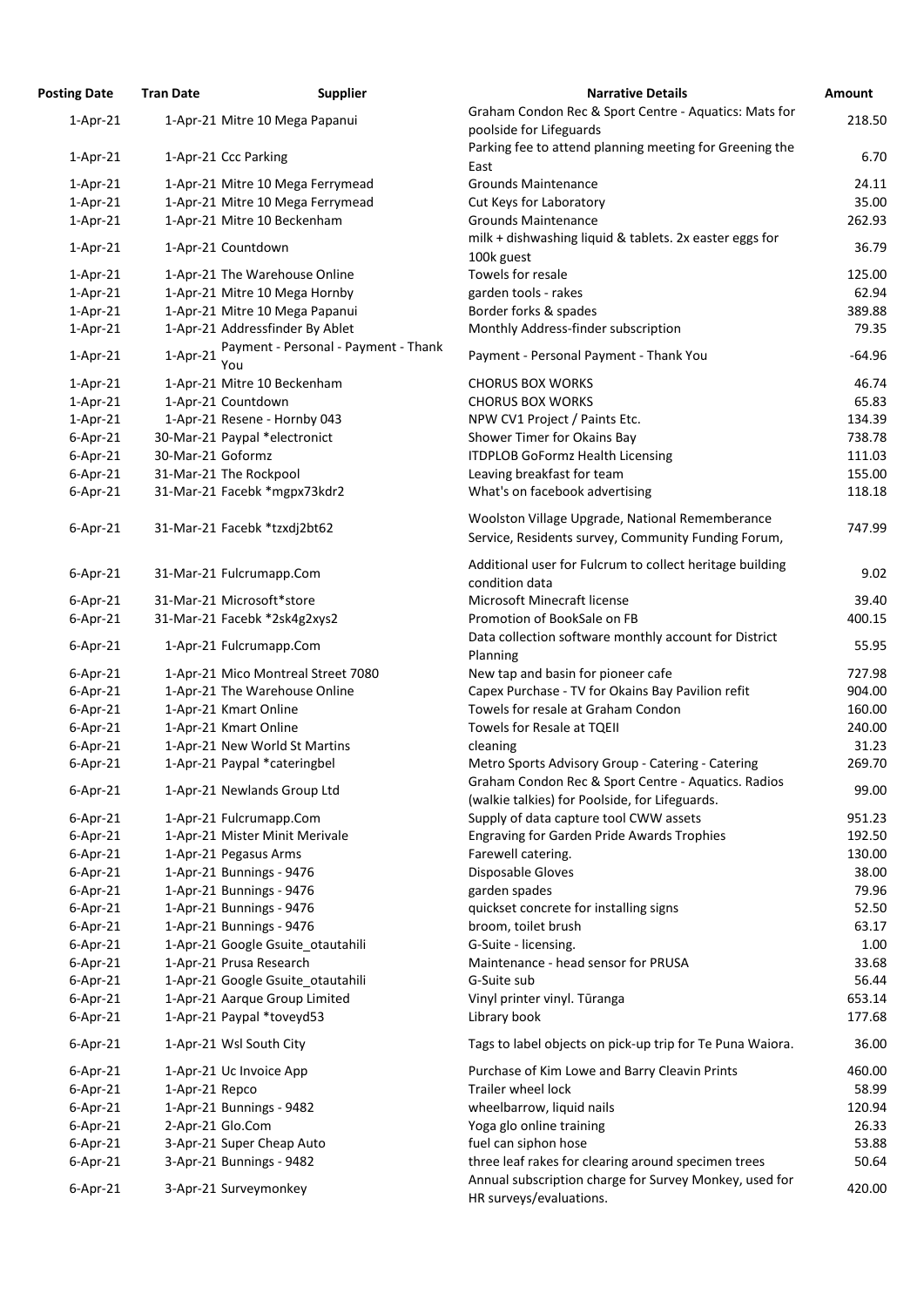| <b>Posting Date</b>            | <b>Tran Date</b>  | <b>Supplier</b>                                         | <b>Narrative Details</b>                                                                           | Amount         |
|--------------------------------|-------------------|---------------------------------------------------------|----------------------------------------------------------------------------------------------------|----------------|
| $6$ -Apr-21                    |                   | 3-Apr-21 Facebk *fzhm63kfh2                             | Facebook advertising                                                                               | 30.00          |
| $6$ -Apr-21                    |                   | 3-Apr-21 Amazon Web Services                            | Hosting services fee for Smart Cities projects.                                                    | 113.32         |
| $6$ -Apr-21                    |                   | 4-Apr-21 Mailchimp                                      | Greater Christchurch Partnership 2050 tacking how many<br>people click on links                    | 28.75          |
| $6$ -Apr-21                    |                   | 6-Apr-21 Hampton & Co Ltd                               | Shed for Jellie play deck valves                                                                   | 210.04         |
| $6$ -Apr-21                    |                   | 6-Apr-21 Mitre 10 Mega Papanui                          | Replacement shower hoses                                                                           | 64.00          |
| $6$ -Apr-21                    |                   | 6-Apr-21 Mitre 10 Mega Papanui                          | fittings for trailer tank                                                                          | 19.17          |
| $6$ -Apr-21                    |                   | 6-Apr-21 Four Square Akaroa                             | tea, coffee, light bulbs, cleaning materials                                                       | 67.75          |
|                                |                   |                                                         | Replacement gear for Duvauchelle workshop and                                                      |                |
| $6$ -Apr-21                    |                   | 6-Apr-21 Mitre 10 Beckenham                             | washers/bolts                                                                                      | 165.79         |
| $6$ -Apr-21                    |                   | 6-Apr-21 Cactus Outdoor Limited                         | Replacement cactus pack                                                                            | 476.10         |
| $6$ -Apr-21                    |                   | 6-Apr-21 Mitre 10 Beckenham                             | wasp bait                                                                                          | 73.94          |
| $6$ -Apr-21                    |                   | 6-Apr-21 Irrigation Warehouse                           | Irrigation part to replace the part damaged by turf<br>specialists while mowing on section A       | 6.42           |
| $6$ -Apr-21                    |                   | 6-Apr-21 Countdown                                      | Jiff for cleaning library display cubes                                                            | 4.70           |
| $6$ -Apr-21                    |                   | 6-Apr-21 The Warehouse 123                              | Ear buds for staff working in Linwood Refurb + scrappers<br>to safely remove floor decals          | 44.00          |
| $6$ -Apr-21                    |                   | 6-Apr-21 Fresh Choice Parklands                         | Milk for staff                                                                                     | 3.75           |
| $6$ -Apr-21                    |                   | 6-Apr-21 Freshchoice City Mkt                           | Catering for attendees at the annual Infor Public Sector                                           | 1.00           |
|                                |                   |                                                         | <b>User Forum</b>                                                                                  |                |
| 7-Apr-21                       |                   | 1-Apr-21 Budget Rent A Car                              | Rental vehicle to collect and pack Mrkusich and Hotere<br>gifts in Auckland                        | 179.94         |
| $7 - Apr - 21$                 |                   | 5-Apr-21 Zoom.Us 888-799-9666                           | Zoom video communication for month of April - Greater                                              | 21.88          |
|                                |                   |                                                         | Christchurch Partnership                                                                           |                |
| 7-Apr-21                       |                   | 5-Apr-21 Zoom.Aud                                       | Annual Zoom Subscription for team<br>monthly fee for Fulcrum app for field collection of asset     | 233.14         |
| $7 - Apr-21$<br>$7 - Apr - 21$ |                   | 5-Apr-21 Fulcrumapp.Com<br>6-Apr-21 New World Fendalton | data<br>Milk for tea room                                                                          | 332.75<br>4.19 |
|                                |                   |                                                         |                                                                                                    |                |
| 7-Apr-21                       |                   | 6-Apr-21 Cutnpaste Weed Gels                            | Supplies for pest control                                                                          | 562.35         |
| $7$ -Apr-21                    |                   | 6-Apr-21 Wilson Parking                                 | Wilson Parking - Meeting Civic                                                                     | 4.60           |
| $7 - Apr-21$                   |                   | 6-Apr-21 Pay My Park                                    | <b>Wilson Parking - Meeting Civic</b>                                                              | 10.92          |
| 7-Apr-21                       |                   | 6-Apr-21 Trademe F475 Ping                              | Plant                                                                                              | 60.00          |
| $7 - Apr - 21$                 |                   | 6-Apr-21 Blacks Fasteners                               | bolts for trailer tank                                                                             | 38.00          |
| 7-Apr-21                       |                   | 6-Apr-21 Bunnings - 9482                                | repacement tools                                                                                   | 150.88         |
| $7 - Apr - 21$                 |                   | 6-Apr-21 Nz Safety Blackwoods                           | Door Entry Signage - Riccarton Centre                                                              | 6.49           |
| 7-Apr-21                       |                   | 6-Apr-21 Nz Safety Blackwoods                           | External large Assembly Point Sign - St Albans CC                                                  | 43.12          |
| 7-Apr-21                       |                   | 6-Apr-21 Bunnings - 9476                                | Tools - PPE                                                                                        | 84.94          |
| $7 - Apr - 21$                 |                   | 6-Apr-21 Canterbury Auto Electric                       | Warning beacon for vehicle                                                                         | 348.45         |
| $7 - Apr-21$<br>$7 - Apr - 21$ |                   | 6-Apr-21 Bunnings - 9482                                | Lightweight trestle table to use for Outreach services                                             | 53.00<br>38.29 |
|                                |                   | 6-Apr-21 Nz Safety Blackwoods                           | <b>Hardhat and Safety Glasses</b>                                                                  | 117.70         |
| $7 - Apr-21$<br>$7 - Apr-21$   |                   | 6-Apr-21 Nomnom Kitchen<br>6-Apr-21 Mitre 10 Beckenham  | <b>Staff leaving function</b><br>tape measure for use in the field for headstones,                 | 19.77          |
|                                |                   |                                                         | buildings and artworks                                                                             |                |
| $7 - Apr - 21$                 |                   | 6-Apr-21 Countdown                                      | Rarakau Staff consumables                                                                          | 5.07           |
| $7 - Apr-21$                   | 6-Apr-21 Kmart    |                                                         | <b>Community Awards Certificate Frames</b>                                                         | 12.00          |
| $7 - Apr - 21$                 |                   | 6-Apr-21 Countdown                                      | Garden Pride Awards Expenses                                                                       | 66.98          |
| $7 - Apr-21$                   |                   | 6-Apr-21 Bohemian Bakery                                | Garden Pride Awards Expenses                                                                       | 1000.00        |
| $7 - Apr - 21$                 | 6-Apr-21 Allterra |                                                         | Batteries for Trimble survey gear. Screen Protectors for<br>Trimble gear. Antenna for Trimble TSC3 | 667.00         |
| $7 - Apr-21$                   |                   | 6-Apr-21 Ideal Electrical                               | Replacement fans for bellbird composting toilet                                                    | 186.19         |
| 7-Apr-21                       |                   | 6-Apr-21 Mitre 10 Mega Hornby                           | Secateurs, tape, cleaning sponges                                                                  | 90.65          |
| $7 - Apr-21$                   |                   | 6-Apr-21 Sp * Perkinz.Co.Nz                             | Water tank 200L                                                                                    | 450.00         |
| $7 - Apr-21$                   |                   | 6-Apr-21 Dept Internal Affairs                          | Photo library Image from National Library for Atete                                                | 30.00          |
| $7 - Apr-21$                   | 6-Apr-21 Kiwigas  |                                                         | schools workbook<br>refill bbq gas bottle s                                                        | 197.82         |
| 7-Apr-21                       |                   | 6-Apr-21 Eastgate Central Post Cen                      | Postage of RFID tags and stickers to vendor (Wavesound)<br>in Australia                            | 79.10          |
| 7-Apr-21                       |                   | 6-Apr-21 Bunnings - 9476                                | NPW CV1 Project equipment Tools etc.                                                               | 33.07          |
| 7-Apr-21                       |                   | 7-Apr-21 Noble-Adams Machinery                          | replacement pressure gauge for spray unit                                                          | 68.16          |
| 7-Apr-21                       |                   | 7-Apr-21 Hampton & Co Ltd                               | Cutting discs and screws for Jellie shed                                                           | 55.26          |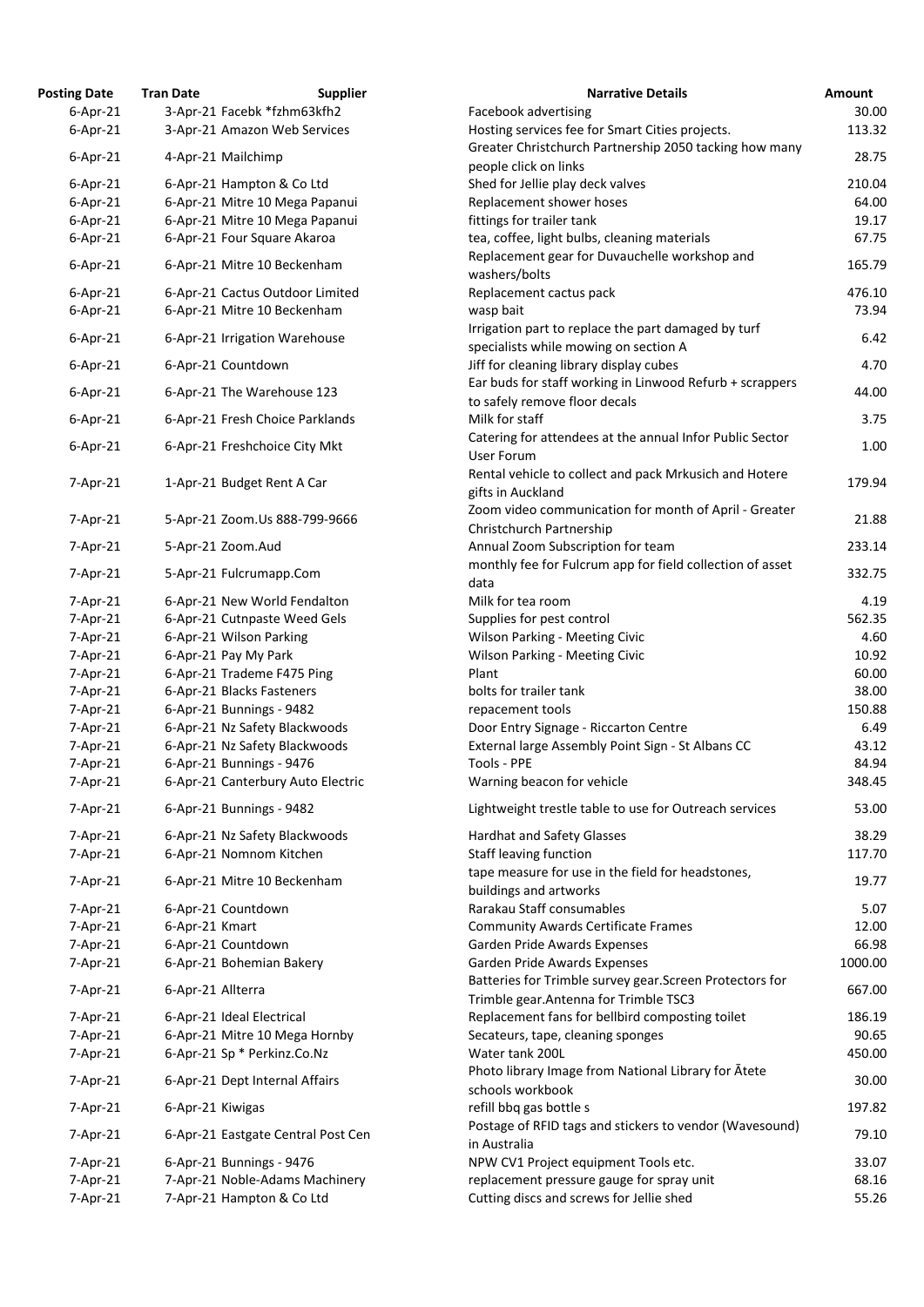| osting Date    | <b>Tran Date</b> | <b>Supplier</b>                    | <b>Narrative Details</b>                              |
|----------------|------------------|------------------------------------|-------------------------------------------------------|
| $7$ -Apr-21    |                  | 7-Apr-21 Hardings Chemist Post     | Sampling Equipment                                    |
| $7$ -Apr-21    |                  | 7-Apr-21 Countdown                 | Community meeting - Food for the Aranui Partners      |
|                |                  |                                    | Community meeting on 7 April 2021                     |
| 7-Apr-21       |                  | 7-Apr-21 Maki Mono The Palms       | Community meeting - Food for the Aranui Partners      |
|                |                  |                                    | Community meeting on 7 April 2021                     |
| 7-Apr-21       |                  | 7-Apr-21 Mitre 10 Mega Hornby      | 2 x exit signs for Kitchen doors for fire compliance  |
| 7-Apr-21       |                  | 7-Apr-21 The Warehouse Online      | 1 carton of Domestos Toilet bleach for camp toilets   |
| $7-Apr-21$     |                  | 7-Apr-21 The Warehouse 175         | Garden Pride Awards Expenses                          |
| 7-Apr-21       |                  | 7-Apr-21 Countdown                 | milk                                                  |
| 7-Apr-21       |                  | 7-Apr-21 Marshalls Tv & Health     | essential oils for oil burners                        |
| 7-Apr-21       |                  | 7-Apr-21 Eb *coffee Amp Jam Fea    | Admission tickets to Coffee & Jam event at Epic       |
|                |                  |                                    | <b>Innovation Centre</b>                              |
| 7-Apr-21       |                  | 7-Apr-21 Resene Tower Junction34   | Paint stripper                                        |
| 7-Apr-21       |                  | 7-Apr-21 Mitre 10 Mega Papanui     | PVC hose & clamps, assorted tools for fountain and    |
|                |                  |                                    | artwork maintenance                                   |
| 7-Apr-21       |                  | 7-Apr-21 Mitre 10 Mega Papanui     | 2No. packs of screws for the repair of the BBQ seats  |
|                |                  |                                    | Edgar Mac paddling pool                               |
| 7-Apr-21       |                  | 7-Apr-21 Mitre 10 Mega Papanui     | tools, irrigation requirements etc                    |
|                |                  |                                    | Riverside Market vouchers for City Travel Planning s  |
| 7-Apr-21       |                  | 7-Apr-21 Riverside Collective      | incentive prize                                       |
| 7-Apr-21       |                  | 7-Apr-21 Countdown                 | Bags for Ice making                                   |
|                |                  |                                    | Invoice No. 15830 - Recorder for use by the Digital   |
| 7-Apr-21       |                  | 7-Apr-21 Sound Techniques          | Content and Archives Teams at the Library             |
| 8-Apr-21       |                  | 5-Apr-21 Paypal *nearpod           | Nearpod Annual Gold Subscription for PDD Team         |
| 8-Apr-21       |                  | 6-Apr-21 Spotify P143e1e39f        | Music licence for the Art Gallery                     |
| 8-Apr-21       |                  | 6-Apr-21 Createsend/Com            | Lyttelton Harbour Wastewater project                  |
| 8-Apr-21       |                  | 6-Apr-21 Facebk M45jq23dk2         | He Puna Taimoana - Hot Pools                          |
| 8-Apr-21       | 6-Apr-21 Lianza  |                                    | LIANZA membership                                     |
| 8-Apr-21       |                  | 6-Apr-21 Amzn Mktp Us*xr4081ms3    | Library book                                          |
| $8-Apr-21$     |                  | 7-Apr-21 Caltex Redwood            | Milk for staff                                        |
| 8-Apr-21       |                  | 7-Apr-21 Bunnings - 9476           | stain & bolts for seat repairs                        |
| 8-Apr-21       |                  | 7-Apr-21 Evolution Cycles          | new tyre and tube for staff bike                      |
| $8-Apr-21$     |                  | 7-Apr-21 Nz Safety Blackwoods      | dusk masks for BG staff                               |
| 8-Apr-21       |                  | 7-Apr-21 Stratco (Nzsi) Ltd        | Cladding for Jellie shed                              |
|                |                  |                                    | Catering for the meeting of the Te Tira Kahikuhiku g  |
| 8-Apr-21       |                  | 7-Apr-21 Freshchoice City Mkt      | 7 April 2021                                          |
| 8-Apr-21       |                  | 7-Apr-21 Music Works               | 2 jack adaptors for switch animals                    |
| 8-Apr-21       |                  | 7-Apr-21 Cappriccios Flowers       | <b>Garden Pride Awards Flowers</b>                    |
| 8-Apr-21       |                  | 7-Apr-21 Bohemian Bakery           | Catering for Community Garden Pride Awards            |
| 8-Apr-21       |                  | 7-Apr-21 Blacks Fasteners          | General fastenings for MTB cattlegrids                |
| $8-Apr-21$     |                  | 7-Apr-21 Steel & Tube Processing C | Galv pipe for MTB cattle grid maintenance             |
| 8-Apr-21       |                  | 7-Apr-21 Super Cheap Auto          | bulbs for work van & oil filter tool                  |
| $8-Apr-21$     |                  | 7-Apr-21 Paramount Pools & Spas    | pool chemicals for fountains                          |
| 8-Apr-21       |                  | 7-Apr-21 Bunnings - 9476           | Extendable ladder                                     |
|                |                  |                                    | 40 x \$50 cards for Multicultural Advisory Group as p |
| 8-Apr-21       |                  | 7-Apr-21 Paknsave Moorhouse        | Council resolution.                                   |
| $8 - Apr - 21$ |                  | 7-Apr-21 Bp 2go Redcliffs          | Milk for BLFP                                         |
| $8-Apr-21$     |                  | 7-Apr-21 Brian Ford Engineering    | Trailer jockey wheel                                  |
| 8-Apr-21       |                  | 7-Apr-21 Pb Technologies           | Equipment for displays in Wild Otautahi exhibition    |
| $8-Apr-21$     |                  | 7-Apr-21 Bunnings - 9476           | Broom for "grooming' Mata Aho work in Te Wheke        |
| 8-Apr-21       |                  | 7-Apr-21 Hirepool Ltd Ma           | Ezi street asphalt for pot holes                      |
| $8-Apr-21$     |                  | 7-Apr-21 Harvey Norman Northw      | Connecting cable for tablet to printer for AMO        |
| 8-Apr-21       |                  | 7-Apr-21 Scorpio Books             | Library book                                          |
|                |                  |                                    | Couplands Bakeries - Catering for Older Adults netw   |
| 8-Apr-21       |                  | 7-Apr-21 Couplands Bakeries Chch   | meeting 7 April 2021.                                 |
| $8 - Apr - 21$ | 8-Apr-21 Nziqs   |                                    | Annual subscription to NZ Institute of Quantity Surv  |
| 8-Apr-21       |                  | 8-Apr-21 Pak N Save Wainoni        | Retirement 50 years service                           |
| 8-Apr-21       |                  | 8-Apr-21 Peter Timbs Meats         | Retirement 50 years service                           |
| 8-Apr-21       | 8-Apr-21 Seekom  |                                    | Online payment Credit Card fees                       |
| 8-Apr-21       |                  | 8-Apr-21 Mitre 10 Mega Papanui     | storage containers                                    |
|                |                  |                                    |                                                       |

| <b>Posting Date</b> | <b>Tran Date</b> | <b>Supplier</b>                    | <b>Narrative Details</b>                                                           | <b>Amount</b> |
|---------------------|------------------|------------------------------------|------------------------------------------------------------------------------------|---------------|
| $7-Apr-21$          |                  | 7-Apr-21 Hardings Chemist Post     | Sampling Equipment                                                                 | 7.99          |
|                     |                  |                                    | Community meeting - Food for the Aranui Partners                                   |               |
| 7-Apr-21            |                  | 7-Apr-21 Countdown                 | Community meeting on 7 April 2021                                                  | 11.00         |
|                     |                  |                                    | Community meeting - Food for the Aranui Partners                                   |               |
| 7-Apr-21            |                  | 7-Apr-21 Maki Mono The Palms       | Community meeting on 7 April 2021                                                  | 23.40         |
| $7 - Apr - 21$      |                  | 7-Apr-21 Mitre 10 Mega Hornby      | 2 x exit signs for Kitchen doors for fire compliance                               | 48.72         |
| 7-Apr-21            |                  | 7-Apr-21 The Warehouse Online      | 1 carton of Domestos Toilet bleach for camp toilets                                | 56.00         |
| 7-Apr-21            |                  | 7-Apr-21 The Warehouse 175         | Garden Pride Awards Expenses                                                       | 24.00         |
| 7-Apr-21            |                  | 7-Apr-21 Countdown                 | milk                                                                               | 21.88         |
| 7-Apr-21            |                  | 7-Apr-21 Marshalls Tv & Health     | essential oils for oil burners                                                     | 41.80         |
|                     |                  |                                    | Admission tickets to Coffee & Jam event at Epic                                    |               |
| 7-Apr-21            |                  | 7-Apr-21 Eb *coffee Amp Jam Fea    | <b>Innovation Centre</b>                                                           | 20.00         |
| 7-Apr-21            |                  | 7-Apr-21 Resene Tower Junction34   |                                                                                    | 94.88         |
|                     |                  |                                    | Paint stripper                                                                     |               |
| 7-Apr-21            |                  | 7-Apr-21 Mitre 10 Mega Papanui     | PVC hose & clamps, assorted tools for fountain and                                 | 908.94        |
|                     |                  |                                    | artwork maintenance                                                                |               |
| 7-Apr-21            |                  | 7-Apr-21 Mitre 10 Mega Papanui     | 2No. packs of screws for the repair of the BBQ seats at                            | 56.90         |
|                     |                  |                                    | Edgar Mac paddling pool                                                            |               |
| 7-Apr-21            |                  | 7-Apr-21 Mitre 10 Mega Papanui     | tools, irrigation requirements etc                                                 | 394.74        |
| 7-Apr-21            |                  | 7-Apr-21 Riverside Collective      | Riverside Market vouchers for City Travel Planning survey                          | 70.00         |
|                     |                  |                                    | incentive prize                                                                    |               |
| 7-Apr-21            |                  | 7-Apr-21 Countdown                 | Bags for Ice making                                                                | 47.84         |
|                     |                  | 7-Apr-21 Sound Techniques          | Invoice No. 15830 - Recorder for use by the Digital                                | 1656.68       |
| 7-Apr-21            |                  |                                    | Content and Archives Teams at the Library                                          |               |
| 8-Apr-21            |                  | 5-Apr-21 Paypal *nearpod           | Nearpod Annual Gold Subscription for PDD Team                                      | 179.99        |
| 8-Apr-21            |                  | 6-Apr-21 Spotify P143e1e39f        | Music licence for the Art Gallery                                                  | 14.99         |
| 8-Apr-21            |                  | 6-Apr-21 Createsend/Com            | Lyttelton Harbour Wastewater project                                               | 10.68         |
| 8-Apr-21            |                  | 6-Apr-21 Facebk M45jq23dk2         | He Puna Taimoana - Hot Pools                                                       | 207.07        |
| 8-Apr-21            | 6-Apr-21 Lianza  |                                    | LIANZA membership                                                                  | 155.00        |
| 8-Apr-21            |                  | 6-Apr-21 Amzn Mktp Us*xr4081ms3    | Library book                                                                       | 292.77        |
| $8-Apr-21$          |                  | 7-Apr-21 Caltex Redwood            | Milk for staff                                                                     | 6.40          |
| 8-Apr-21            |                  | 7-Apr-21 Bunnings - 9476           | stain & bolts for seat repairs                                                     | 30.70         |
| $8-Apr-21$          |                  | 7-Apr-21 Evolution Cycles          | new tyre and tube for staff bike                                                   | 34.02         |
| $8 - Apr - 21$      |                  | 7-Apr-21 Nz Safety Blackwoods      | dusk masks for BG staff                                                            | 74.29         |
| 8-Apr-21            |                  | 7-Apr-21 Stratco (Nzsi) Ltd        | Cladding for Jellie shed                                                           | 85.26         |
|                     |                  |                                    |                                                                                    |               |
| 8-Apr-21            |                  | 7-Apr-21 Freshchoice City Mkt      | Catering for the meeting of the Te Tira Kahikuhiku group -<br>7 April 2021         | 137.13        |
| 8-Apr-21            |                  | 7-Apr-21 Music Works               | 2 jack adaptors for switch animals                                                 | 4.21          |
| 8-Apr-21            |                  | 7-Apr-21 Cappriccios Flowers       | <b>Garden Pride Awards Flowers</b>                                                 | 25.00         |
| 8-Apr-21            |                  | 7-Apr-21 Bohemian Bakery           | <b>Catering for Community Garden Pride Awards</b>                                  | 1000.00       |
| 8-Apr-21            |                  | 7-Apr-21 Blacks Fasteners          | General fastenings for MTB cattlegrids                                             | 131.76        |
| 8-Apr-21            |                  | 7-Apr-21 Steel & Tube Processing C | Galv pipe for MTB cattle grid maintenance                                          | 799.79        |
| 8-Apr-21            |                  | 7-Apr-21 Super Cheap Auto          | bulbs for work van & oil filter tool                                               | 39.97         |
| 8-Apr-21            |                  | 7-Apr-21 Paramount Pools & Spas    | pool chemicals for fountains                                                       | 177.25        |
| 8-Apr-21            |                  | 7-Apr-21 Bunnings - 9476           | Extendable ladder                                                                  | 197.00        |
|                     |                  |                                    | 40 x \$50 cards for Multicultural Advisory Group as per                            |               |
| 8-Apr-21            |                  | 7-Apr-21 Paknsave Moorhouse        | Council resolution.                                                                | 2000.00       |
| 8-Apr-21            |                  | 7-Apr-21 Bp 2go Redcliffs          | Milk for BLFP                                                                      | 8.38          |
| 8-Apr-21            |                  | 7-Apr-21 Brian Ford Engineering    | Trailer jockey wheel                                                               | 150.00        |
| 8-Apr-21            |                  | 7-Apr-21 Pb Technologies           | Equipment for displays in Wild Otautahi exhibition                                 | 76.86         |
| $8 - Apr - 21$      |                  | 7-Apr-21 Bunnings - 9476           | Broom for "grooming' Mata Aho work in Te Wheke                                     | 12.98         |
| 8-Apr-21            |                  | 7-Apr-21 Hirepool Ltd Ma           | Ezi street asphalt for pot holes                                                   | 269.93        |
| 8-Apr-21            |                  | 7-Apr-21 Harvey Norman Northw      | Connecting cable for tablet to printer for AMO                                     | 20.97         |
| $8 - Apr - 21$      |                  | 7-Apr-21 Scorpio Books             | Library book                                                                       | 45.00         |
| 8-Apr-21            |                  | 7-Apr-21 Couplands Bakeries Chch   | Couplands Bakeries - Catering for Older Adults network                             | 8.48          |
| 8-Apr-21            | 8-Apr-21 Nziqs   |                                    | meeting 7 April 2021.<br>Annual subscription to NZ Institute of Quantity Surveyors | 530.00        |
| 8-Apr-21            |                  | 8-Apr-21 Pak N Save Wainoni        | Retirement 50 years service                                                        | 175.45        |
|                     |                  |                                    |                                                                                    | 226.14        |
| 8-Apr-21            |                  | 8-Apr-21 Peter Timbs Meats         | Retirement 50 years service                                                        |               |
| 8-Apr-21            | 8-Apr-21 Seekom  |                                    | Online payment Credit Card fees                                                    | 285.68        |
| 8-Apr-21            |                  | 8-Apr-21 Mitre 10 Mega Papanui     | storage containers                                                                 | 43.16         |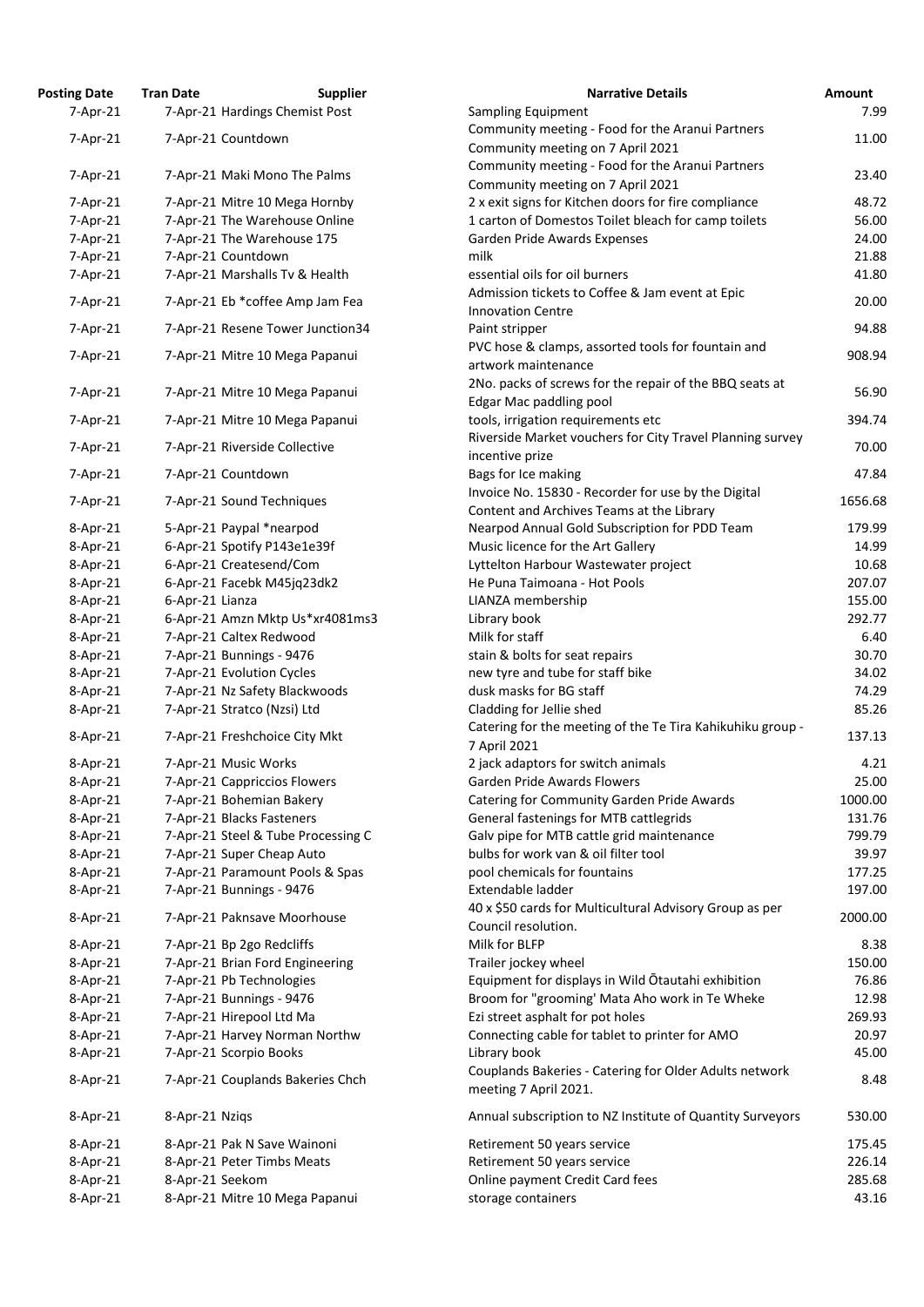| <b>Posting Date</b> | <b>Tran Date</b>               | <b>Supplier</b>                    | <b>Narrative Details</b>                                                                                   | Amount   |
|---------------------|--------------------------------|------------------------------------|------------------------------------------------------------------------------------------------------------|----------|
| $8-Apr-21$          | 8-Apr-21 Q Variety Store Palm  |                                    | Blue tack and card purchased for signage for the Walking                                                   | 57.30    |
|                     |                                |                                    | Festival events.                                                                                           |          |
| $8-Apr-21$          | 8-Apr-21 Countdown             |                                    | Gift voucher purchased so Community group could                                                            | 100.00   |
|                     |                                |                                    | provide food at community event                                                                            |          |
| $8-Apr-21$          | 8-Apr-21 Rubber Stamps         |                                    | Cancelled stock stamp                                                                                      | 432.90   |
| 8-Apr-21            | 8-Apr-21 Mrc Global (NZ) Ltd   |                                    | In House Maintenance - WO                                                                                  | 8.10     |
| $8-Apr-21$          | 8-Apr-21 Mitre 10 Mega Hornby  |                                    | submersible pump, 10 mtre hose, tools for statue work                                                      | 560.30   |
| $8 - Apr - 21$      |                                | 8-Apr-21 Mitre 10 Mega Papanui     | Materials for display items in Wild Otautahi exhibition                                                    | 36.59    |
| $8 - Apr - 21$      | 8-Apr-21 Pak N Save Northlands |                                    | For meetings held with Papanui-Innes Community Board.                                                      | 6.48     |
| $8-Apr-21$          | 8-Apr-21 Kiwigas               |                                    | 9kg gas bottles                                                                                            | 98.91    |
| $9$ -Apr-21         | 6-Apr-21 Mayors For Peace      |                                    | 2021 membership fee                                                                                        | 26.69    |
| $9 - Apr - 21$      | 7-Apr-21 Visual Elements As    |                                    | Electronic monthly subscription for chart building                                                         | 86.25    |
|                     |                                |                                    | software for Greater Christchurch Partnership                                                              |          |
| $9 - Apr - 21$      | 7-Apr-21 Createsend/Com        |                                    | Toi otatauhi newsletter campaign monitor                                                                   | 12.90    |
| 9-Apr-21            | 7-Apr-21 The Little Fiddle     |                                    | <b>Staff leaving function</b>                                                                              | 112.00   |
| $9$ -Apr-21         | 8-Apr-21 Bunnings - 9482       |                                    | mirror glue daffodil bulbs                                                                                 | 35.59    |
| 9-Apr-21            | 8-Apr-21 Hirepool Ltd Hb       |                                    | Credit Voucher Hirepool Ltd Hb                                                                             | $-81.93$ |
| 9-Apr-21            | 8-Apr-21 Hirepool Ltd Hb       |                                    | hire of aerator for curators house & Nurses Chapel lawns                                                   | 175.00   |
| $9 - Apr - 21$      | 8-Apr-21 George Henry & Co Ltd |                                    | <b>IE&amp;CT Tools</b>                                                                                     | 94.99    |
| $9$ -Apr-21         | 8-Apr-21 Farmers Online        |                                    | Battery Tea Lights for Autumn Leafy Lights Holiday<br>Programme - April 2021                               | 46.18    |
| $9$ -Apr-21         | 8-Apr-21 Mulford Plastics (Nz  |                                    | Perspex for Leaf Etching Holiday Programme - April 2021                                                    | 60.48    |
| 9-Apr-21            | 8-Apr-21 Stratco (Nzsi) Ltd    |                                    | Roof for Jellie shed                                                                                       | 28.42    |
| 9-Apr-21            | 8-Apr-21 Bunnings - 9476       |                                    | Brackets and fixings for Jellie shed                                                                       | 101.49   |
| $9$ -Apr-21         | 8-Apr-21 Nz Safety Blackwoods  |                                    | <b>PPE</b>                                                                                                 | 144.65   |
| 9-Apr-21            | 8-Apr-21 Museums Australia     |                                    | Payment for MAPDA 2021 entry.                                                                              | 50.01    |
| $9 - Apr - 21$      | 8-Apr-21 Createsend/Com        |                                    | Dyers Road                                                                                                 | 10.16    |
|                     |                                |                                    |                                                                                                            |          |
| $9 - Apr - 21$      | 8-Apr-21 Humanitix Ticketing   |                                    | How to Build Employee and Organisation Resilience in<br>2021: A masterclass for leaders - Tuesday 18 March | 477.45   |
| $9$ -Apr-21         |                                | 8-Apr-21 Pb Technologies Christchu | Monitoring Equipment - Chlorine                                                                            | 966.58   |
| 9-Apr-21            | 8-Apr-21 Macpac                |                                    | Gloves                                                                                                     | 167.92   |
| $9$ -Apr-21         | 8-Apr-21 Wilson Parking        |                                    | Parking at Turanga for meeting                                                                             | 10.10    |
| $9 - Apr - 21$      | 8-Apr-21 Bunnings - 9476       |                                    | Stakes to rope off cricket blocks.                                                                         | 171.00   |
| $9$ -Apr-21         | 8-Apr-21 Bunnings - 9482       |                                    | 21mm auger bit and adjustable spanner                                                                      | 84.98    |
| $9 - Apr - 21$      | 8-Apr-21 Bp Connect Fendalton  |                                    | Volunteer reimbursement                                                                                    | 30.00    |
| 9-Apr-21            | 8-Apr-21 Wilson Parking        |                                    | Parking for meeting at Turanga                                                                             | 12.60    |
| $9 - Apr - 21$      | 8-Apr-21 Trees For Canterbury  |                                    | HHR Garden Pride Awards Long Service presentations                                                         | 215.00   |
|                     |                                |                                    |                                                                                                            |          |
| $9 - Apr - 21$      | 8-Apr-21 Aarque Group Limited  |                                    | HP 761 400ML Mt Black ink for HP 7200 large format<br>printer                                              | 353.60   |
| $9$ -Apr-21         |                                | 8-Apr-21 Tourism Industry NZ Trust | Trenz Hui tourism conference x 3 pax                                                                       | 678.50   |
| 9-Apr-21            | 8-Apr-21 Xcm Group Limited     |                                    | Embroidery on vests - Traffic Management Team                                                              | 60.26    |
| $9$ -Apr-21         | 8-Apr-21 Goldpine Christchurch |                                    | Timber for signs installation                                                                              | 413.07   |
| 9-Apr-21            |                                | 8-Apr-21 Terra Viva Home & Garden  | Bulbs for alpine house collection                                                                          | 109.15   |
| $9 - Apr - 21$      | 8-Apr-21 Bunnings - 9482       |                                    | Shower hoses                                                                                               | 51.46    |
| 9-Apr-21            |                                | 8-Apr-21 The Service Company - Hea | Laundry powder                                                                                             | 53.48    |
| $9$ -Apr-21         | 8-Apr-21 Freshchoice Merivale  |                                    | Milk & frozen berries for the bike blender as part of a                                                    | 12.99    |
| $9 - Apr - 21$      |                                | 8-Apr-21 Lighting Plus Christchurc | travel expo<br>light bulb for john edgar collection work                                                   | 9.52     |
| $9$ -Apr-21         |                                | 8-Apr-21 Harvey Norman Northw      | Credit Voucher Harvey Norman Northwood - connector<br>cable tablet to printer.                             | $-20.97$ |
| $9$ -Apr-21         | 8-Apr-21 Chim Chim             |                                    | Chimney sweeping x 3                                                                                       | 270.00   |
| 9-Apr-21            | 8-Apr-21 Laerdalmedical        |                                    | Spinal board blocks.                                                                                       | 224.71   |
|                     |                                |                                    |                                                                                                            |          |
| 9-Apr-21            | 8-Apr-21 Pay My Park           |                                    | Parking                                                                                                    | 3.60     |
| 9-Apr-21            | 8-Apr-21 Mitre 10 Mega Hornby  |                                    | NPW Hockey Dugout Project Tool/Wood/Screws                                                                 | 288.26   |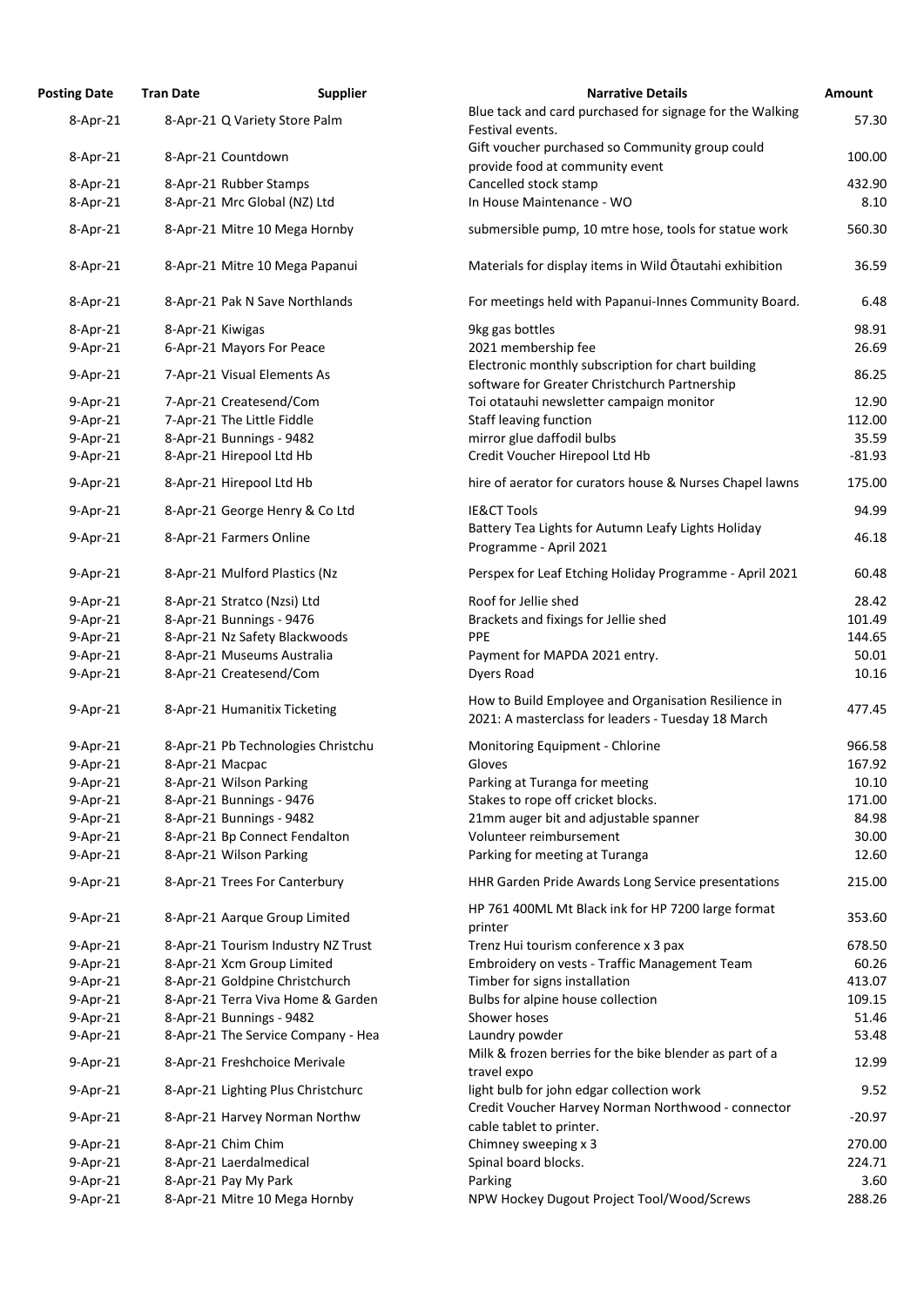| osting Date            | <b>Tran Date</b> | <b>Supplier</b>                                      | <b>Narrative Details</b>                                                                |
|------------------------|------------------|------------------------------------------------------|-----------------------------------------------------------------------------------------|
| $9 - Apr - 21$         |                  | 9-Apr-21 Sopers Macindoe Chch                        | shower locks                                                                            |
| 9-Apr-21               |                  | 9-Apr-21 Rubber Monkey Sales                         | Photography equipment for conservation lab - Tripod                                     |
|                        |                  |                                                      | ball head.                                                                              |
| 9-Apr-21               |                  | 9-Apr-21 Q Variety Store Palm                        | Ribbon bought for after school activity zone run by -                                   |
|                        |                  |                                                      | Spycraft theme.                                                                         |
| 9-Apr-21               |                  | 9-Apr-21 Countdown                                   | Assorted items for re sale in the shop                                                  |
| 9-Apr-21               |                  | 9-Apr-21 Tsb Living Limited                          | Equipment for video studio setup                                                        |
| $9 - Apr - 21$         |                  | 9-Apr-21 Mitre 10 Mega Hornby                        | <b>NPW Tools</b>                                                                        |
| 12-Apr-21              |                  | 7-Apr-21 Paypal *waterra                             | Training                                                                                |
| 12-Apr-21              |                  | 8-Apr-21 Zoom.Us 888-799-9666                        | Zoom Monthly subscriptions for meeting with commu                                       |
|                        |                  |                                                      | groups.                                                                                 |
| 12-Apr-21              |                  | 8-Apr-21 Paypal *fish                                | Akaroa WTP                                                                              |
| 12-Apr-21              |                  | 8-Apr-21 Garmin Australasia Pty Lt                   | Telecommunications - Usage summary by type - Syste                                      |
|                        |                  |                                                      | <b>Text Messaging, Tracking</b>                                                         |
| 12-Apr-21              |                  | 8-Apr-21 Paypal *goformz Inc                         | <b>INRE Animal Management GoFormz additional sub w</b>                                  |
|                        |                  |                                                      | year                                                                                    |
| 12-Apr-21              |                  | 8-Apr-21 Booking.Com Bv                              | Booking.com commission                                                                  |
| 12-Apr-21              |                  | 9-Apr-21 Bunnings - 9482                             | latches                                                                                 |
| 12-Apr-21              |                  | 9-Apr-21 Bp Connect Marshlands                       | fuel                                                                                    |
| 12-Apr-21              |                  | 9-Apr-21 Caltex Hornby<br>9-Apr-21 Bunnings - 9476   | Milk for Hornby staff kitchen<br>Flashings for Jellie shed                              |
| 12-Apr-21<br>12-Apr-21 |                  | 9-Apr-21 Ross Galt Lock & Key                        | lock rebarrelling                                                                       |
| 12-Apr-21              |                  | 9-Apr-21 The Growth Faculty                          | Webinar- 4 Pillars of High-Performance Cultures                                         |
|                        |                  |                                                      | Graham Condon Aquatics replacement poolside hose                                        |
| 12-Apr-21              |                  | 9-Apr-21 Hcd Christchurch                            | part of scheduled/planned purchases.                                                    |
| 12-Apr-21              |                  | 9-Apr-21 Nz Safety Blackwoods                        | Park cadets uniform                                                                     |
| 12-Apr-21              |                  | 9-Apr-21 Copyland Digital Print                      | Certificate of Appreciation - HHR Board Awards                                          |
| 12-Apr-21              |                  | 9-Apr-21 Bunnings - 9476                             | ant bait, weed killer                                                                   |
| 12-Apr-21              |                  | 9-Apr-21 Nz Safety Blackwoods                        | safety glasses, ear plugs, pants for vollunteer                                         |
| 12-Apr-21              |                  | 9-Apr-21 Bunnings - 9482                             | Bitupatch asphalt                                                                       |
| 12-Apr-21              |                  | 9-Apr-21 Ross Galt Lock & Key                        | Coded lock for D-base yard and tow-ball security.                                       |
| 12-Apr-21              |                  | 9-Apr-21 Lux Expresso                                | Refreshments for meeting about Te Puna Waiora pro                                       |
| 12-Apr-21              |                  | 9-Apr-21 Mindkits Ltd                                | Filament for 3D Printing: Turanga                                                       |
| 12-Apr-21              |                  | 9-Apr-21 Trumba Corporation                          | Trumba monthly subscription. Original charge is in US                                   |
| 12-Apr-21              |                  | 9-Apr-21 Paknsave Moorhouse                          | Leaving afternoon tea                                                                   |
| 12-Apr-21              |                  | 9-Apr-21 Lincraft NZ Limited                         | Police for utility box                                                                  |
| 12-Apr-21              |                  | 9-Apr-21 Bp 2go Linwood                              | Mural Clean - West Spreydon                                                             |
| 12-Apr-21              |                  | 10-Apr-21 Smk*wufoo.Com Charge                       | Lazy Sundays 2021 - Food Vendor Registration - Wufo                                     |
|                        |                  |                                                      |                                                                                         |
| 12-Apr-21<br>12-Apr-21 |                  | 10-Apr-21 Sprout Social, Inc<br>10-Apr-21 Vendhq.Com | <b>ITDPCX SproutSocial mthly sub</b><br>Monthly Vend subscription for Fendalton Library |
|                        |                  |                                                      | Hand tools (lopper and saw) for volunteers in                                           |
| 12-Apr-21              |                  | 11-Apr-21 Mitre 10 Mega Ferrymead                    | Charlesworth reserve                                                                    |
| 12-Apr-21              |                  | 11-Apr-21 Mitre 10 Mosgiel                           | Rubbish Bin to replace broken one in men's toilet sho                                   |
| 12-Apr-21              |                  | 11-Apr-21 New World Prestons                         | Catering Canterbury Regional Landfill Joint Committe                                    |
| 12-Apr-21              |                  | 12-Apr-21 Caltex Redwood                             | Milk for tea coffee                                                                     |
| 12-Apr-21              |                  | 12-Apr-21 Briscoes Chch Salisbury                    | Kitchen appliances for Civic Offices staff kitchens                                     |
| 12-Apr-21              |                  | 12-Apr-21 Noel Leeming 12                            | Lifeproof case for cellphone                                                            |
| 12-Apr-21              |                  | 12-Apr-21 Photo & Video Interntnl                    | Photography equipment - grey cards                                                      |
| 12-Apr-21              |                  | 12-Apr-21 Ccc Art Gallery Car Prk                    | Car parking meeting civic                                                               |
| 12-Apr-21              |                  | 12-Apr-21 Ccc Art Gallery Car Prk                    | Car parking meeting civic                                                               |
| 12-Apr-21              |                  | 12-Apr-21 The Warehouse 176                          | Soap Powder & scouring pads for camp                                                    |
| 12-Apr-21              |                  | 12-Apr-21 Photo & Video Interntnl                    | Converting negative films to digital format for record<br>keeping                       |
| 12-Apr-21              |                  | 12-Apr-21 Placemakers Riccarton                      | new drawer runners for damaged security office draw                                     |
| 12-Apr-21              |                  | 12-Apr-21 Mitre 10 Beckenham                         | Drymix concrete for signage installation work                                           |
|                        |                  |                                                      |                                                                                         |

| <b>Posting Date</b>    | <b>Tran Date</b> | <b>Supplier</b>                                               | <b>Narrative Details</b>                                   | Amount         |
|------------------------|------------------|---------------------------------------------------------------|------------------------------------------------------------|----------------|
| $9$ -Apr-21            |                  | 9-Apr-21 Sopers Macindoe Chch                                 | shower locks                                               | 62.31          |
| 9-Apr-21               |                  | 9-Apr-21 Rubber Monkey Sales                                  | Photography equipment for conservation lab - Tripod and    | 684.89         |
|                        |                  |                                                               | ball head.                                                 |                |
| 9-Apr-21               |                  | 9-Apr-21 Q Variety Store Palm                                 | Ribbon bought for after school activity zone run by -      | 3.00           |
|                        |                  |                                                               | Spycraft theme.                                            |                |
| 9-Apr-21               |                  | 9-Apr-21 Countdown                                            | Assorted items for re sale in the shop                     | 81.57          |
| $9-Apr-21$             |                  | 9-Apr-21 Tsb Living Limited                                   | Equipment for video studio setup                           | 195.00         |
| $9-Apr-21$             |                  | 9-Apr-21 Mitre 10 Mega Hornby                                 | <b>NPW Tools</b>                                           | 148.46         |
| 12-Apr-21              |                  | 7-Apr-21 Paypal *waterra                                      | <b>Training</b>                                            | 333.87         |
| 12-Apr-21              |                  | 8-Apr-21 Zoom.Us 888-799-9666                                 | Zoom Monthly subscriptions for meeting with community      | 21.89          |
|                        |                  |                                                               | groups.                                                    |                |
| 12-Apr-21              |                  | 8-Apr-21 Paypal *fish                                         | Akaroa WTP                                                 | 71.00          |
| 12-Apr-21              |                  | 8-Apr-21 Garmin Australasia Pty Lt                            | Telecommunications - Usage summary by type - System,       | 59.00          |
|                        |                  |                                                               | <b>Text Messaging, Tracking</b>                            |                |
| 12-Apr-21              |                  | 8-Apr-21 Paypal *goformz Inc                                  | <b>INRE Animal Management GoFormz additional sub whole</b> | 253.99         |
|                        |                  |                                                               | year                                                       |                |
| 12-Apr-21              |                  | 8-Apr-21 Booking.Com Bv                                       | Booking.com commission                                     | 236.78         |
| 12-Apr-21              |                  | 9-Apr-21 Bunnings - 9482                                      | latches                                                    | 55.60          |
| 12-Apr-21              |                  | 9-Apr-21 Bp Connect Marshlands                                | fuel                                                       | 159.31         |
| 12-Apr-21              |                  | 9-Apr-21 Caltex Hornby                                        | Milk for Hornby staff kitchen                              | 10.10          |
| 12-Apr-21              |                  | 9-Apr-21 Bunnings - 9476                                      | Flashings for Jellie shed                                  | 107.05         |
| 12-Apr-21              |                  | 9-Apr-21 Ross Galt Lock & Key                                 | lock rebarrelling                                          | 40.00          |
| 12-Apr-21              |                  | 9-Apr-21 The Growth Faculty                                   | Webinar- 4 Pillars of High-Performance Cultures            | 295.00         |
| 12-Apr-21              |                  | 9-Apr-21 Hcd Christchurch                                     | Graham Condon Aquatics replacement poolside hoses as       | 748.14         |
|                        |                  |                                                               | part of scheduled/planned purchases.                       |                |
| 12-Apr-21              |                  | 9-Apr-21 Nz Safety Blackwoods                                 | Park cadets uniform                                        | 385.17         |
| 12-Apr-21              |                  | 9-Apr-21 Copyland Digital Print                               | Certificate of Appreciation - HHR Board Awards             | 2.86           |
| 12-Apr-21              |                  | 9-Apr-21 Bunnings - 9476                                      | ant bait, weed killer                                      | 97.85          |
| 12-Apr-21              |                  | 9-Apr-21 Nz Safety Blackwoods                                 | safety glasses, ear plugs, pants for vollunteer            | 174.53         |
| 12-Apr-21              |                  | 9-Apr-21 Bunnings - 9482                                      | Bitupatch asphalt                                          | 168.88         |
| 12-Apr-21              |                  | 9-Apr-21 Ross Galt Lock & Key                                 | Coded lock for D-base yard and tow-ball security.          | 112.50         |
| 12-Apr-21              |                  | 9-Apr-21 Lux Expresso                                         | Refreshments for meeting about Te Puna Waiora project      | 13.50          |
| 12-Apr-21              |                  | 9-Apr-21 Mindkits Ltd                                         | Filament for 3D Printing: Turanga                          | 118.04         |
| 12-Apr-21              |                  | 9-Apr-21 Trumba Corporation                                   | Trumba monthly subscription. Original charge is in US\$    | 145.83         |
| 12-Apr-21              |                  | 9-Apr-21 Paknsave Moorhouse                                   | Leaving afternoon tea                                      | 137.21         |
| 12-Apr-21              |                  | 9-Apr-21 Lincraft NZ Limited                                  | Police for utility box                                     | 7.00           |
| 12-Apr-21              |                  | 9-Apr-21 Bp 2go Linwood                                       | Mural Clean - West Spreydon                                | 55.95          |
| 12-Apr-21              |                  | 10-Apr-21 Smk*wufoo.Com Charge                                | Lazy Sundays 2021 - Food Vendor Registration - Wufoo       | 56.90          |
|                        |                  |                                                               |                                                            |                |
| 12-Apr-21              |                  | 10-Apr-21 Sprout Social, Inc                                  | <b>ITDPCX SproutSocial mthly sub</b>                       | 325.37         |
| 12-Apr-21              |                  | 10-Apr-21 Vendhq.Com                                          | Monthly Vend subscription for Fendalton Library            | 1148.20        |
| 12-Apr-21              |                  | 11-Apr-21 Mitre 10 Mega Ferrymead                             | Hand tools (lopper and saw) for volunteers in              | 95.98          |
|                        |                  |                                                               | Charlesworth reserve                                       |                |
| 12-Apr-21              |                  | 11-Apr-21 Mitre 10 Mosgiel                                    | Rubbish Bin to replace broken one in men's toilet shower   | 16.98          |
| 12-Apr-21              |                  | 11-Apr-21 New World Prestons                                  | Catering Canterbury Regional Landfill Joint Committee      | 10.25          |
|                        |                  |                                                               | Milk for tea coffee                                        |                |
| 12-Apr-21<br>12-Apr-21 |                  | 12-Apr-21 Caltex Redwood<br>12-Apr-21 Briscoes Chch Salisbury | Kitchen appliances for Civic Offices staff kitchens        | 5.30<br>479.96 |
| 12-Apr-21              |                  | 12-Apr-21 Noel Leeming 12                                     | Lifeproof case for cellphone                               | 129.99         |
| 12-Apr-21              |                  | 12-Apr-21 Photo & Video Interntnl                             | Photography equipment - grey cards                         | 44.90          |
| 12-Apr-21              |                  | 12-Apr-21 Ccc Art Gallery Car Prk                             | Car parking meeting civic                                  | 1.00           |
| 12-Apr-21              |                  | 12-Apr-21 Ccc Art Gallery Car Prk                             | Car parking meeting civic                                  | 1.00           |
| 12-Apr-21              |                  | 12-Apr-21 The Warehouse 176                                   | Soap Powder & scouring pads for camp                       | 12.00          |
|                        |                  |                                                               | Converting negative films to digital format for record     |                |
| 12-Apr-21              |                  | 12-Apr-21 Photo & Video Interntnl                             | keeping                                                    | 298.80         |
|                        |                  |                                                               |                                                            |                |
| 12-Apr-21              |                  | 12-Apr-21 Placemakers Riccarton                               | new drawer runners for damaged security office drawer      | 5.26           |
| 12-Apr-21              |                  | 12-Apr-21 Mitre 10 Beckenham                                  | Drymix concrete for signage installation work              | 75.92          |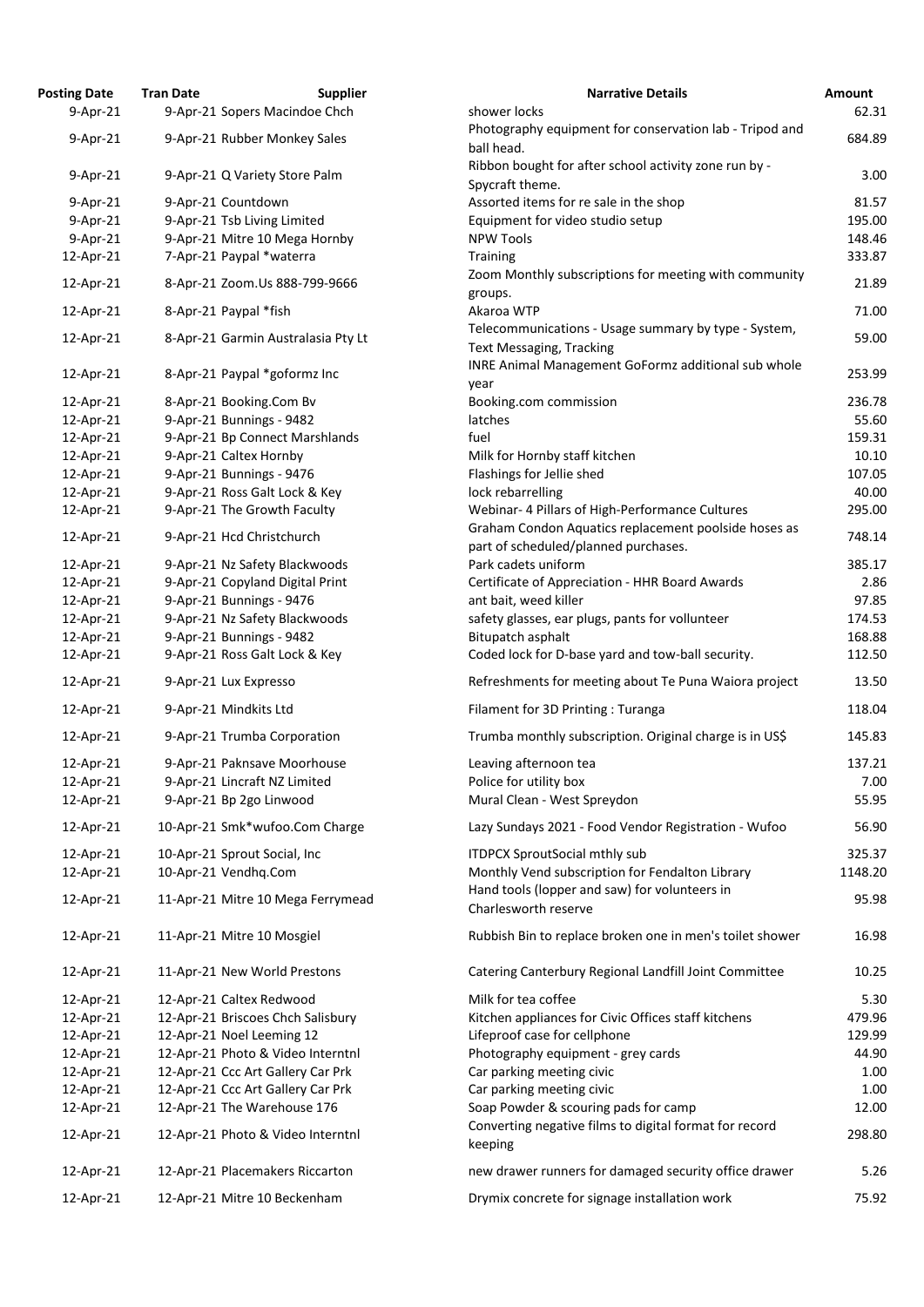| <b>Posting Date</b> | <b>Tran Date</b>            | <b>Supplier</b>                      | <b>Narrative Details</b>                                                                            | Amount   |
|---------------------|-----------------------------|--------------------------------------|-----------------------------------------------------------------------------------------------------|----------|
| 12-Apr-21           |                             | 12-Apr-21 Supervalue Sumner          | Eastenders morning tea                                                                              | 12.50    |
| 12-Apr-21           |                             | 12-Apr-21 Sopers Macindoe Chch       | New mortice locks                                                                                   | 632.64   |
| 12-Apr-21           | 12-Apr-21 Parkland Prod Ltd |                                      | Charge cable for Toro cart                                                                          | 29.31    |
| 12-Apr-21           |                             | 12-Apr-21 Freshchoice City Mkt       | Catering for attendees at the annual Infor Public Sector<br><b>User Forum</b>                       | 259.99   |
| 12-Apr-21           |                             | 12-Apr-21 Mitre 10 Mega Hornby       | NPW Hockey Dugout Project tools/screw etc.                                                          | 179.93   |
| 13-Apr-21           | 11-Apr-21 Articheck.Co.Uk   |                                      | Articheck condition reporting software                                                              | 250.83   |
| 13-Apr-21           |                             | 11-Apr-21 Www.Housinginstitute.O     | Australasian Housing Institute professional subscription                                            | 138.80   |
| 13-Apr-21           |                             | 12-Apr-21 Legalwise Seminars Pty     | Staff training - webinar (CPD points)                                                               | 125.00   |
| 13-Apr-21           |                             | 12-Apr-21 Spotlight Christchurch     | Corset boning for Te Puna Waiora photography                                                        | 75.31    |
| 13-Apr-21           |                             | 12-Apr-21 Ecodrop Parkhouse          | Denton clean up                                                                                     | 23.00    |
| 13-Apr-21           | 12-Apr-21 Bunnings - 9476   |                                      | Tape and bolts Jellie shed                                                                          | 33.57    |
| 13-Apr-21           |                             | 12-Apr-21 Oderings Nurseries         | Bark for planting bed                                                                               | 60.00    |
| 13-Apr-21           |                             | 12-Apr-21 Nz Safety Blackwoods       | Safety helmet and gloves for structural engineer                                                    | 26.36    |
| 13-Apr-21           |                             | 12-Apr-21 New Zealand Institute Of   | Senior architect NZ Institute of Architects annual subs.                                            | 501.15   |
|                     |                             |                                      |                                                                                                     |          |
| 13-Apr-21           | 12-Apr-21 Hcd Christchurch  |                                      | new fittings for chlorine delivery ute                                                              | 18.60    |
| 13-Apr-21           | 12-Apr-21 Wilson Parking    |                                      | Parking at Turanga for meeting                                                                      | 10.10    |
| 13-Apr-21           |                             | 12-Apr-21 Mitre 10 Mega Ferrymead    | Children's gloves for planting events with schools                                                  | 513.00   |
| 13-Apr-21           |                             | 12-Apr-21 Mister Minit South City    | Keys cut for Sumner Clock Tower                                                                     | 29.70    |
| 13-Apr-21           | 12-Apr-21 John Brooks Ltd   |                                      | In House Maintenance - WO                                                                           | 69.66    |
| 13-Apr-21           |                             | 12-Apr-21 Aarque Group Limited       | HP7611 Maintenance Cartridge and HP761 400ml Grey                                                   | 518.61   |
|                     |                             |                                      | ink for HP7200 large format printer                                                                 |          |
| 13-Apr-21           |                             | 12-Apr-21 New World Rolleston        | Kitchen supplies Mona Vale                                                                          | 22.45    |
| 13-Apr-21           | 12-Apr-21 Bunnings - 9482   |                                      | Sealant & nozzles                                                                                   | 25.20    |
| 13-Apr-21           |                             | 12-Apr-21 Mitre 10 Beckenham         | Drill bits and caulking sealant                                                                     | 33.97    |
| 13-Apr-21           |                             | 12-Apr-21 New Zealand Institute Of   | Institute of Architects Annual Practice Subscription for<br><b>TSD</b>                              | 1630.52  |
| 13-Apr-21           |                             | 12-Apr-21 Pb Tech Online 09 5269200  | Keyboard and mouse                                                                                  | 67.44    |
| 13-Apr-21           |                             | 12-Apr-21 K9 Control Limited         | 2x YS600 bark collars for long haired/large dogs                                                    | 460.00   |
| 13-Apr-21           | 13-Apr-21 Countdown         |                                      | Milk for tea room                                                                                   | 3.57     |
| 13-Apr-21           |                             | 13-Apr-21 The Warehouse 175          | Kitchen supplies                                                                                    | 35.00    |
| 13-Apr-21           |                             | 13-Apr-21 Freshchoice City Mkt       | Catering for farewell                                                                               | 69.00    |
| 13-Apr-21           |                             | 13-Apr-21 Four Square Akaroa         | Staff consumables - milk                                                                            | 12.78    |
| 13-Apr-21           |                             | 13-Apr-21 Four Square Akaroa         | Staff consumables - milk etc                                                                        | 78.59    |
| 13-Apr-21           |                             | 13-Apr-21 The Warehouse 120          | Graham Condon Aquatics - Toys for Toddler Pool                                                      | 36.00    |
| 13-Apr-21           | 13-Apr-21 Ccc Parking       |                                      | parking                                                                                             | 6.70     |
| 13-Apr-21           |                             | 13-Apr-21 New World Fendalton        | <b>Liaison Meeting Catering</b>                                                                     | 115.13   |
| 13-Apr-21           |                             | 13-Apr-21 Aarque Group Limited       | HP 761 Maintenance Cartridge for HP 7200 large format                                               | 162.17   |
| 13-Apr-21           | 13-Apr-21                   | Payment - Personal - Payment - Thank | printer<br>Payment - Personal Payment - Thank You - Personal use in                                 | $-40.88$ |
|                     | You                         |                                      | error 24/03/21                                                                                      |          |
| 13-Apr-21           | 13-Apr-21 Halswell Timber   |                                      | Timber for track maintenance projects                                                               | 710.45   |
| 13-Apr-21           |                             | 13-Apr-21 Spotlight Christchurch     | Fabric for cleaning of statues                                                                      | 22.32    |
| 13-Apr-21           |                             | 13-Apr-21 Gordon Harris Chch         | Cleaning brushes                                                                                    | 83.50    |
| 13-Apr-21           |                             | 13-Apr-21 Pgg Wrightson Chch         | marker tape for marking tracks<br>Decking timber for the repair of BBQ table seat at Edgar          | 12.87    |
| 13-Apr-21           |                             | 13-Apr-21 Mitre 10 Mega Papanui      | Mac paddling pool and electrical tape                                                               | 138.90   |
| 13-Apr-21           |                             | 13-Apr-21 The Warehouse 209          | Packaging costs to use while on Te Puna Waiora<br>collection trip                                   | 264.00   |
| 13-Apr-21           |                             | 13-Apr-21 Mitre 10 Mega Papanui      | Screwdriver, tool bag, light bulbs                                                                  | 94.89    |
| 13-Apr-21           |                             | 13-Apr-21 Sopers Macindoe Chch       | Door handle                                                                                         | 112.75   |
| 13-Apr-21           |                             | 13-Apr-21 Supervalue Sumner          | Milk account for Sumner team                                                                        | 49.37    |
| 13-Apr-21           | 13-Apr-21 Fort Greene       |                                      | Lunch Te Puna Waiora artworks pick up trip                                                          | 47.07    |
| 14-Apr-21           | 11-Apr-21 Wef Main          |                                      | Book order: Wastewater Treatment Fundamentals I-<br>Liquid Treatment x2 copies Wastewater Treatment | 1046.42  |
| 14-Apr-21           | 12-Apr-21 Createsend/Com    |                                      | Dyers Road night works                                                                              | 10.23    |
| 14-Apr-21           |                             | 12-Apr-21 Gen Register Office        | Library book                                                                                        | 22.11    |
| 14-Apr-21           | 12-Apr-21 Calendly          |                                      | Calendly subscription for adult swimming lessons.                                                   | 58.32    |
| 14-Apr-21           |                             | 13-Apr-21 Carters Tyre Service Nor   | puncture repair                                                                                     | 143.85   |
|                     |                             |                                      |                                                                                                     |          |

259.99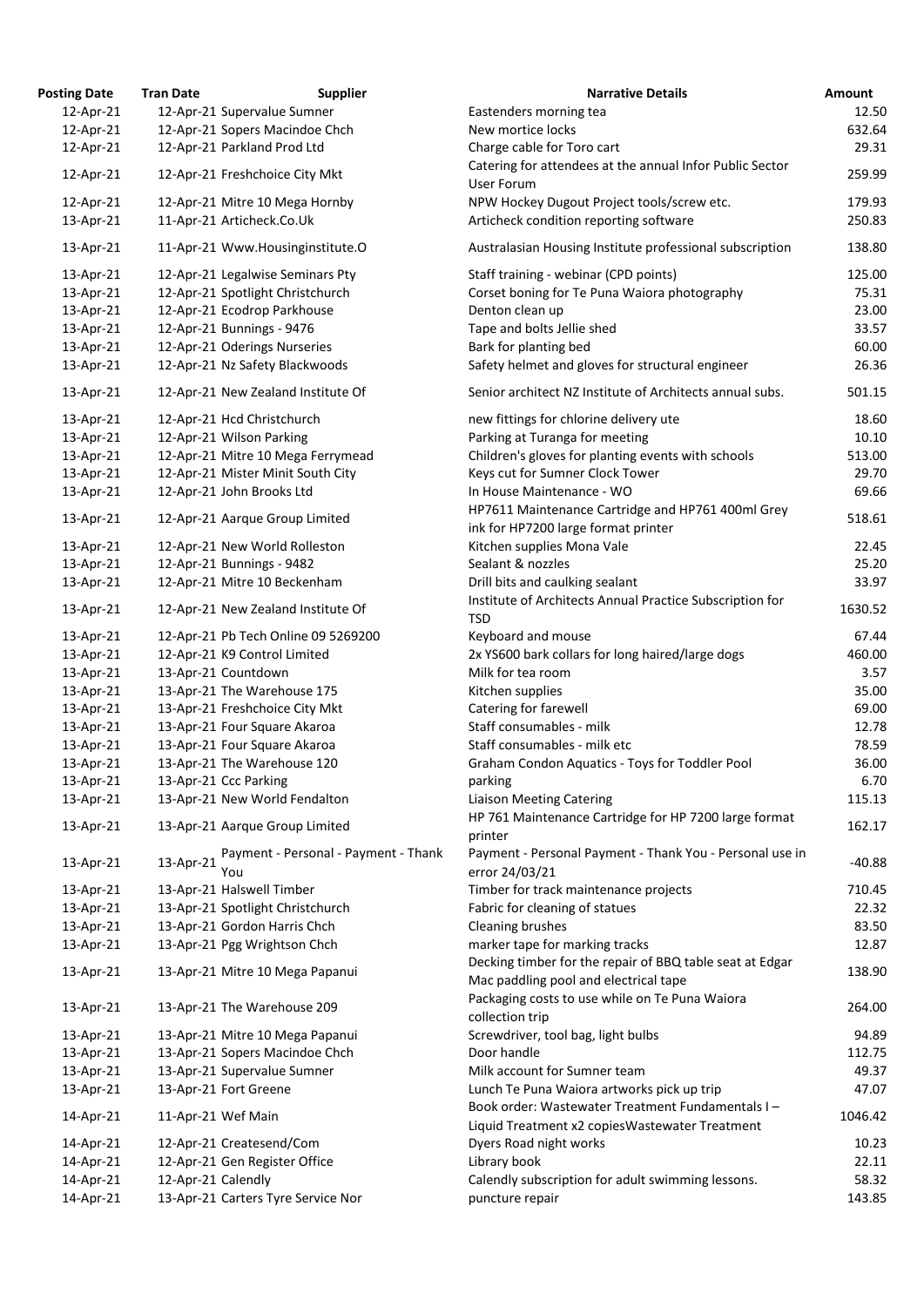| <b>Posting Date</b> | <b>Tran Date</b> | <b>Supplier</b>                     | <b>Narrative Details</b>                                                                                  | Amount   |
|---------------------|------------------|-------------------------------------|-----------------------------------------------------------------------------------------------------------|----------|
| 14-Apr-21           |                  | 13-Apr-21 Bp Connect Hoon Hay       | Fuel for leaf sucker                                                                                      | 33.74    |
| 14-Apr-21           |                  | 13-Apr-21 Bunnings - 9532 Chch Arpt | Building Maintenance/health and safety                                                                    | 150.24   |
| 14-Apr-21           |                  | 13-Apr-21 Createsend/Com            | Have Your say newsletter two for LTP Consultation.                                                        | 24.01    |
| 14-Apr-21           |                  | 13-Apr-21 Safeworx South Island     | safety work shoes                                                                                         | 209.56   |
| 14-Apr-21           |                  | 13-Apr-21 Createsend/Com            | Heritage Festival Newsletter                                                                              | 16.26    |
| 14-Apr-21           |                  | 13-Apr-21 Pay My Park               | Pay My Park - Meeting Civic                                                                               | 10.92    |
| 14-Apr-21           |                  | 13-Apr-21 Terra Viva Home & Garden  | New plant introductions                                                                                   | 327.92   |
| 14-Apr-21           |                  | 13-Apr-21 Bunnings - 9532 Chch Arpt | New plant introductions                                                                                   | 417.96   |
| 14-Apr-21           |                  | 13-Apr-21 Battery Warehouse         | Battery for portable sound system                                                                         | 49.07    |
| 14-Apr-21           |                  | 13-Apr-21 Casbolts Motorcycles      | PPE 2 motor bike helmets                                                                                  | 318.00   |
| 14-Apr-21           |                  | 13-Apr-21 Freedom Furniture Moorhou | poolside clocks (replacements)                                                                            | 253.56   |
| 14-Apr-21           |                  | 13-Apr-21 Paknsave Moorhouse        | Kitchen supplies No 4 Riccarton ave                                                                       | 39.04    |
| 14-Apr-21           |                  | 13-Apr-21 Ross Galt Lock & Key      | combination lock for quarry gates                                                                         | 56.25    |
| 14-Apr-21           |                  | 13-Apr-21 Nz Safety Blackwoods      | Credit Voucher Nz Safety Blackwoods                                                                       | $-74.08$ |
| 14-Apr-21           |                  | 13-Apr-21 Bunnings - 9476           | ITDODN Network Range Finder for Data Network team to<br>test Wifi Signals at various sitesBosch PLR40C    | 178.00   |
|                     |                  |                                     |                                                                                                           |          |
| 14-Apr-21           |                  | 13-Apr-21 Cactus Outdoor Limited    | <b>Belt for DRS</b>                                                                                       | 35.10    |
| 14-Apr-21           |                  | 13-Apr-21 Bunnings - 9482           | Brackets and wheelbarrow wheels                                                                           | 158.96   |
| 14-Apr-21           |                  | 13-Apr-21 Ramen Takara Limited      | Food and drink costs while on Te Puna Waiora collection                                                   | 56.50    |
|                     |                  |                                     | trip                                                                                                      |          |
| 14-Apr-21           |                  | 13-Apr-21 Bunnings - 9482           | Exit signs, masking tapes, gloves                                                                         | 45.36    |
| 14-Apr-21           |                  | 13-Apr-21 Pb Tech Online 09 5269200 | Privacy screens x 2                                                                                       | 376.21   |
| 14-Apr-21           |                  | 13-Apr-21 Mindkits Ltd              | Filament for 3D printers - Te Hāpua                                                                       | 176.56   |
| 14-Apr-21           |                  | 13-Apr-21 Bunnings - 9476           | Hand Tool Bulb                                                                                            | 25.96    |
| 14-Apr-21           |                  | 13-Apr-21 Nz Safety Blackwoods      | Sunscreen, gloves and screwdriver                                                                         | 144.63   |
| 14-Apr-21           |                  | 13-Apr-21 Akld Transport Parking    | Van parking Te Puna Waiora artwork pickup trip<br>Ponsonby Rd accomodation                                | 8.50     |
| 14-Apr-21           |                  | 14-Apr-21 New World Durham Street   | Light refreshments for disability sector hui community<br>workshop                                        | 57.78    |
| 14-Apr-21           |                  | 14-Apr-21 Countdown                 | Catering supplies for promotional tour of Hotere for local<br>FOH staff                                   | 122.01   |
| 14-Apr-21           |                  | 14-Apr-21 Countdown                 | <b>Staff Consumables - Milk</b>                                                                           | 16.38    |
| 14-Apr-21           |                  | 14-Apr-21 Mitre 10 Mega Ferrymead   | Toilet brush                                                                                              | 16.49    |
| 14-Apr-21           |                  | 14-Apr-21 Mitre 10 Mega Hornby      | 5 x quick set concrete for posts for Cabins 4, 5 & 6                                                      | 47.45    |
| 14-Apr-21           |                  | 14-Apr-21 Resene - Hornby 043       | 1 x 10 Litre of Pearl Lustre for Inside of Cabin 4, 5 & 6,                                                | 205.65   |
| 14-Apr-21           |                  | 14-Apr-21 Mitre 10 Mega Hornby      | 10 Litre deck stain for Cabins 4, 5 & 6, Light bulbs, screws,<br>rivets, thread seal tape and 2 heaters * | 320.71   |
| 14-Apr-21           |                  | 14-Apr-21 Placemakers Riccarton     | Files, PVA glue, sidecutters for workshop                                                                 | 136.75   |
|                     |                  |                                     | Down pipe and fitting including dyna bolts and drills for                                                 |          |
| 14-Apr-21           |                  | 14-Apr-21 Mitre 10 Mega Papanui     | the repair of rain water down pipe<br>packaging costs for Te Puna Waiora collection trip in               | 138.50   |
| 14-Apr-21           |                  | 14-Apr-21 Wsl Newmarket             | North Island                                                                                              | 99.00    |
| 14-Apr-21           |                  | 14-Apr-21 Pgg Wrightson Chch        | NPW Rope and pig tails                                                                                    | 549.50   |
| 15-Apr-21           |                  | 13-Apr-21 Paypal *pickleballs       | Pickleball equipment                                                                                      | 900.00   |
| 15-Apr-21           |                  | 14-Apr-21 Bunnings - 9476           | Tool bag                                                                                                  | 12.00    |
| 15-Apr-21           |                  | 14-Apr-21 Createsend/Com            | Estuary Edge Earthquake Legacy                                                                            | 11.31    |
| 15-Apr-21           |                  | 14-Apr-21 Pay My Park               | Py My Park - Meeting Civic                                                                                | 10.92    |
| 15-Apr-21           | 14-Apr-21 Macpac |                                     | Gloves x 2                                                                                                | 41.98    |
| 15-Apr-21           |                  | 14-Apr-21 Mitre 10 Beckenham        | Clothes Horses x2 for staff showers                                                                       | 52.96    |
| 15-Apr-21           |                  | 14-Apr-21 Bunnings - 9476           | Supplies for Jewellery Pilot with Youthtown for school<br>holidays                                        | 130.68   |
| 15-Apr-21           |                  | 14-Apr-21 Wilson Parking            | Parking for meeting at Turanga                                                                            | 6.60     |
| 15-Apr-21           |                  | 14-Apr-21 Flowers In The City       | Flowers for the Prince Philip Condolence book desk at the                                                 | 55.00    |
|                     |                  |                                     | Civic Offices.<br>Providing a Condolence book, framed photo, table cloth                                  |          |
| 15-Apr-21           |                  | 14-Apr-21 Bell, Lamb & Trotter      | and fresh flowers and and setting up the Prince Philip<br>condolence area                                 | 257.04   |
| 15-Apr-21           |                  | 14-Apr-21 Bunnings - 9476           | replacement head lamp for balance tank, filter spanner<br>24mm, switch for BMS connector in AHU,          | 40.67    |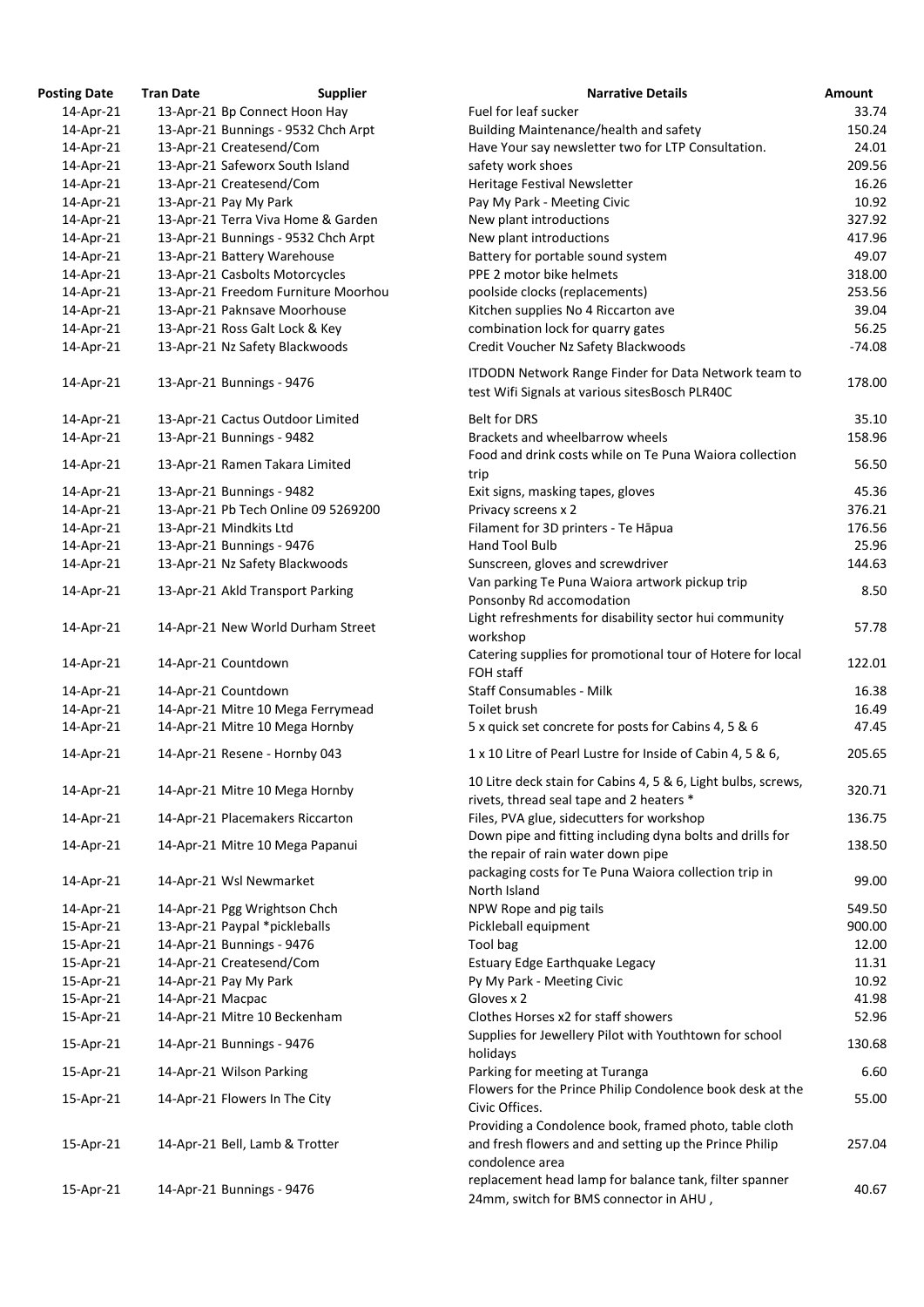| <b>Osting Date</b> | <b>Tran Date</b>        | <b>Supplier</b>                   | <b>Narrative Details</b>                                                                 |
|--------------------|-------------------------|-----------------------------------|------------------------------------------------------------------------------------------|
| 15-Apr-21          |                         | 14-Apr-21 Redpaths St Asaph       | glass fuses for BMS controls, 24v relay replacemer                                       |
|                    |                         |                                   | corrosion protection for site electrical                                                 |
| 15-Apr-21          |                         | 14-Apr-21 Bunnings - 9476         | tools for Hot Pools because they didnt have any to                                       |
| 15-Apr-21          |                         | 14-Apr-21 Paramount Pools & Spas  | site for minor repairs by staff<br>New nets for removing debris from pools at GC         |
|                    |                         |                                   | Food and drink costs while on Te Puna Waiora col                                         |
| 15-Apr-21          |                         | 14-Apr-21 Foxtrot Parlour         | trip                                                                                     |
| 15-Apr-21          |                         | 14-Apr-21 Anglers Warehouse       | Rope for crevice garden                                                                  |
| 15-Apr-21          |                         | 14-Apr-21 Bunnings - 9482         | Door handles for reception desk                                                          |
| 15-Apr-21          |                         | 14-Apr-21 Ricoh New Zealand Ltd   | 3D Printer filament.                                                                     |
| 15-Apr-21          |                         | 14-Apr-21 Nationwide Books        | Library book                                                                             |
| 15-Apr-21          |                         | 14-Apr-21 The Ville Turkish Ca    | Food and drink costs for Te Puna Waiora collectio<br>North island Taonga                 |
| 15-Apr-21          |                         | 14-Apr-21 Thai House Restaurant   | Food and drink costs for Te Puna Waiora collectio<br>North island Taonga                 |
| 15-Apr-21          |                         | 14-Apr-21 Sonoco New Zealand Ltd  | Cardboard roll for Te Puna Waiora collection of N<br>island Taonga                       |
| 15-Apr-21          | 14-Apr-21 Hallensteins  |                                   | Work trousers for staff                                                                  |
| 15-Apr-21          |                         | 14-Apr-21 Bunnings - 9476         | NPW new lock for temp toilets.                                                           |
| 15-Apr-21          |                         | 15-Apr-21 Nzrc Online Shop        | NZ Red Cross - First Aid Training                                                        |
| 15-Apr-21          |                         | 15-Apr-21 Nzrc Online Shop        | Glass frosting for office windows                                                        |
| 15-Apr-21          |                         | 15-Apr-21 Moorhouse Godfreys      | Vacuum extension Te Puna cleaning                                                        |
| 15-Apr-21          |                         | 15-Apr-21 Spotlight Christchurch  | Te Puna Waioara supplies                                                                 |
| 15-Apr-21          |                         | 15-Apr-21 Mitre 10 Beckenham      | Misc cleaning materials for conservation                                                 |
| 15-Apr-21          |                         | 15-Apr-21 Spotlight Christchurch  | Fabric for Te Puna Waiora trays                                                          |
| 15-Apr-21          |                         | 15-Apr-21 Mitre 10 Mega Papanui   | Small weed sprayer<br>Juice for the Christchurch Memories Older Adult                    |
| 15-Apr-21          |                         | 15-Apr-21 New World Stanmore      | programme at Tūranga.                                                                    |
| 15-Apr-21          |                         | 15-Apr-21 Nzrc Online Shop        | <b>Revalidation First Aid Course</b><br>Taxi taken from Wellington airport to conference |
| 15-Apr-21          |                         | 15-Apr-21 Wgtn Combined Taxis     | for approved conference                                                                  |
| 15-Apr-21          |                         | 15-Apr-21 Auckland Transport      | Parking cost while on Te Puna Waiora collection t                                        |
| 15-Apr-21          |                         | 15-Apr-21 Mitre 10 Mega Papanui   | Play carpet and block storage basket                                                     |
| 15-Apr-21          |                         | 15-Apr-21 The Playcentre Shop     | Building blocks for Linwood Children's area                                              |
| 15-Apr-21          |                         | 15-Apr-21 Resene Tower Junction34 | scrapers to move window decals                                                           |
| 15-Apr-21          | 15-Apr-21 2dt Southcity |                                   | Library events material.                                                                 |
| 15-Apr-21          |                         | 15-Apr-21 The Warehouse 175       | Library events material                                                                  |
| 15-Apr-21          |                         | 15-Apr-21 The Warehouse 175       | New Brighton Walk through Brighton                                                       |
| 15-Apr-21          |                         | 15-Apr-21 Noel Leeming 1k         | Phone cover, safety glass for phone                                                      |
| 16-Apr-21          |                         | 13-Apr-21 Paypal *mindkitsltd     | 3D printer Filament - Turanga                                                            |
| 16-Apr-21          |                         | 14-Apr-21 Createsend/Com          | Fendalton, Waimairi, Harewood Community News                                             |
| 16-Apr-21          |                         | 14-Apr-21 Toolshed Hornby         | drill bits                                                                               |
| 16-Apr-21          |                         | 14-Apr-21 Aliexpress.Com          | 3 x rolls of reflective tape for cycle safety promoti                                    |
| 16-Apr-21          |                         | 14-Apr-21 Www.Aliexpress.Com      | 20 x chrome bike bells for cycle safety promotions                                       |
| 16-Apr-21          |                         | 14-Apr-21 Aliexpress.Com          | 40 x gold bike bells for cycle safety promotions                                         |
| 16-Apr-21          |                         | 14-Apr-21 Aliexpress.Com          | 30 rolls reflective sticker tape for cycle safety pror                                   |
| 16-Apr-21          |                         | 14-Apr-21 Aliexpress.Com          | 120 x silver, red & blue I love my bike bells for cyc<br>promotions                      |
| 16-Apr-21          |                         | 14-Apr-21 Aliexpress.Com          | 80 x small black & silver bike bells for cycle safety<br>promotions                      |
| 16-Apr-21          |                         | 14-Apr-21 Paypal *premiumpetw     | Dog leads for Animal Management Officers 30x                                             |
| 16-Apr-21          |                         | 14-Apr-21 Paypal *michal Bush     | CD for network programming                                                               |
| 16-Apr-21          |                         | 14-Apr-21 Paypal *poiemalitur     | Library book                                                                             |
| 16-Apr-21          | 14-Apr-21 Promovision   |                                   | Volunteer recognition present                                                            |
| 16-Apr-21          |                         | 15-Apr-21 The Warehouse 123       | Electric Jug - Shift Engineers Tea Room                                                  |
| 16-Apr-21          |                         | 15-Apr-21 Super Cheap Auto        | <b>Event Radios</b>                                                                      |
| 16-Apr-21          | 15-Apr-21 Wsl Eastgate  |                                   | Plastic Bags for Customer Security and Foldback c                                        |
|                    |                         |                                   | document Storage                                                                         |
| 16-Apr-21          | 15-Apr-21 Countdown     |                                   | Mps Breakfast Supermarket Shop                                                           |

| <b>Posting Date</b>    | <b>Tran Date</b> | <b>Supplier</b>                                                  | <b>Narrative Details</b>                                                                               | Amount        |
|------------------------|------------------|------------------------------------------------------------------|--------------------------------------------------------------------------------------------------------|---------------|
| 15-Apr-21              |                  | 14-Apr-21 Redpaths St Asaph                                      | glass fuses for BMS controls, 24v relay replacement, spray<br>corrosion protection for site electrical | 67.02         |
| 15-Apr-21              |                  | 14-Apr-21 Bunnings - 9476                                        | tools for Hot Pools because they didnt have any to use on<br>site for minor repairs by staff           | 81.28         |
| 15-Apr-21              |                  | 14-Apr-21 Paramount Pools & Spas                                 | New nets for removing debris from pools at GC                                                          | 119.69        |
| 15-Apr-21              |                  | 14-Apr-21 Foxtrot Parlour                                        | Food and drink costs while on Te Puna Waiora collection<br>trip                                        | 44.50         |
| 15-Apr-21              |                  | 14-Apr-21 Anglers Warehouse                                      | Rope for crevice garden                                                                                | 56.00         |
| 15-Apr-21              |                  | 14-Apr-21 Bunnings - 9482                                        | Door handles for reception desk                                                                        | 39.00         |
| 15-Apr-21              |                  | 14-Apr-21 Ricoh New Zealand Ltd                                  | 3D Printer filament.                                                                                   | 379.26        |
| 15-Apr-21              |                  | 14-Apr-21 Nationwide Books                                       | Library book                                                                                           | 60.00         |
| 15-Apr-21              |                  | 14-Apr-21 The Ville Turkish Ca                                   | Food and drink costs for Te Puna Waiora collection of<br>North island Taonga                           | 40.50         |
| 15-Apr-21              |                  | 14-Apr-21 Thai House Restaurant                                  | Food and drink costs for Te Puna Waiora collection of<br>North island Taonga                           | 56.60         |
| 15-Apr-21              |                  | 14-Apr-21 Sonoco New Zealand Ltd                                 | Cardboard roll for Te Puna Waiora collection of North<br>island Taonga                                 | 78.35         |
| 15-Apr-21              |                  | 14-Apr-21 Hallensteins                                           | Work trousers for staff                                                                                | 99.00         |
| 15-Apr-21              |                  | 14-Apr-21 Bunnings - 9476                                        | NPW new lock for temp toilets.                                                                         | 199.00        |
| 15-Apr-21              |                  | 15-Apr-21 Nzrc Online Shop                                       | NZ Red Cross - First Aid Training                                                                      | 235.00        |
| 15-Apr-21              |                  | 15-Apr-21 Nzrc Online Shop                                       | Glass frosting for office windows                                                                      | 705.01        |
| 15-Apr-21              |                  | 15-Apr-21 Moorhouse Godfreys                                     | Vacuum extension Te Puna cleaning                                                                      | 73.90         |
| 15-Apr-21              |                  | 15-Apr-21 Spotlight Christchurch                                 | Te Puna Waioara supplies                                                                               | 109.61        |
| 15-Apr-21              |                  | 15-Apr-21 Mitre 10 Beckenham                                     | Misc cleaning materials for conservation                                                               | 110.67        |
| 15-Apr-21              |                  | 15-Apr-21 Spotlight Christchurch                                 | Fabric for Te Puna Waiora trays                                                                        | 300.00        |
| 15-Apr-21              |                  | 15-Apr-21 Mitre 10 Mega Papanui                                  | Small weed sprayer<br>Juice for the Christchurch Memories Older Adult                                  | 11.98         |
| 15-Apr-21              |                  | 15-Apr-21 New World Stanmore                                     | programme at Tūranga.                                                                                  | 3.29          |
| 15-Apr-21              |                  | 15-Apr-21 Nzrc Online Shop                                       | <b>Revalidation First Aid Course</b><br>Taxi taken from Wellington airport to conference venue,        | 140.00        |
| 15-Apr-21              |                  | 15-Apr-21 Wgtn Combined Taxis                                    | for approved conference                                                                                | 35.80<br>2.00 |
| 15-Apr-21              |                  | 15-Apr-21 Auckland Transport                                     | Parking cost while on Te Puna Waiora collection trip<br>Play carpet and block storage basket           | 65.47         |
| 15-Apr-21              |                  | 15-Apr-21 Mitre 10 Mega Papanui<br>15-Apr-21 The Playcentre Shop |                                                                                                        | 69.95         |
| 15-Apr-21              |                  | 15-Apr-21 Resene Tower Junction34                                | Building blocks for Linwood Children's area                                                            | 21.82         |
| 15-Apr-21<br>15-Apr-21 |                  | 15-Apr-21 2dt Southcity                                          | scrapers to move window decals<br>Library events material.                                             | 68.00         |
| 15-Apr-21              |                  | 15-Apr-21 The Warehouse 175                                      | Library events material                                                                                | 110.53        |
| 15-Apr-21              |                  | 15-Apr-21 The Warehouse 175                                      | New Brighton Walk through Brighton                                                                     | 6.00          |
| 15-Apr-21              |                  | 15-Apr-21 Noel Leeming 1k                                        | Phone cover, safety glass for phone                                                                    | 79.98         |
| 16-Apr-21              |                  | 13-Apr-21 Paypal *mindkitsltd                                    | 3D printer Filament - Turanga                                                                          | 118.04        |
| 16-Apr-21              |                  | 14-Apr-21 Createsend/Com                                         | Fendalton, Waimairi, Harewood Community News                                                           | 10.60         |
| 16-Apr-21              |                  | 14-Apr-21 Toolshed Hornby                                        | drill bits                                                                                             | 32.67         |
| 16-Apr-21              |                  | 14-Apr-21 Aliexpress.Com                                         | 3 x rolls of reflective tape for cycle safety promotions                                               | 7.18          |
| 16-Apr-21              |                  | 14-Apr-21 Www.Aliexpress.Com                                     | 20 x chrome bike bells for cycle safety promotions                                                     | 68.12         |
| 16-Apr-21              |                  | 14-Apr-21 Aliexpress.Com                                         | 40 x gold bike bells for cycle safety promotions                                                       | 75.48         |
| 16-Apr-21              |                  | 14-Apr-21 Aliexpress.Com                                         | 30 rolls reflective sticker tape for cycle safety promotions                                           | 91.34         |
| 16-Apr-21              |                  | 14-Apr-21 Aliexpress.Com                                         | 120 x silver, red & blue I love my bike bells for cycle safety<br>promotions                           | 185.06        |
| 16-Apr-21              |                  | 14-Apr-21 Aliexpress.Com                                         | 80 x small black & silver bike bells for cycle safety<br>promotions                                    | 220.00        |
| 16-Apr-21              |                  | 14-Apr-21 Paypal *premiumpetw                                    | Dog leads for Animal Management Officers 30x                                                           | 916.95        |
| 16-Apr-21              |                  | 14-Apr-21 Paypal *michal Bush                                    | CD for network programming                                                                             | 22.70         |
| 16-Apr-21              |                  | 14-Apr-21 Paypal *poiemalitur                                    | Library book                                                                                           | 19.50         |
| 16-Apr-21              |                  | 14-Apr-21 Promovision                                            | Volunteer recognition present                                                                          | 850.24        |
| 16-Apr-21              |                  | 15-Apr-21 The Warehouse 123                                      | Electric Jug - Shift Engineers Tea Room                                                                | 59.00         |
| 16-Apr-21              |                  | 15-Apr-21 Super Cheap Auto                                       | <b>Event Radios</b>                                                                                    | 185.53        |
| 16-Apr-21              |                  | 15-Apr-21 Wsl Eastgate                                           | Plastic Bags for Customer Security and Foldback clips for<br>document Storage                          | 14.57         |
| 16-Apr-21              |                  | 15-Apr-21 Countdown                                              | Mps Breakfast Supermarket Shop                                                                         | 77.12         |
|                        |                  |                                                                  |                                                                                                        |               |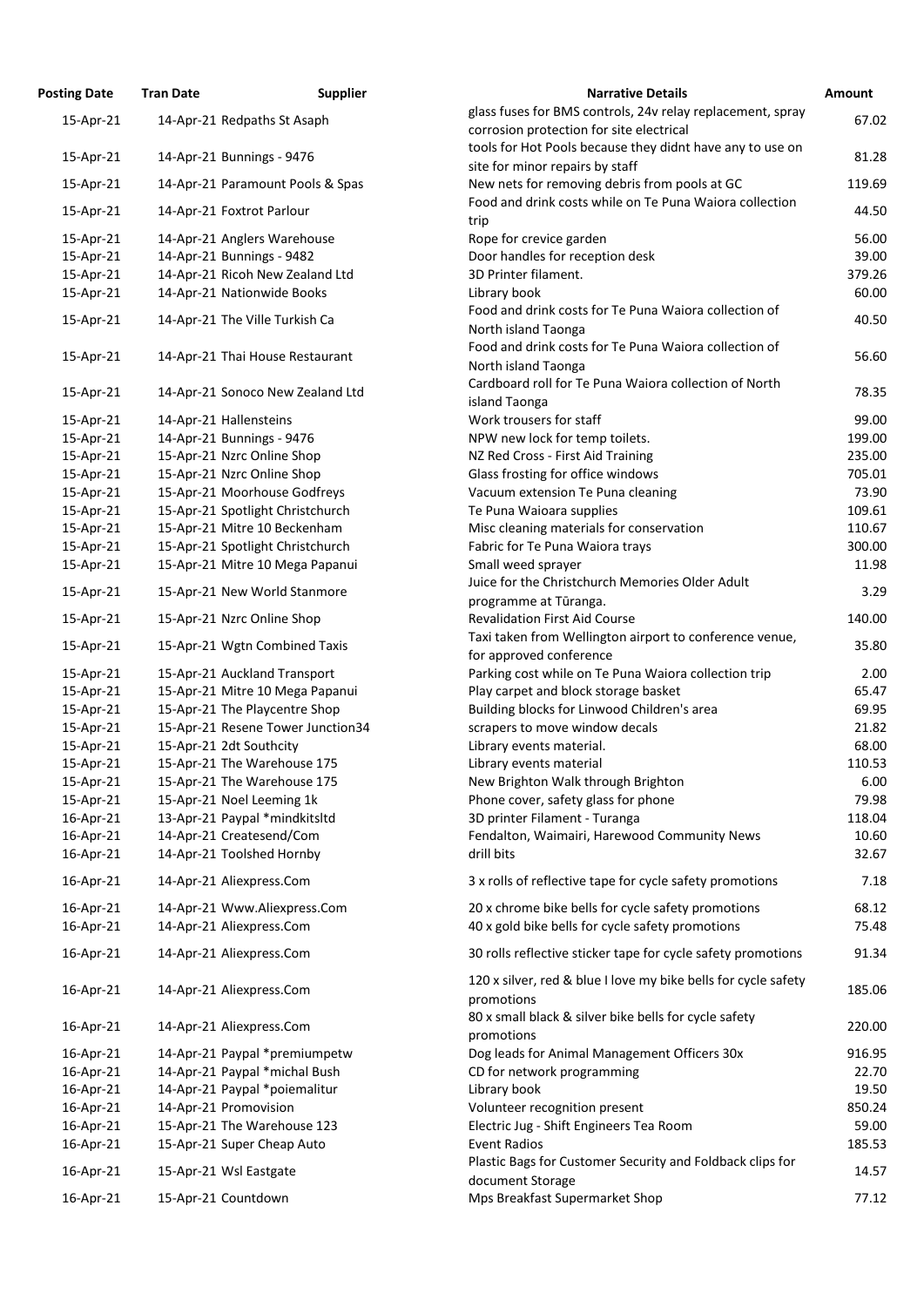| <b>osting Date</b> | <b>Tran Date</b> | <b>Supplier</b>                     | <b>Narrative Details</b>                                 |
|--------------------|------------------|-------------------------------------|----------------------------------------------------------|
| 16-Apr-21          |                  | 15-Apr-21 The Service Company Ltd C | cleaning                                                 |
| 16-Apr-21          |                  | 15-Apr-21 Createsend/Com            | Spreydon Cashmere Community news                         |
| 16-Apr-21          |                  | 15-Apr-21 Createsend/Com            | <b>Coastal Burwood Community news</b>                    |
| 16-Apr-21          |                  | 15-Apr-21 Smiths Bookshop           | Halswell heritage trail research                         |
| 16-Apr-21          |                  | 15-Apr-21 Wilson Parking            | <b>Wilson Parking - Meeting Civic</b>                    |
|                    |                  |                                     | Food for the Christchurch Memories Older Adult           |
| 16-Apr-21          |                  | 15-Apr-21 The Food Factory Sho      | Programme.                                               |
| 16-Apr-21          |                  | 15-Apr-21 Industry Solution 2005    | LUV training                                             |
| 16-Apr-21          |                  | 15-Apr-21 Industry Solution 2005    | LUV training                                             |
| 16-Apr-21          |                  | 15-Apr-21 Sharp Glass Services      | Building Maintenance - Replace broken window             |
|                    |                  |                                     |                                                          |
| 16-Apr-21          |                  | 15-Apr-21 Tower Junction            | New vehicle registration printout for Mazda Bounty Tr    |
| 16-Apr-21          |                  | 15-Apr-21 Fosters Outdoor Power     | Chainsaw                                                 |
|                    |                  |                                     | Labels for chilled and heating water essential for corre |
| 16-Apr-21          |                  | 15-Apr-21 Mrc Global (NZ) Ltd       | plant pipework ID                                        |
| 16-Apr-21          |                  | 15-Apr-21 Lanyards Nz               | Zebra Card Printer Ribbons for Pioneer                   |
|                    |                  |                                     | Food and drink costs while on Te Puna Waiora collection  |
| 16-Apr-21          |                  | 15-Apr-21 Essence Cafe              | trip                                                     |
|                    |                  |                                     | Food and drink costs while on Te Puna Waiora collection  |
| 16-Apr-21          |                  | 15-Apr-21 Bestie Cafe               | trip                                                     |
| 16-Apr-21          | 15-Apr-21 Kmart  |                                     | Children's toys for Linwood - magnetic blocks            |
| 16-Apr-21          |                  | 15-Apr-21 Pb Tech Online 09 5269200 | Privacy screen                                           |
| 16-Apr-21          |                  | 15-Apr-21 James Bull & Co           | Pad locks for skip area                                  |
| 16-Apr-21          |                  | 15-Apr-21 Sopers Macindoe Chch      | Dorr closer and floor stoppers                           |
| 16-Apr-21          |                  | 15-Apr-21 New World Prestons        | animal area greens for them                              |
| 16-Apr-21          |                  | 15-Apr-21 Southern H/pitality Lt    | Apron - events                                           |
|                    |                  |                                     | Food and drink costs while on Te Puna Waiora collection  |
| 16-Apr-21          |                  | 15-Apr-21 Copper Chimney            | trip                                                     |
| 16-Apr-21          |                  | 15-Apr-21 R & S Trade Centre        | Family day expenses                                      |
| 16-Apr-21          |                  | 15-Apr-21 Bunnings - 9482           | Bench for coastal entrance, fish bins                    |
| 16-Apr-21          |                  | 15-Apr-21 Pgg Wrightson Chch        | NPW Event rope and pig tails                             |
| 16-Apr-21          |                  | 16-Apr-21 Mrc Global (NZ) Ltd       | irrigation clamps                                        |
|                    |                  |                                     |                                                          |
| 16-Apr-21          |                  | 16-Apr-21 2dt Southcity             | All items purchased for children holiday programming     |
|                    |                  |                                     | held in multiple locations across the Library            |
| 16-Apr-21          |                  | 16-Apr-21 Kerrick Industries Ltd    | Filter for skyvac                                        |
|                    |                  |                                     | Food and drink costs while on Te Puna Waiora collection  |
| 16-Apr-21          |                  | 16-Apr-21 The Gecko Cafe            | trip                                                     |
| 16-Apr-21          | 16-Apr-21 Mocka  |                                     | Children's toys storage boxes for Linwood                |
| 16-Apr-21          |                  | 16-Apr-21 Fresh Choice Parklands    | Milk for staff                                           |
| 16-Apr-21          |                  | 16-Apr-21 New World Prestons        | Milk for re sale in the shop                             |
| 16-Apr-21          |                  | 16-Apr-21 Paper Plus NZ Ltd         | Library book                                             |
| 19-Apr-21          |                  | 14-Apr-21 Paypal *cateringbel       | Catering for event Garden Pride                          |
| 19-Apr-21          |                  | 15-Apr-21 Paypal *amfmagnetic       | Magnets for labelling storage areas                      |
|                    |                  |                                     | hose clamps boots                                        |
| 19-Apr-21          |                  | 16-Apr-21 Nz Safety Blackwoods      |                                                          |
| 19-Apr-21          |                  | 16-Apr-21 Ministry Of Justice       | Legal filing fees Lex20474                               |
|                    |                  |                                     | All items purchased for children holiday programming     |
| 19-Apr-21          |                  | 16-Apr-21 Kmart - Riccarton         | held in multiple locations in Library network            |
|                    |                  |                                     |                                                          |
| 19-Apr-21          |                  | 16-Apr-21 Oderings Nurseries        | vegetable plants for the Curators House Garden           |
| 19-Apr-21          |                  | 16-Apr-21 Blacks Fasteners          | 1 x box of bolts and nuts for seat repairs               |
| 19-Apr-21          |                  | 16-Apr-21 Whitcoulls Sth City 95    | Fine line pens for Jess Johnson Workshop - Public        |
|                    |                  |                                     | Programmes                                               |
| 19-Apr-21          |                  | 16-Apr-21 Nz Safety Blackwoods      | Safety boots and adhesive remover                        |
| 19-Apr-21          |                  | 16-Apr-21 Zoom.Us 888-799-9666      | Zoom Licenses for April 2021                             |
| 19-Apr-21          |                  | 16-Apr-21 Bouquet Balloon & Bskt    | <b>Anzac Wreaths</b>                                     |
| 19-Apr-21          |                  | 16-Apr-21 Nz Safety Blackwoods      | respirator mask filters and 2 respirator masks           |
| 19-Apr-21          |                  | 16-Apr-21 Createsend/Com            | Ilam, Riccarton, Middleton, Cycleway                     |
| 19-Apr-21          |                  | 16-Apr-21 The Photo Warehouse       | Kirk Media Team Photography                              |
| 19-Apr-21          |                  | 16-Apr-21 Bakermans                 | Leaving Function                                         |
| 19-Apr-21          |                  | 16-Apr-21 New World Halswell        | vac bags                                                 |

| <b>Posting Date</b> | <b>Tran Date</b> | <b>Supplier</b>                     | <b>Narrative Details</b>                                                                              | <b>Amount</b> |
|---------------------|------------------|-------------------------------------|-------------------------------------------------------------------------------------------------------|---------------|
| 16-Apr-21           |                  | 15-Apr-21 The Service Company Ltd C | cleaning                                                                                              | 507.92        |
| 16-Apr-21           |                  | 15-Apr-21 Createsend/Com            | Spreydon Cashmere Community news                                                                      | 9.39          |
| 16-Apr-21           |                  | 15-Apr-21 Createsend/Com            | Coastal Burwood Community news                                                                        | 12.37         |
| 16-Apr-21           |                  | 15-Apr-21 Smiths Bookshop           | Halswell heritage trail research                                                                      | 43.00         |
| 16-Apr-21           |                  | 15-Apr-21 Wilson Parking            | <b>Wilson Parking - Meeting Civic</b>                                                                 | 8.60          |
|                     |                  |                                     | Food for the Christchurch Memories Older Adult                                                        |               |
| 16-Apr-21           |                  | 15-Apr-21 The Food Factory Sho      | Programme.                                                                                            | 17.30         |
| 16-Apr-21           |                  | 15-Apr-21 Industry Solution 2005    | LUV training                                                                                          | 655.50        |
| 16-Apr-21           |                  | 15-Apr-21 Industry Solution 2005    | LUV training                                                                                          | 655.50        |
| 16-Apr-21           |                  | 15-Apr-21 Sharp Glass Services      | Building Maintenance - Replace broken window                                                          | 466.97        |
| 16-Apr-21           |                  | 15-Apr-21 Tower Junction            | New vehicle registration printout for Mazda Bounty Truck                                              | 4.21          |
| 16-Apr-21           |                  | 15-Apr-21 Fosters Outdoor Power     | Chainsaw                                                                                              | 1150.00       |
| 16-Apr-21           |                  | 15-Apr-21 Mrc Global (NZ) Ltd       | Labels for chilled and heating water essential for correct<br>plant pipework ID                       | 355.01        |
| 16-Apr-21           |                  | 15-Apr-21 Lanyards Nz               | Zebra Card Printer Ribbons for Pioneer                                                                | 694.12        |
| 16-Apr-21           |                  | 15-Apr-21 Essence Cafe              | Food and drink costs while on Te Puna Waiora collection<br>trip                                       | 32.00         |
|                     |                  |                                     | Food and drink costs while on Te Puna Waiora collection                                               | 51.00         |
| 16-Apr-21           |                  | 15-Apr-21 Bestie Cafe               | trip                                                                                                  |               |
| 16-Apr-21           | 15-Apr-21 Kmart  |                                     | Children's toys for Linwood - magnetic blocks                                                         | 99.00         |
| 16-Apr-21           |                  | 15-Apr-21 Pb Tech Online 09 5269200 | Privacy screen                                                                                        | 258.29        |
| 16-Apr-21           |                  | 15-Apr-21 James Bull & Co           | Pad locks for skip area                                                                               | 100.00        |
| 16-Apr-21           |                  | 15-Apr-21 Sopers Macindoe Chch      | Dorr closer and floor stoppers                                                                        | 135.48        |
| 16-Apr-21           |                  | 15-Apr-21 New World Prestons        | animal area greens for them                                                                           | 31.64         |
| 16-Apr-21           |                  | 15-Apr-21 Southern H/pitality Lt    | Apron - events                                                                                        | 123.52        |
| 16-Apr-21           |                  | 15-Apr-21 Copper Chimney            | Food and drink costs while on Te Puna Waiora collection                                               | 42.50         |
|                     |                  |                                     | trip                                                                                                  |               |
| 16-Apr-21           |                  | 15-Apr-21 R & S Trade Centre        | Family day expenses                                                                                   | 68.08         |
| 16-Apr-21           |                  | 15-Apr-21 Bunnings - 9482           | Bench for coastal entrance, fish bins                                                                 | 270.88        |
| 16-Apr-21           |                  | 15-Apr-21 Pgg Wrightson Chch        | NPW Event rope and pig tails                                                                          | 125.00        |
| 16-Apr-21           |                  | 16-Apr-21 Mrc Global (NZ) Ltd       | irrigation clamps                                                                                     | 49.47         |
| 16-Apr-21           |                  | 16-Apr-21 2dt Southcity             | All items purchased for children holiday programming<br>held in multiple locations across the Library | 34.50         |
| 16-Apr-21           |                  | 16-Apr-21 Kerrick Industries Ltd    | Filter for skyvac                                                                                     | 176.13        |
| 16-Apr-21           |                  | 16-Apr-21 The Gecko Cafe            | Food and drink costs while on Te Puna Waiora collection<br>trip                                       | 44.00         |
| 16-Apr-21           | 16-Apr-21 Mocka  |                                     | Children's toys storage boxes for Linwood                                                             | 79.90         |
|                     |                  |                                     | Milk for staff                                                                                        |               |
| 16-Apr-21           |                  | 16-Apr-21 Fresh Choice Parklands    |                                                                                                       | 6.61          |
| 16-Apr-21           |                  | 16-Apr-21 New World Prestons        | Milk for re sale in the shop                                                                          | 20.98         |
| 16-Apr-21           |                  | 16-Apr-21 Paper Plus NZ Ltd         | Library book                                                                                          | 37.99         |
| 19-Apr-21           |                  | 14-Apr-21 Paypal *cateringbel       | Catering for event Garden Pride                                                                       | 1076.40       |
| 19-Apr-21           |                  | 15-Apr-21 Paypal *amfmagnetic       | Magnets for labelling storage areas                                                                   | 39.92         |
| 19-Apr-21           |                  | 16-Apr-21 Nz Safety Blackwoods      | hose clamps boots                                                                                     | 366.97        |
| 19-Apr-21           |                  | 16-Apr-21 Ministry Of Justice       | Legal filing fees Lex20474                                                                            | 110.00        |
| 19-Apr-21           |                  | 16-Apr-21 Kmart - Riccarton         | All items purchased for children holiday programming<br>held in multiple locations in Library network | 236.20        |
|                     |                  |                                     |                                                                                                       |               |
| 19-Apr-21           |                  | 16-Apr-21 Oderings Nurseries        | vegetable plants for the Curators House Garden                                                        | 15.96         |
| 19-Apr-21           |                  | 16-Apr-21 Blacks Fasteners          | 1 x box of bolts and nuts for seat repairs                                                            | 61.30         |
| 19-Apr-21           |                  | 16-Apr-21 Whitcoulls Sth City 95    | Fine line pens for Jess Johnson Workshop - Public<br>Programmes                                       | 89.85         |
| 19-Apr-21           |                  | 16-Apr-21 Nz Safety Blackwoods      | Safety boots and adhesive remover                                                                     | 285.42        |
| 19-Apr-21           |                  | 16-Apr-21 Zoom.Us 888-799-9666      | Zoom Licenses for April 2021                                                                          | 503.27        |
| 19-Apr-21           |                  | 16-Apr-21 Bouquet Balloon & Bskt    | <b>Anzac Wreaths</b>                                                                                  | 240.00        |
| 19-Apr-21           |                  | 16-Apr-21 Nz Safety Blackwoods      | respirator mask filters and 2 respirator masks                                                        | 474.98        |
| 19-Apr-21           |                  | 16-Apr-21 Createsend/Com            | Ilam, Riccarton, Middleton, Cycleway                                                                  | 7.39          |
| 19-Apr-21           |                  | 16-Apr-21 The Photo Warehouse       | Kirk Media Team Photography                                                                           | 48.85         |
|                     |                  |                                     |                                                                                                       |               |
| 19-Apr-21           |                  | 16-Apr-21 Bakermans                 | Leaving Function                                                                                      | 55.50         |
| 19-Apr-21           |                  | 16-Apr-21 New World Halswell        | vac bags                                                                                              | 10.99         |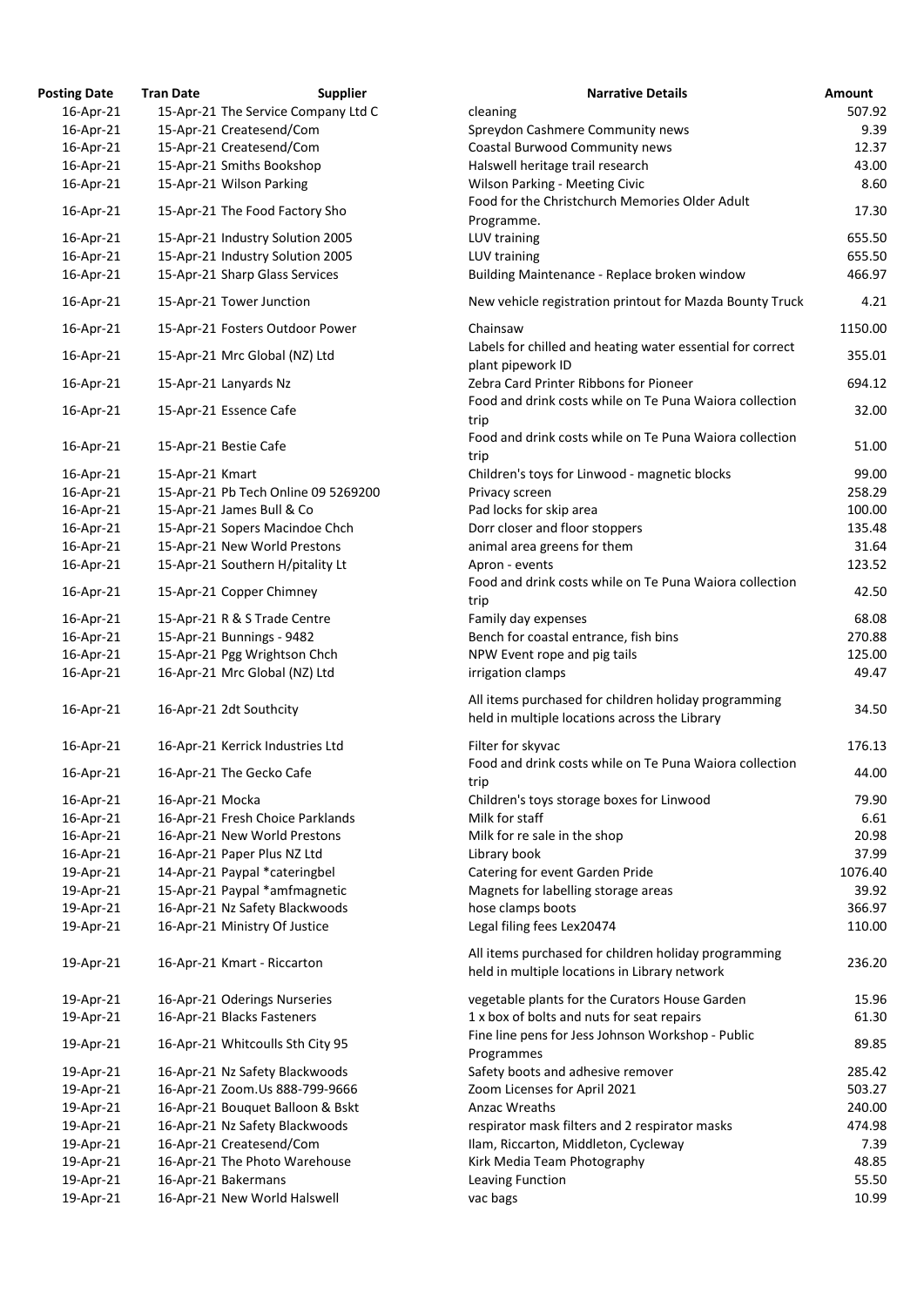| <b>Posting Date</b> | <b>Tran Date</b>              | <b>Supplier</b>                     | <b>Narrative Details</b>                                                                              | Amount |
|---------------------|-------------------------------|-------------------------------------|-------------------------------------------------------------------------------------------------------|--------|
| 19-Apr-21           | 16-Apr-21 Seal Imports Chch   |                                     | In House Maintenance - WO                                                                             | 57.10  |
| 19-Apr-21           | 16-Apr-21 Lola Stays          |                                     | Breakfast on morning of conference as per travel policy                                               | 10.61  |
| 19-Apr-21           | 16-Apr-21 Facebk *aa7sp33fh2  |                                     | facebook advertising                                                                                  | 30.00  |
| 19-Apr-21           |                               | 16-Apr-21 Mitre 10 Mega Papanui     | gas bottles, trowels, potting mix, graffiti remover                                                   | 796.21 |
| 19-Apr-21           | 16-Apr-21 Axure Software      |                                     | <b>ITDPCX Azure mthly sub</b>                                                                         | 140.54 |
| 19-Apr-21           | 16-Apr-21 Swiftype.Com        |                                     | <b>ITDPCX Swiftype mthly sub</b>                                                                      | 364.26 |
| 19-Apr-21           | 16-Apr-21 Wilson Parking      |                                     | Parking at civic                                                                                      | 6.60   |
| 19-Apr-21           |                               | 16-Apr-21 Cebelio Holdings Limite   | Materials for display items in Wild Otautahi exhibition                                               | 20.00  |
| 19-Apr-21           |                               | 16-Apr-21 Specialist Wheels And Cas | wheels for picture bin                                                                                | 9.20   |
|                     | 16-Apr-21 St Pierres Whangare |                                     | Food and drink costs for Te Puna Waiora collection of                                                 | 30.90  |
| 19-Apr-21           |                               |                                     | North island Taonga                                                                                   |        |
| 19-Apr-21           | 16-Apr-21 Bp 2go Kaitaia      |                                     | Fuel for rental van for Te Puna Waiora collection of North<br>island Taonga                           | 74.29  |
| 19-Apr-21           | 16-Apr-21 Countdown           |                                     | touch up of art work expencies                                                                        | 55.95  |
| 19-Apr-21           | 16-Apr-21 Homeimport          |                                     | Costume for Walking Festival Gruffalo walk                                                            | 301.04 |
| 19-Apr-21           |                               | 16-Apr-21 Harvey Norman Moorhouse   | Data projector for Coastal team                                                                       | 798.00 |
| 19-Apr-21           | 16-Apr-21 Bp 2go Halswell     |                                     | NPW Event gator petrol. Fuel card would not working                                                   | 56.44  |
|                     |                               |                                     |                                                                                                       |        |
| 19-Apr-21           |                               | 16-Apr-21 Zoom.Us 888-799-9666      | Zoom Video Communications - Zoom communication tool<br>for Spreydon-Cashmere Community Board meetings | 232.72 |
| 19-Apr-21           |                               | 17-Apr-21 Irrigation Warehouse      | hose clamps                                                                                           | 28.89  |
| 19-Apr-21           | 17-Apr-21 Vtnz Rangiora       |                                     | trailer rego                                                                                          | 36.28  |
| 19-Apr-21           | 17-Apr-21 Bunnings - 9482     |                                     | oil can gloves drills                                                                                 | 163.80 |
| 19-Apr-21           |                               | 17-Apr-21 Briscoes Chch Salisbury   | Clothing racks for lab coats                                                                          | 59.99  |
| 19-Apr-21           |                               | 17-Apr-21 Fresh Choice Parklands    | volunteer support food for Travis wetland trust work day                                              | 33.94  |
| 19-Apr-21           | 18-Apr-21 Bunnings - 9482     |                                     | and meeting<br>screws brackets                                                                        | 97.71  |
|                     |                               |                                     | Towels for resale                                                                                     | 120.00 |
| 19-Apr-21           | 18-Apr-21 Kmart               |                                     |                                                                                                       | 304.83 |
| 19-Apr-21           |                               | 18-Apr-21 Southern Woods Nursery    | Plants for bedding displays winter and next summer                                                    |        |
| 19-Apr-21           | 18-Apr-21 Bunnings - 9482     |                                     | Boltcutters, plumbing fittings                                                                        | 107.88 |
| 19-Apr-21           | 19-Apr-21 Z Barrington        |                                     | Milk for tea room                                                                                     | 4.60   |
| 19-Apr-21           |                               | 19-Apr-21 Mister Minit The Palms    | Spare keys cut                                                                                        | 56.90  |
| 19-Apr-21           |                               | 19-Apr-21 Resene Tower Junction34   | Paint samples for pioneer                                                                             | 27.40  |
| 19-Apr-21           |                               | 19-Apr-21 Cebelio Holdings Limite   | MDF for Laser Cutter from Cebelio                                                                     | 190.27 |
| 19-Apr-21           |                               | 19-Apr-21 Mitre 10 Beckenham        | Protector Plate - Washers & Anchors                                                                   | 5.09   |
| 19-Apr-21           |                               | 19-Apr-21 Pak N Save Riccarton      | Rarakau Staff Consumables                                                                             | 7.10   |
| 19-Apr-21           |                               | 19-Apr-21 Edgeware Supervalue       | 50 Yr Retirement Supplies                                                                             | 24.20  |
| 19-Apr-21           | 19-Apr-21 Taxi Tech Transport |                                     | Taxi from CHCH airport to home                                                                        | 40.00  |
| 19-Apr-21           | 19-Apr-21 Nzrc Online Shop    |                                     | Refresher First Aid Revalidation training                                                             | 140.00 |
| 19-Apr-21           | 19-Apr-21 Autobahn Cafe       |                                     | Food and drink costs while on Te Puna Waiora collection<br>trip                                       | 41.70  |
| 19-Apr-21           |                               | 19-Apr-21 Mitre 10 Mega Papanui     | Painting pre equipment                                                                                | 19.99  |
| 20-Apr-21           | 17-Apr-21 Calendly            |                                     | Jellie Park Calendly charge                                                                           | 43.03  |
| 20-Apr-21           | 17-Apr-21 Calendly            |                                     | GC Calendly charge                                                                                    | 64.53  |
| 20-Apr-21           | 17-Apr-21 Calendly            |                                     | <b>TQEII calendly charge</b>                                                                          | 86.04  |
| 20-Apr-21           | 17-Apr-21 Calendly            |                                     | Pioneer calendly charge                                                                               | 129.07 |
| 20-Apr-21           |                               | 18-Apr-21 Www.Housinginstitute.O    | Australasian Housing Institute professional subscription                                              | 138.59 |
| 20-Apr-21           | 18-Apr-21 Native Pens         |                                     | Wax polish for statues                                                                                | 133.50 |
| 20-Apr-21           |                               | 18-Apr-21 Conservation Supplies     | Renaissance wax for statues                                                                           | 509.74 |
| 20-Apr-21           |                               | 18-Apr-21 Dnh*godaddy.Com Nzd       | ITDO SAP CCv2 SAN SSL cert up to 5 FQDN 1 yr                                                          | 253.56 |
| 20-Apr-21           |                               | 18-Apr-21 Conch Kitchen And Bar     | Food and drink costs while on Te Puna Waiora collection<br>trip                                       | 50.00  |
| 20-Apr-21           | 19-Apr-21 Caltex Hornby       |                                     | Milk for Hornby staff kitchen                                                                         | 10.10  |
|                     |                               |                                     | Protector Plate - Fabrication and Painting                                                            | 115.00 |
| 20-Apr-21           |                               | 19-Apr-21 Insite Fencing Limited    | Promotional resources used in conjunction with the Great                                              |        |
| 20-Apr-21           | 19-Apr-21 The Warehouse 181   |                                     | Kiwi Quiz Night event, promoting local history                                                        | 48.50  |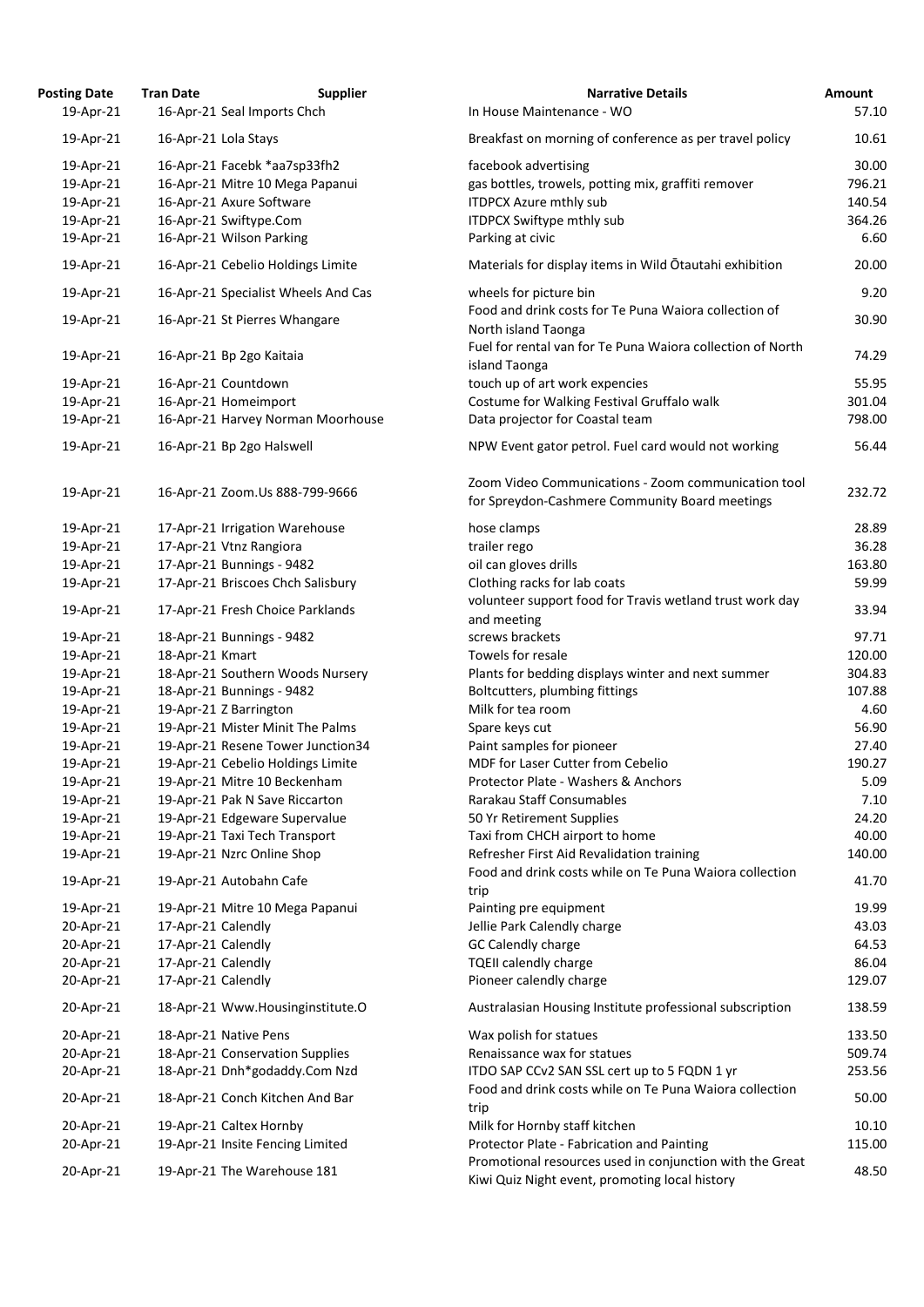| <b>Posting Date</b> | <b>Tran Date</b>    | <b>Supplier</b>                     | <b>Narrative Details</b>                                                     | <b>Amount</b> |
|---------------------|---------------------|-------------------------------------|------------------------------------------------------------------------------|---------------|
| 20-Apr-21           |                     | 19-Apr-21 Countdown                 | Resources to use in conjunction with Great Kiwi Quiz                         | 141.69        |
|                     |                     |                                     | Night, including promotional materials                                       |               |
| 20-Apr-21           |                     | 19-Apr-21 Createsend/Com            | Lancaster Park Upgrade, Campaign Manager                                     | 10.33         |
| 20-Apr-21           |                     | 19-Apr-21 Createsend/Com            | Akaroa, Takamatua Drinking Water                                             | 10.71         |
| 20-Apr-21           |                     | 19-Apr-21 Createsend/Com            | Linwood Pool Te Pou Toetoe campaign monitor                                  | 17.43         |
| 20-Apr-21           |                     | 19-Apr-21 Wilson Parking            | <b>Wilson Parking - Civic Meeting</b>                                        | 18.60         |
|                     |                     |                                     | Card purchased for making headbands for use at the                           |               |
| 20-Apr-21           |                     | 19-Apr-21 Whitcoulls Thepalms 47    | Gruffalo Explorer event                                                      | 5.99          |
| 20-Apr-21           |                     | 19-Apr-21 Hampton & Co Ltd          | Te Puna Waiora trays ply panels                                              | 734.29        |
| 20-Apr-21           |                     | 19-Apr-21 New World Halswell        | Team training for support team                                               | 27.82         |
| 20-Apr-21           |                     | 19-Apr-21 Fitnessgear4u             | Body fat calipers                                                            | 59.00         |
| 20-Apr-21           |                     | 19-Apr-21 Elite Trailers And F      | ELITE TRAILRS jockey wheel.                                                  | 251.12        |
| 20-Apr-21           |                     | 19-Apr-21 New World Durham Street   | Catering for leaving function                                                | 296.40        |
| 20-Apr-21           |                     | 19-Apr-21 Bunnings - 9482           | Saddle clamps, drill bits                                                    | 61.38         |
| 20-Apr-21           |                     | 19-Apr-21 Bed Bath Papakura         | Purchase of Bedding etc for first aid room                                   | 294.30        |
| 20-Apr-21           | 19-Apr-21 Briscoes  |                                     | Bedding etc for First aid room                                               | 530.91        |
| 20-Apr-21           |                     | 19-Apr-21 Hachpacific.Co.Nz         | Painting prep equipment                                                      | 391.00        |
| 20-Apr-21           |                     | 19-Apr-21 Pb Tech Online 09 5269200 | wireless mouse                                                               | 46.94         |
| 20-Apr-21           |                     | 19-Apr-21 Pb Tech Online 09 5269200 | ergonomic mouse                                                              | 152.05        |
| 20-Apr-21           |                     | 19-Apr-21 Pb Tech Online 09 5269200 | Ergonomic mouse                                                              | 175.27        |
| 20-Apr-21           |                     | 19-Apr-21 Pb Tech Online 09 5269200 | HDMI Cable and lightening-to-HDMI for Apple adapter                          | 98.79         |
| 20-Apr-21           | 19-Apr-21 Glasscorp |                                     | Scrapers and blades for sign removal                                         | 113.05        |
| 20-Apr-21           |                     | 19-Apr-21 Road Materials            | safety shoes                                                                 | 213.79        |
| 20-Apr-21           |                     | 19-Apr-21 The Service Company Ltd C | Biozyme and Label remover                                                    | 274.15        |
| 20-Apr-21           |                     | 19-Apr-21 Hynds Pipe Systems Limite | fitting for beach toilet water pipe wk                                       | 8.97          |
|                     |                     |                                     |                                                                              |               |
| 20-Apr-21           |                     | 19-Apr-21 Bp Connect Geyser         | Fuel for Te Puna Waiora collection of North island Taonga                    | 23.58         |
| 20-Apr-21           |                     | 19-Apr-21 Spice Guru                | Food and drink costs for Te Puna Waiora collection of<br>North island Taonga | 58.47         |
| 20-Apr-21           |                     | 20-Apr-21 Paper Source 2011         | paper for Flying Nun publication                                             | 1621.09       |
| 20-Apr-21           |                     | 20-Apr-21 Stuff Ps Recurring        | Stuff newspaper                                                              | 65.87         |
| 20-Apr-21           |                     | 20-Apr-21 Stuff Ps Recurring        | Stuff newspaper                                                              | 71.07         |
| 20-Apr-21           |                     | 20-Apr-21 Stuff Ps Recurring        | Stuff newspaper                                                              | 87.10         |
| 20-Apr-21           |                     | 20-Apr-21 Crown Equipment Limited   | Forklift refresher course, Distribution centre                               | 166.75        |
|                     |                     |                                     |                                                                              |               |
| 20-Apr-21           |                     | 20-Apr-21 New World Durham Street   | Banks Peninsula Zone Committee Catering - 20 April 2021                      | 25.83         |
| 20-Apr-21           |                     | 20-Apr-21 The Warehouse 178         | Pool noodles for games                                                       | 24.00         |
| 20-Apr-21           |                     | 20-Apr-21 Ccc Parking               | parking                                                                      | 3.60          |
| 20-Apr-21           |                     | 20-Apr-21 Rubber Stamps By Mont     | Purchase of Christchurch City Libraries stamps for                           | 226.50        |
|                     |                     |                                     | newspapers as well as replacement ink pads                                   |               |
| 20-Apr-21           |                     | 20-Apr-21 Stuff Ps Recurring        | The Press subscription - CAG library archives                                | 68.90         |
| 20-Apr-21           |                     | 20-Apr-21 Transdiesel Ltd           | In House Maintenance - WO                                                    | 84.84         |
| 20-Apr-21           |                     | 20-Apr-21 Mitre 10 Mega Hornby      | x1 water timer for yard plantsx1 secateur x1 machete                         | 97.67         |
|                     |                     |                                     | Shelve unit and 6 No. storage bins for storage at the                        |               |
| 20-Apr-21           |                     | 20-Apr-21 Mitre 10 Mega Ferrymead   | Whale Pool at Brighton                                                       | 100.14        |
| 20-Apr-21           |                     | 20-Apr-21 Cebelio Holdings Limite   | Materials for displaying items in Wild Otautahi exhibition                   | 40.99         |
|                     |                     |                                     | Fuel costs while collecting, packing and safely                              |               |
| 20-Apr-21           |                     | 20-Apr-21 Caltex Whakatane          | transporting collection                                                      | 84.19         |
| 20-Apr-21           |                     | 20-Apr-21 Pak N Save Wainoni        | Staff milk                                                                   | 18.45         |
| 20-Apr-21           |                     | 20-Apr-21 Cafe Coco                 | Food and drink costs for Te Puna Waiora collection of                        | 43.00         |
| 20-Apr-21           |                     | 20-Apr-21 Pgg Wrightson Chch        | North island Taonga<br>NPW Event rope and pig tails                          | 409.98        |
| 21-Apr-21           |                     | 18-Apr-21 Paypal *nickbkeller       | Artist fee to reproduce artwork in book "Bill Hammond:                       | 600.00        |
|                     |                     |                                     | Before the Moon Falls"                                                       |               |
| 21-Apr-21           |                     | 19-Apr-21 Facebk *gcb7k3kfh2        | Facebook advertising                                                         | 30.00         |
| 21-Apr-21           |                     | 19-Apr-21 Museums Australia         | Entry fee for MAPDA awards for three books                                   | 149.85        |
| 21-Apr-21           |                     | 20-Apr-21 Harvey Norman             | <b>GPS</b>                                                                   | 193.95        |
| 21-Apr-21           |                     | 20-Apr-21 Bp Connect Hoon Hay       | Fuel for lawnmowers                                                          | 30.42         |
|                     |                     |                                     |                                                                              |               |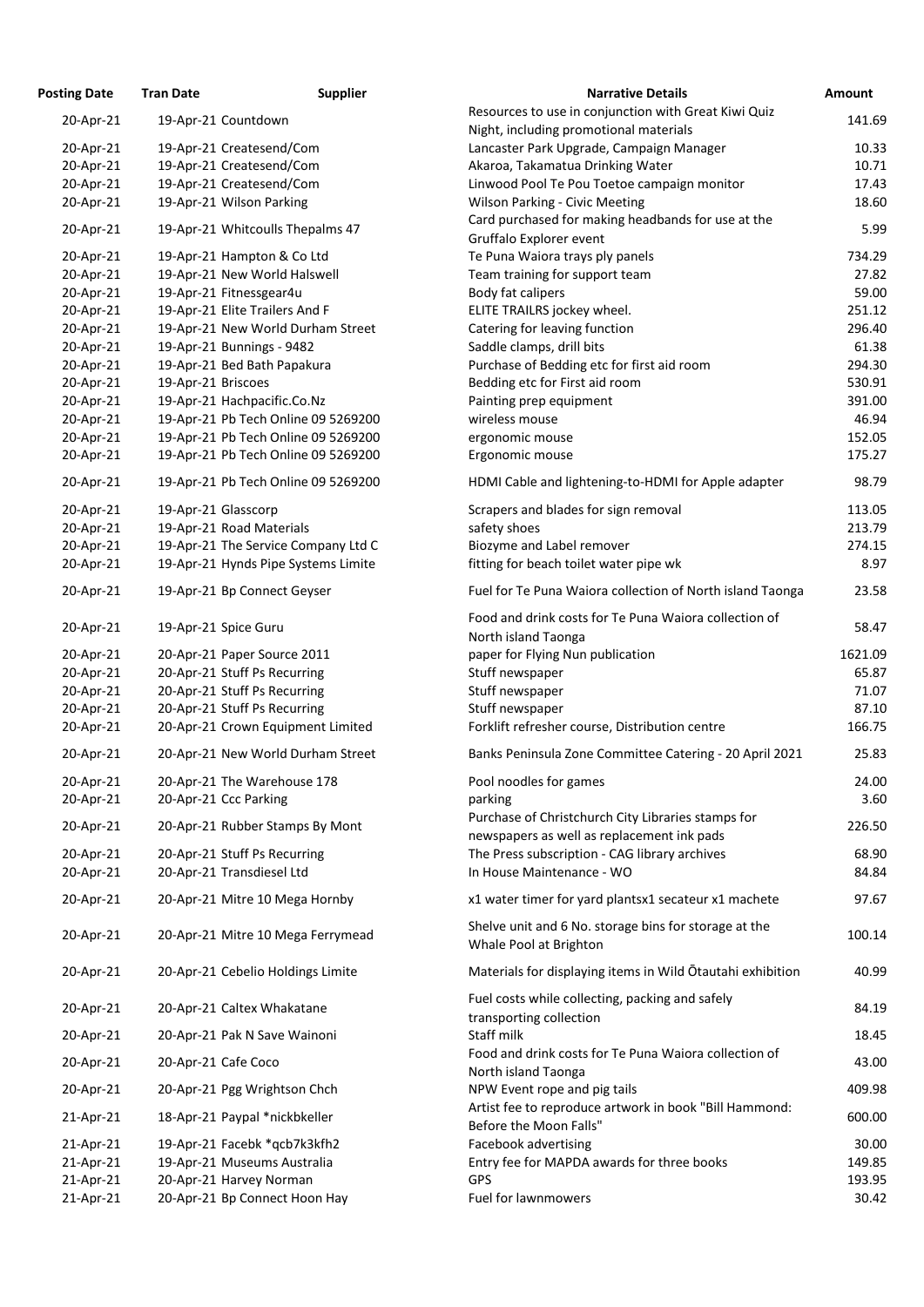| <b>osting Date</b> | <b>Tran Date</b>                  | <b>Supplier</b>                     | <b>Narrative Details</b>                                                                          |
|--------------------|-----------------------------------|-------------------------------------|---------------------------------------------------------------------------------------------------|
| 21-Apr-21          | 20-Apr-21 Super Cheap Auto        |                                     | <b>Event Radios</b>                                                                               |
| 21-Apr-21          | 20-Apr-21 Bunnings - 9476         |                                     | Equipment to remove signage at Pioneer                                                            |
| 21-Apr-21          | 20-Apr-21 Createsend/Com          |                                     | <b>Banks Peninsula Com News</b>                                                                   |
| 21-Apr-21          | 20-Apr-21 Createsend/Com          |                                     | Linwood, Heathcote Community News                                                                 |
| 21-Apr-21          | 20-Apr-21 Little River Cafe & Sto |                                     | Banks Peninsula Zone Committee Catering - 20 April 20                                             |
| 21-Apr-21          | 20-Apr-21 Pay My Park             |                                     | Pay My Park                                                                                       |
| 21-Apr-21          | 20-Apr-21 Ecodrop Metro           |                                     | disposal of old pallets                                                                           |
| 21-Apr-21          |                                   | 20-Apr-21 Bunnings - 9532 Chch Arpt | replacement tools                                                                                 |
| 21-Apr-21          | 20-Apr-21 Hcd Christchurch        |                                     | new hosing for chlorine delivery ute                                                              |
| 21-Apr-21          | 20-Apr-21 Fruzo                   |                                     | Hireage of Walkie Talkie radios for the Gruffalo Explore<br>event held on Wednesday April 21 2021 |
| 21-Apr-21          | 20-Apr-21 Countdown               |                                     | Food purchased for the volunteer assisting with the<br>Gruffalo Explorer event                    |
| 21-Apr-21          | 20-Apr-21 Voyager Internet Ltd    |                                     | <b>Bulletin messaging</b>                                                                         |
| 21-Apr-21          | 20-Apr-21 Harding Consultants Ltd |                                     | 2Walk and Cycle Conference                                                                        |
| 21-Apr-21          | 20-Apr-21 Ccc Parking             |                                     | parking                                                                                           |
| 21-Apr-21          | 20-Apr-21 Joes Garage Cranford    |                                     | Leaving function                                                                                  |
| 21-Apr-21          | 20-Apr-21 Canterbury W/sale Trad  |                                     | Work shoes purchased for shelter staff                                                            |
|                    |                                   |                                     |                                                                                                   |
| 21-Apr-21          | 20-Apr-21 The Warehouse 178       |                                     | x1 flashdrive to give contractor - photos/fence maps et                                           |
|                    |                                   |                                     | as files to big to email                                                                          |
| 21-Apr-21          | 20-Apr-21 Farmlands Hornby        |                                     | x3 240g vigilant bottles for Misty/Te Oka reserve gorse                                           |
|                    |                                   |                                     | management x1 secateur holder for belt                                                            |
| 21-Apr-21          | 20-Apr-21 Jotform Inc.            |                                     | Description - H&S Reporting Tool for Contractors                                                  |
| 21-Apr-21          | 20-Apr-21 Bp Connect Marshlands   |                                     | Milk for BLFP                                                                                     |
| 21-Apr-21          |                                   | 20-Apr-21 Bunnings - 9532 Chch Arpt | Various tools                                                                                     |
| 21-Apr-21          | 20-Apr-21 Ecodrop Styx            |                                     | Rubbish removal                                                                                   |
| 21-Apr-21          |                                   | 20-Apr-21 Bunnings - 9532 Chch Arpt | Shed for storage                                                                                  |
| 21-Apr-21          | 20-Apr-21 Mighty Ape Limited      |                                     | Pitched event - Dungeon Delvers Dice                                                              |
| 21-Apr-21          |                                   |                                     | Water test for Pioneer H2O                                                                        |
|                    | 20-Apr-21 R J Hill Laboratories   |                                     |                                                                                                   |
| 21-Apr-21          | 20-Apr-21 Bunnings - 9482         |                                     | mouse traps for pest control wk around spencer park at                                            |
| 21-Apr-21          | 20-Apr-21 Hot Bread Cafe Opotiki  |                                     | Food and drink costs for Te Puna Waiora collection of<br>North island Taonga                      |
| 21-Apr-21          | 20-Apr-21 Ross Galt Lock & Key    |                                     | security keys and key tags                                                                        |
| 21-Apr-21          | 20-Apr-21 Bunnings - 9482         |                                     | Drill bits and cable ties                                                                         |
| 21-Apr-21          | 20-Apr-21 Casbolts Motorcycles    |                                     | Safety helmets for electric side by side                                                          |
| 21-Apr-21          | 20-Apr-21 Terra Lana              |                                     | Terra mulch reinforced (Hagley Trees)                                                             |
| 21-Apr-21          | 20-Apr-21 Central City Flowers    |                                     | Central City Flowers - 2 Wreaths for 2021 ANZAC Day                                               |
|                    |                                   |                                     | Services for S-C Community Board                                                                  |
| 21-Apr-21          | 21-Apr-21 Auckland District Law   |                                     | <b>Professional Course</b>                                                                        |
| 21-Apr-21          | 21-Apr-21 Gordon Harris Chch      |                                     | Glue brushes                                                                                      |
| 21-Apr-21          | 21-Apr-21 Freshchoice City Mkt    |                                     | Kids sunscreen purchased for outdoor activities during<br>school holidays                         |
|                    |                                   |                                     |                                                                                                   |
| 21-Apr-21          | 21-Apr-21 Hornby Florist          |                                     | ANZAC Wreaths from HHR Community Board                                                            |
| 21-Apr-21          | 21-Apr-21 Sanco Tooling Ltd       |                                     | box of Festool sanding disks                                                                      |
| 21-Apr-21          | 21-Apr-21 The Kitchen Cafe        |                                     | Personal Use in Error - Reimbursed at Service Desk                                                |
| 21-Apr-21          | 21-Apr-21 The Kitchen Cafe        |                                     | 29/04/21<br>Farewell morning tea.                                                                 |
| 21-Apr-21          | 21-Apr-21 Flagship Eatery         |                                     | Food and drink costs while collecting, packing and safel                                          |
|                    |                                   |                                     | transporting collection<br>Fuel, food and drink costs while collecting, packing and               |
| 21-Apr-21          | 21-Apr-21 Mobil Wairoa            |                                     | safely transporting collection                                                                    |
| 21-Apr-21          | 21-Apr-21 Mitre 10 Mega Papanui   |                                     | Grinder discs                                                                                     |
| 21-Apr-21          | 21-Apr-21 Xcm Group Limited       |                                     | New court trousers                                                                                |
| 21-Apr-21          | 21-Apr-21 New World Prestons      |                                     | Milk for re sale in the shop                                                                      |
| 22-Apr-21          | 1-Apr-21 Reference Publishing     |                                     | Botanic Gardens research library annual subscription                                              |
| 22-Apr-21          | 20-Apr-21 Createsend/Com          |                                     | Halswell, Hornby, Ric Community news                                                              |
|                    | 20-Apr-21 Facebk *dh7bg3xat2      |                                     | Facebook promotion for The Mix: What Do We Want! a                                                |
| 22-Apr-21          |                                   |                                     | Art About.                                                                                        |

| <b>Posting Date</b>    | <b>Tran Date</b> | <b>Supplier</b>                                           | <b>Narrative Details</b>                                                                           | <b>Amount</b>  |
|------------------------|------------------|-----------------------------------------------------------|----------------------------------------------------------------------------------------------------|----------------|
| 21-Apr-21              |                  | 20-Apr-21 Super Cheap Auto                                | <b>Event Radios</b>                                                                                | 371.06         |
| 21-Apr-21              |                  | 20-Apr-21 Bunnings - 9476                                 | Equipment to remove signage at Pioneer                                                             | 242.53         |
| 21-Apr-21              |                  | 20-Apr-21 Createsend/Com                                  | <b>Banks Peninsula Com News</b>                                                                    | 11.85          |
| 21-Apr-21              |                  | 20-Apr-21 Createsend/Com                                  | Linwood, Heathcote Community News                                                                  | 18.15          |
| 21-Apr-21              |                  | 20-Apr-21 Little River Cafe & Sto                         | Banks Peninsula Zone Committee Catering - 20 April 2021                                            | 300.00         |
| 21-Apr-21              |                  | 20-Apr-21 Pay My Park                                     | Pay My Park                                                                                        | 10.92          |
| 21-Apr-21              |                  | 20-Apr-21 Ecodrop Metro                                   | disposal of old pallets                                                                            | 23.00          |
| 21-Apr-21              |                  | 20-Apr-21 Bunnings - 9532 Chch Arpt                       | replacement tools                                                                                  | 142.23         |
| 21-Apr-21              |                  | 20-Apr-21 Hcd Christchurch                                | new hosing for chlorine delivery ute                                                               | 312.83         |
| 21-Apr-21              | 20-Apr-21 Fruzo  |                                                           | Hireage of Walkie Talkie radios for the Gruffalo Explorer<br>event held on Wednesday April 21 2021 | 40.00          |
| 21-Apr-21              |                  | 20-Apr-21 Countdown                                       | Food purchased for the volunteer assisting with the<br>Gruffalo Explorer event                     | 63.10          |
| 21-Apr-21              |                  | 20-Apr-21 Voyager Internet Ltd                            | <b>Bulletin messaging</b>                                                                          | 17.09          |
| 21-Apr-21              |                  | 20-Apr-21 Harding Consultants Ltd                         | 2Walk and Cycle Conference                                                                         | 937.30         |
| 21-Apr-21              |                  | 20-Apr-21 Ccc Parking                                     | parking                                                                                            | 3.60           |
| 21-Apr-21              |                  | 20-Apr-21 Joes Garage Cranford                            | Leaving function                                                                                   | 219.40         |
| 21-Apr-21              |                  | 20-Apr-21 Canterbury W/sale Trad                          | Work shoes purchased for shelter staff                                                             | 119.00         |
|                        |                  |                                                           | x1 flashdrive to give contractor - photos/fence maps etc                                           |                |
| 21-Apr-21              |                  | 20-Apr-21 The Warehouse 178                               | as files to big to email                                                                           | 12.00          |
|                        |                  |                                                           | x3 240g vigilant bottles for Misty/Te Oka reserve gorse                                            |                |
| 21-Apr-21              |                  | 20-Apr-21 Farmlands Hornby                                | management x1 secateur holder for belt                                                             | 139.68         |
| 21-Apr-21              |                  | 20-Apr-21 Jotform Inc.                                    | Description - H&S Reporting Tool for Contractors                                                   | 27.29          |
| 21-Apr-21              |                  | 20-Apr-21 Bp Connect Marshlands                           | Milk for BLFP                                                                                      | 9.70           |
| 21-Apr-21              |                  | 20-Apr-21 Bunnings - 9532 Chch Arpt                       | Various tools                                                                                      | 123.67         |
| 21-Apr-21              |                  | 20-Apr-21 Ecodrop Styx                                    | Rubbish removal                                                                                    | 184.00         |
| 21-Apr-21              |                  | 20-Apr-21 Bunnings - 9532 Chch Arpt                       | Shed for storage                                                                                   | 839.00         |
|                        |                  |                                                           |                                                                                                    |                |
| 21-Apr-21              |                  | 20-Apr-21 Mighty Ape Limited                              | Pitched event - Dungeon Delvers Dice                                                               | 34.50          |
| 21-Apr-21              |                  | 20-Apr-21 R J Hill Laboratories                           | Water test for Pioneer H2O                                                                         | 170.78         |
| 21-Apr-21              |                  | 20-Apr-21 Bunnings - 9482                                 | mouse traps for pest control wk around spencer park area                                           | 59.60          |
| 21-Apr-21              |                  | 20-Apr-21 Hot Bread Cafe Opotiki                          | Food and drink costs for Te Puna Waiora collection of<br>North island Taonga                       | 35.40          |
| 21-Apr-21              |                  | 20-Apr-21 Ross Galt Lock & Key                            | security keys and key tags                                                                         | 59.50          |
| 21-Apr-21              |                  | 20-Apr-21 Bunnings - 9482                                 | Drill bits and cable ties                                                                          | 111.45         |
| 21-Apr-21              |                  | 20-Apr-21 Casbolts Motorcycles                            | Safety helmets for electric side by side                                                           | 158.00         |
| 21-Apr-21              |                  | 20-Apr-21 Terra Lana                                      | Terra mulch reinforced (Hagley Trees)                                                              | 741.40         |
| 21-Apr-21              |                  | 20-Apr-21 Central City Flowers                            | Central City Flowers - 2 Wreaths for 2021 ANZAC Day<br>Services for S-C Community Board            | 330.00         |
| 21-Apr-21              |                  | 21-Apr-21 Auckland District Law                           | <b>Professional Course</b>                                                                         | 448.50         |
| 21-Apr-21              |                  | 21-Apr-21 Gordon Harris Chch                              | Glue brushes                                                                                       | 18.99          |
| 21-Apr-21              |                  | 21-Apr-21 Freshchoice City Mkt                            | Kids sunscreen purchased for outdoor activities during<br>school holidays                          | 13.00          |
| 21-Apr-21              |                  | 21-Apr-21 Hornby Florist                                  | ANZAC Wreaths from HHR Community Board                                                             | 625.00         |
| 21-Apr-21              |                  | 21-Apr-21 Sanco Tooling Ltd                               | box of Festool sanding disks                                                                       | 132.25         |
| 21-Apr-21              |                  | 21-Apr-21 The Kitchen Cafe                                | Personal Use in Error - Reimbursed at Service Desk<br>29/04/21                                     | 15.50          |
| 21-Apr-21              |                  | 21-Apr-21 The Kitchen Cafe                                | Farewell morning tea.                                                                              | 80.00          |
| 21-Apr-21              |                  | 21-Apr-21 Flagship Eatery                                 | Food and drink costs while collecting, packing and safely                                          | 47.30          |
|                        |                  |                                                           | transporting collection<br>Fuel, food and drink costs while collecting, packing and                |                |
| 21-Apr-21<br>21-Apr-21 |                  | 21-Apr-21 Mobil Wairoa<br>21-Apr-21 Mitre 10 Mega Papanui | safely transporting collection<br>Grinder discs                                                    | 79.14<br>17.82 |
|                        |                  |                                                           | New court trousers                                                                                 |                |
| 21-Apr-21              |                  | 21-Apr-21 Xcm Group Limited                               |                                                                                                    | 52.21          |
| 21-Apr-21              |                  | 21-Apr-21 New World Prestons                              | Milk for re sale in the shop                                                                       | 24.26          |
| 22-Apr-21              |                  | 1-Apr-21 Reference Publishing                             | Botanic Gardens research library annual subscription                                               | 63.25          |
| 22-Apr-21              |                  | 20-Apr-21 Createsend/Com                                  | Halswell, Hornby, Ric Community news<br>Facebook promotion for The Mix: What Do We Want! and       | 11.50          |
| 22-Apr-21              |                  | 20-Apr-21 Facebk *dh7bg3xat2                              | Art About.                                                                                         | 87.84          |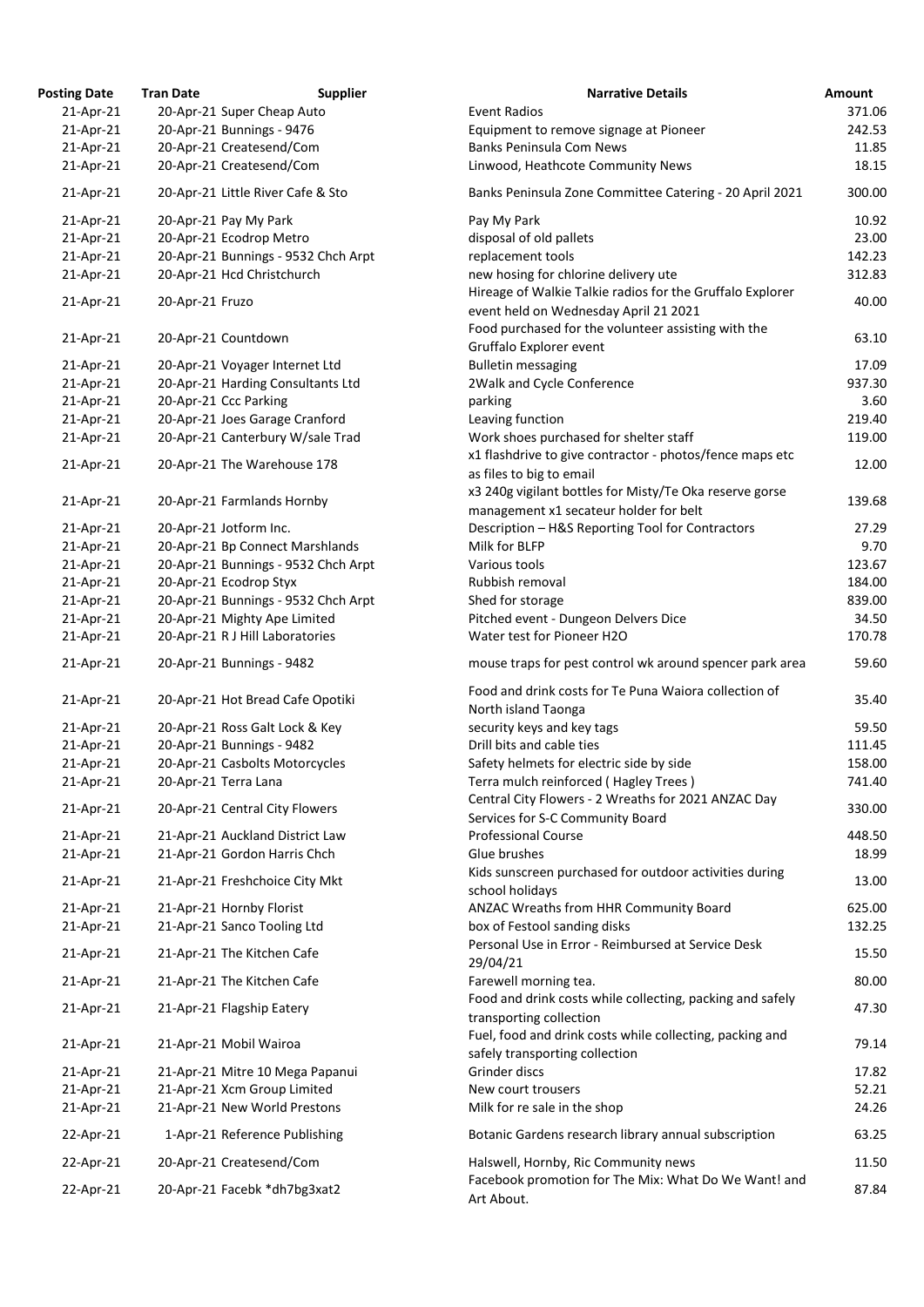| <b>Osting Date</b> | <b>Tran Date</b>  | <b>Supplier</b>                     | <b>Narrative Details</b>                                                                             |
|--------------------|-------------------|-------------------------------------|------------------------------------------------------------------------------------------------------|
| 22-Apr-21          |                   | 20-Apr-21 Spotify P146f5263b        | facility music                                                                                       |
| 22-Apr-21          |                   | 20-Apr-21 The Rivers                | Food and drink costs while collecting taonga in the No                                               |
|                    |                   |                                     | Island                                                                                               |
| 22-Apr-21          |                   | 21-Apr-21 Wilson Parking            | <b>Wilson Parking - Meeting Civic</b>                                                                |
| 22-Apr-21          |                   | 21-Apr-21 Lanyards Nz               | Printer Ribbon for Zebra Printer at TQEII and GC                                                     |
| 22-Apr-21          |                   | 21-Apr-21 Createsend/Com            | Papanui Innes community news                                                                         |
| 22-Apr-21          |                   | 21-Apr-21 Gold Band Taxis           | Staff Travel for the walking festival                                                                |
| 22-Apr-21          |                   | 21-Apr-21 Sp * Cluster-Fitness-N    | Bar bell neck protector for squat rack.                                                              |
| 22-Apr-21          |                   | 21-Apr-21 R&g The Crossing          | Replacement shirt following H&S incident                                                             |
| 22-Apr-21          |                   | 21-Apr-21 Mitre 10 Mega Ferrymead   | Flax cutter for park work.                                                                           |
| 22-Apr-21          | 21-Apr-21 Witt    |                                     | <b>Training</b>                                                                                      |
| 22-Apr-21          |                   | 21-Apr-21 Teacherspayteachers.Com   | Anzac Day resource pack for the Make 'n 'Create holid<br>activity                                    |
| 22-Apr-21          |                   | 21-Apr-21 Mainland Fasteners Ltd    | screws, washers, combo square for workshop                                                           |
| 22-Apr-21          | 21-Apr-21 Grabone |                                     | pool hammock for sunrise soak                                                                        |
| 22-Apr-21          |                   | 21-Apr-21 Aromaunga Baxter Flowers  | <b>Condolence flowers</b>                                                                            |
| 22-Apr-21          |                   | 21-Apr-21 Ccc Art Gallery Car Prk   | Parking for meetings at Civic                                                                        |
|                    |                   |                                     |                                                                                                      |
| 22-Apr-21          |                   | 21-Apr-21 Paper Plus Napier         | Stationary costs while on Te Puna Waiora collection tr                                               |
| 22-Apr-21          |                   | 21-Apr-21 Hastings Bakery           | Food and drink costs while on Te Puna Waiora collecti<br>trip                                        |
| 22-Apr-21          |                   | 21-Apr-21 Nz Safety Blackwoods      | Waterproof jacket                                                                                    |
| 22-Apr-21          |                   | 21-Apr-21 Pb Tech Online 09 5269200 | Ergonomic mouse, keypad and keyboard                                                                 |
|                    |                   |                                     |                                                                                                      |
| 22-Apr-21          |                   | 21-Apr-21 Aromaunga Baxter Flowers  | Two large wreaths - for Anzac Day 2021 - for Papanui-<br>Innes Community Board to lay at ceremonies. |
| 22-Apr-21          |                   | 21-Apr-21 Bunnings - 9486           | Tarpaulin to cover artworks between museum and tru<br>in rain and graphite powder for sticky truck   |
| 22-Apr-21          | 21-Apr-21 Kilim   |                                     | Food and drink costs for Te Puna Waiora collection of<br>North island Taonga                         |
| 22-Apr-21          |                   | 22-Apr-21 New Zealand Law Society   | New Zealand Law Society subscription                                                                 |
|                    |                   |                                     | Milk for coffee tea etc                                                                              |
| 22-Apr-21          |                   | 22-Apr-21 Caltex Redwood            |                                                                                                      |
| 22-Apr-21          |                   | 22-Apr-21 The Warehouse 123         | Towels for the rubber soaking                                                                        |
| 22-Apr-21          |                   | 22-Apr-21 Briscoes Chch Salisbury   | Throw rug to protect worn couch                                                                      |
| 22-Apr-21          |                   | 22-Apr-21 Gold Band Taxis           | Staff travel for the Walking Festival.                                                               |
| 22-Apr-21          |                   | 22-Apr-21 Wsl South City            | Diary                                                                                                |
| 22-Apr-21          |                   | 22-Apr-21 Jaycar Pty Ltd            | LED torch battery - PPE                                                                              |
| 22-Apr-21          |                   | 22-Apr-21 Ccc Parking               | parking                                                                                              |
| 22-Apr-21          |                   | 22-Apr-21 The Warehouse 178         | 4 x fidget pop up, sensory books, ping pong balls for                                                |
|                    |                   |                                     | bubble tube                                                                                          |
| 22-Apr-21          |                   | 22-Apr-21 Little River Cafe & Sto   | Milk Little River staffroom                                                                          |
| 22-Apr-21          |                   | 22-Apr-21 The Forge Restaurant      | Food and drink costs while on Te Puna Waiora collecti<br>trip                                        |
| 22-Apr-21          |                   | 22-Apr-21 Z Moorhouse               | Petrol for small plant                                                                               |
| 22-Apr-21          |                   | 22-Apr-21 Fresh Choice Parklands    | Milk for staff                                                                                       |
| 22-Apr-21          |                   | 22-Apr-21 The Warehouse 123         | Multi-boards and extension cords for Linwood                                                         |
| 22-Apr-21          |                   | 22-Apr-21 Burwood Produce           | Credit Voucher Burwood Produce                                                                       |
| 22-Apr-21          |                   | 22-Apr-21 Burwood Produce           | animal area over changed me                                                                          |
| 22-Apr-21          |                   | 22-Apr-21 Burwood Produce           | animal area carrots rabbits and pigs                                                                 |
| 22-Apr-21          |                   | 22-Apr-21 Burwood Produce           | animal area bird seed                                                                                |
| 22-Apr-21          |                   | 22-Apr-21 Resene - Shirley 033      | park picnic table stain for it                                                                       |
| 22-Apr-21          |                   | 22-Apr-21 Briscoes Chch Salisbury   | Hot Water Urn - South Library RoomsHot Water Urn -                                                   |
|                    |                   |                                     | Events - network wide<br>Standard AS3996-19 for Water and waste/Arch &                               |
| 23-Apr-21          |                   | 21-Apr-21 Sai Global Limited        | <b>Structural teams</b>                                                                              |
| 23-Apr-21          |                   | 22-Apr-21 Everyday Dose             | Strategic meeting with Eagle Technology. Attendees fr<br>out of town (North Isalnd)                  |
| 23-Apr-21          |                   | 22-Apr-21 Deane Apparel             | uniform pants                                                                                        |
| 23-Apr-21          |                   | 22-Apr-21 White & Taylor 2010       | Repair Hot Water Boiler- Cafe                                                                        |
| 23-Apr-21          |                   | 22-Apr-21 Bunnings - 9476           | Ladder and gibstop                                                                                   |
|                    |                   |                                     |                                                                                                      |

| <b>Posting Date</b> | <b>Tran Date</b>  | <b>Supplier</b>                     | <b>Narrative Details</b>                                                                             | Amount   |
|---------------------|-------------------|-------------------------------------|------------------------------------------------------------------------------------------------------|----------|
| 22-Apr-21           |                   | 20-Apr-21 Spotify P146f5263b        | facility music                                                                                       | 22.50    |
| 22-Apr-21           |                   | 20-Apr-21 The Rivers                | Food and drink costs while collecting taonga in the North                                            | 49.50    |
|                     |                   |                                     | Island                                                                                               |          |
| 22-Apr-21           |                   | 21-Apr-21 Wilson Parking            | <b>Wilson Parking - Meeting Civic</b>                                                                | 8.60     |
| 22-Apr-21           |                   | 21-Apr-21 Lanyards Nz               | Printer Ribbon for Zebra Printer at TQEII and GC                                                     | 919.17   |
| 22-Apr-21           |                   | 21-Apr-21 Createsend/Com            | Papanui Innes community news                                                                         | 8.86     |
| 22-Apr-21           |                   | 21-Apr-21 Gold Band Taxis           | Staff Travel for the walking festival                                                                | 30.90    |
| 22-Apr-21           |                   | 21-Apr-21 Sp * Cluster-Fitness-N    | Bar bell neck protector for squat rack.                                                              | 78.00    |
| 22-Apr-21           |                   | 21-Apr-21 R&g The Crossing          | Replacement shirt following H&S incident                                                             | 143.10   |
| 22-Apr-21           |                   | 21-Apr-21 Mitre 10 Mega Ferrymead   | Flax cutter for park work.                                                                           | 34.98    |
| 22-Apr-21           | 21-Apr-21 Witt    |                                     | <b>Training</b>                                                                                      | 977.50   |
| 22-Apr-21           |                   | 21-Apr-21 Teacherspayteachers.Com   | Anzac Day resource pack for the Make 'n 'Create holiday<br>activity                                  | 2.84     |
| 22-Apr-21           |                   | 21-Apr-21 Mainland Fasteners Ltd    | screws, washers, combo square for workshop                                                           | 194.64   |
| 22-Apr-21           | 21-Apr-21 Grabone |                                     | pool hammock for sunrise soak                                                                        | 18.00    |
| 22-Apr-21           |                   | 21-Apr-21 Aromaunga Baxter Flowers  | Condolence flowers                                                                                   | 115.00   |
| 22-Apr-21           |                   | 21-Apr-21 Ccc Art Gallery Car Prk   | Parking for meetings at Civic                                                                        | 13.00    |
| 22-Apr-21           |                   | 21-Apr-21 Paper Plus Napier         | Stationary costs while on Te Puna Waiora collection trip                                             | 13.99    |
|                     |                   |                                     |                                                                                                      |          |
| 22-Apr-21           |                   | 21-Apr-21 Hastings Bakery           | Food and drink costs while on Te Puna Waiora collection<br>trip                                      | 16.80    |
| 22-Apr-21           |                   | 21-Apr-21 Nz Safety Blackwoods      | Waterproof jacket                                                                                    | 74.75    |
| 22-Apr-21           |                   | 21-Apr-21 Pb Tech Online 09 5269200 | Ergonomic mouse, keypad and keyboard                                                                 | 171.86   |
| 22-Apr-21           |                   | 21-Apr-21 Aromaunga Baxter Flowers  | Two large wreaths - for Anzac Day 2021 - for Papanui-<br>Innes Community Board to lay at ceremonies. | 255.00   |
| 22-Apr-21           |                   | 21-Apr-21 Bunnings - 9486           | Tarpaulin to cover artworks between museum and truck<br>in rain and graphite powder for sticky truck | 11.04    |
| 22-Apr-21           | 21-Apr-21 Kilim   |                                     | Food and drink costs for Te Puna Waiora collection of                                                | 65.50    |
|                     |                   |                                     | North island Taonga                                                                                  |          |
| 22-Apr-21           |                   | 22-Apr-21 New Zealand Law Society   | New Zealand Law Society subscription                                                                 | 23.00    |
| 22-Apr-21           |                   | 22-Apr-21 Caltex Redwood            | Milk for coffee tea etc                                                                              | 3.20     |
| 22-Apr-21           |                   | 22-Apr-21 The Warehouse 123         | Towels for the rubber soaking                                                                        | 36.00    |
| 22-Apr-21           |                   | 22-Apr-21 Briscoes Chch Salisbury   | Throw rug to protect worn couch                                                                      | 30.00    |
| 22-Apr-21           |                   | 22-Apr-21 Gold Band Taxis           | Staff travel for the Walking Festival.                                                               | 24.60    |
| 22-Apr-21           |                   | 22-Apr-21 Wsl South City            | Diary                                                                                                | 19.99    |
| 22-Apr-21           |                   | 22-Apr-21 Jaycar Pty Ltd            | LED torch battery - PPE                                                                              | 24.90    |
| 22-Apr-21           |                   | 22-Apr-21 Ccc Parking               | parking                                                                                              | 6.70     |
| 22-Apr-21           |                   | 22-Apr-21 The Warehouse 178         | 4 x fidget pop up, sensory books, ping pong balls for<br>bubble tube                                 | 63.00    |
| 22-Apr-21           |                   | 22-Apr-21 Little River Cafe & Sto   | Milk Little River staffroom                                                                          | 18.60    |
| 22-Apr-21           |                   | 22-Apr-21 The Forge Restaurant      | Food and drink costs while on Te Puna Waiora collection<br>trip                                      | 13.00    |
| 22-Apr-21           |                   | 22-Apr-21 Z Moorhouse               | Petrol for small plant                                                                               | 156.00   |
| 22-Apr-21           |                   | 22-Apr-21 Fresh Choice Parklands    | Milk for staff                                                                                       | 3.75     |
| 22-Apr-21           |                   | 22-Apr-21 The Warehouse 123         | Multi-boards and extension cords for Linwood                                                         | 50.00    |
| 22-Apr-21           |                   | 22-Apr-21 Burwood Produce           | Credit Voucher Burwood Produce                                                                       | $-16.00$ |
| 22-Apr-21           |                   | 22-Apr-21 Burwood Produce           | animal area over changed me                                                                          | 16.00    |
| 22-Apr-21           |                   | 22-Apr-21 Burwood Produce           | animal area carrots rabbits and pigs                                                                 | 16.00    |
| 22-Apr-21           |                   | 22-Apr-21 Burwood Produce           | animal area bird seed                                                                                | 63.60    |
| 22-Apr-21           |                   | 22-Apr-21 Resene - Shirley 033      | park picnic table stain for it                                                                       | 177.15   |
|                     |                   |                                     | Hot Water Urn - South Library RoomsHot Water Urn -                                                   |          |
| 22-Apr-21           |                   | 22-Apr-21 Briscoes Chch Salisbury   | Events - network wide                                                                                | 259.98   |
| 23-Apr-21           |                   | 21-Apr-21 Sai Global Limited        | Standard AS3996-19 for Water and waste/Arch &<br><b>Structural teams</b>                             | 197.34   |
| 23-Apr-21           |                   | 22-Apr-21 Everyday Dose             | Strategic meeting with Eagle Technology. Attendees from<br>out of town (North Isalnd)                | 52.50    |
| 23-Apr-21           |                   | 22-Apr-21 Deane Apparel             | uniform pants                                                                                        | 170.20   |
| 23-Apr-21           |                   | 22-Apr-21 White & Taylor 2010       | Repair Hot Water Boiler-Cafe                                                                         | 506.00   |
| 23-Apr-21           |                   | 22-Apr-21 Bunnings - 9476           | Ladder and gibstop                                                                                   | 273.24   |
|                     |                   |                                     |                                                                                                      |          |